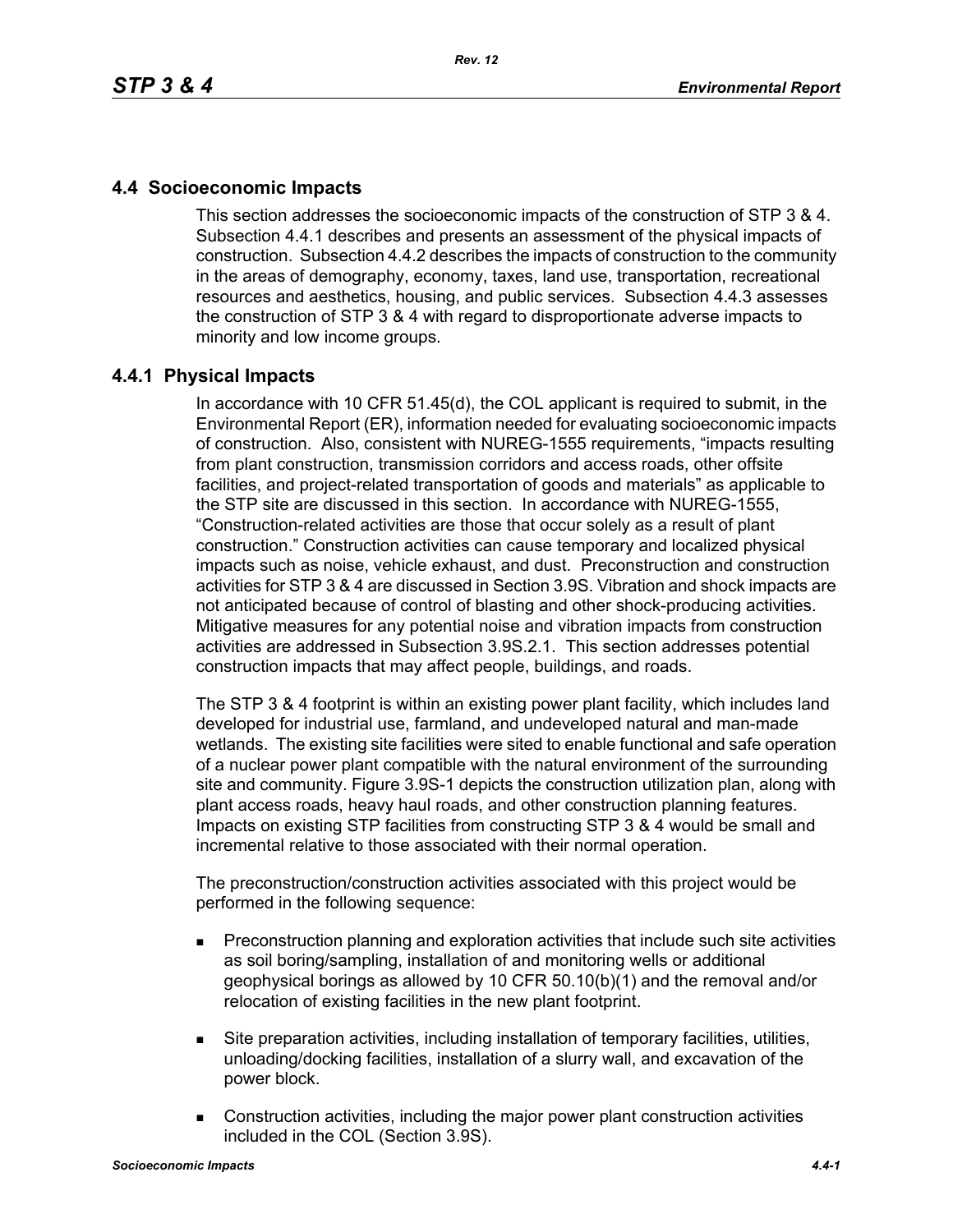# **4.4.1.1 Groups or Physical Features Vulnerable to Physical Impacts**

## **4.4.1.1.1 People**

According to 2005 census data, approximately 5170 people live within 10 miles of STP (Table 2.5-2). Population distribution details are given in Subsection 2.5.1. The nearest full-time residence is approximately 1.5 miles (west-southwest) from the Exclusion Area Boundary (EAB). There are 10 residences within a 5-mile radius of STP 1 & 2 (Reference 4.4-1). The Lower Colorado River Authority (LCRA) Park (FM 521 River Park) is approximately 6 miles east of the STP site. Road systems in the vicinity of the site are discussed in Subsection 2.2.1. The vicinity is predominantly rural and characterized by farmland with occasional wooded tracts. There are three offsite industrial facilities within the 10-mile radius.

People who could be vulnerable to noise, fugitive dust, and gaseous emissions resulting from construction activities are listed below in order of most vulnerable to least vulnerable:

- *(1)* Construction workers and personnel working on site
- *(2)* People working or living immediately adjacent to the site
- *(3)* Transient populations (i.e., temporary employees, recreational visitors, tourists)

Construction workers would have required training and would don personal protective equipment to minimize the risk of potentially harmful exposures. As presented in Subsection 3.9S.2.1, procedures related to mitigating noise and vibration impacts from construction activities may include measures such as restricting noise and vibration generating activities to daylight hours, prohibiting construction traffic from driving on specific roads and through specific neighborhoods, use of less vibration producing equipment and/or methods (e.g., dampeners, staggering activities), and verifying that noise control equipment on vehicles and equipment is in proper working order. Notifications to regulatory agencies (e.g., Texas Commission on Environmental Quality [TCEQ]) and nearby residents regarding atypical noise and vibration events (e.g., pile driving, steam/air blows) may also be performed.

Emergency first-aid care would be available at the construction site, and regular health and safety monitoring would be conducted during construction. Also, in an effort to minimize traffic congestion and any potential accidents resulting from STP 3 & 4 construction-related activities, the construction labor force would use the existing south extension from Farm-to-Market (FM) 521 to access STP 3 & 4 (see Figure 3.9S-1). The construction labor force would avoid the existing East Site Access Road to minimize disruption of traffic patterns to STP 1 & 2 (Subsection 3.9S.3.2).

People working on site or living near the STP site would not experience any physical impacts greater than those that would be considered an annoyance or nuisance. In the event that atypical or noisy construction activities would be necessary, public announcements or notifications may be provided. These construction activities would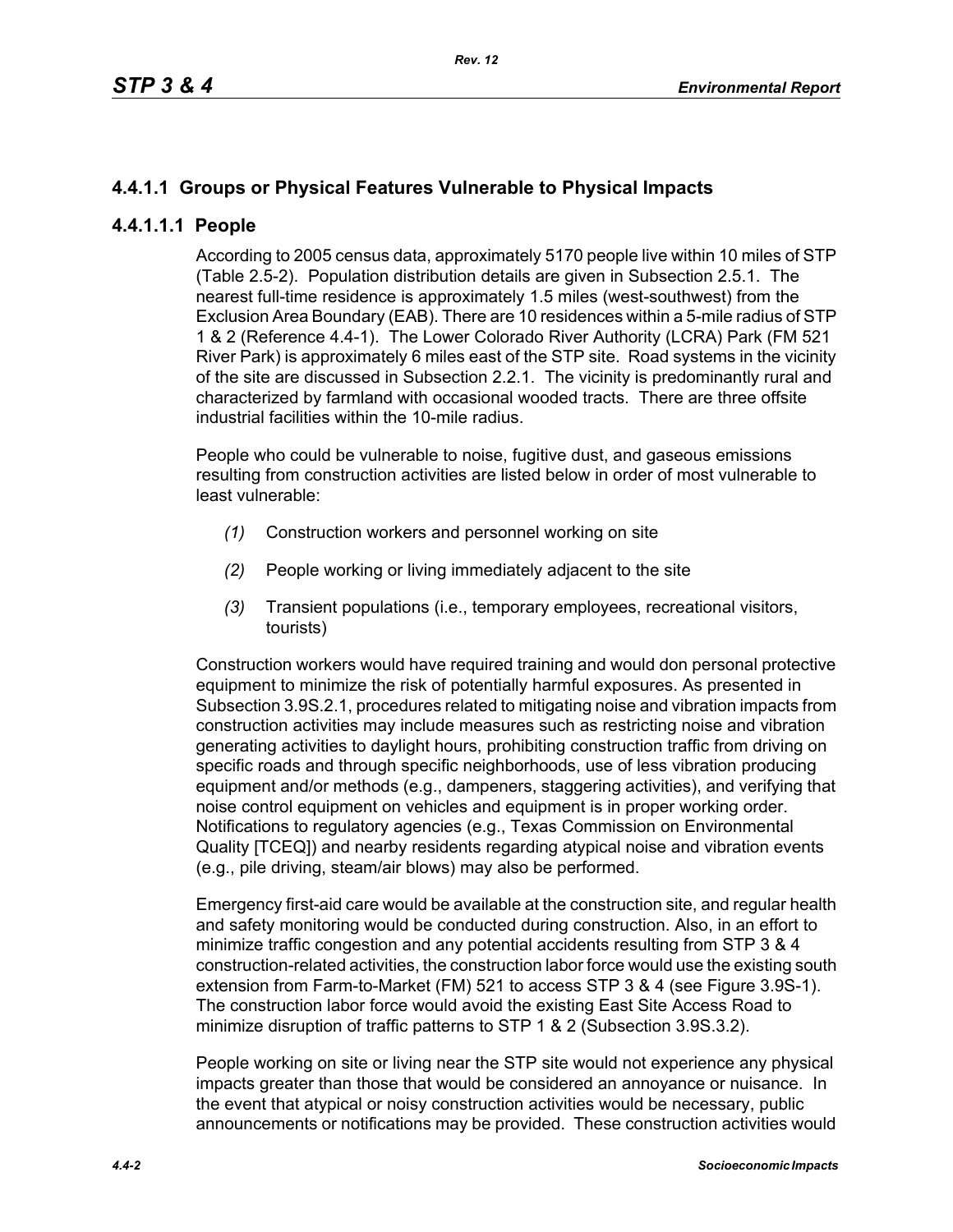be performed in compliance with local, state, and federal regulations, and site-specific permit conditions.

Fugitive dust and odors could be generated as a result of normal construction activities. Odors could result from exhaust emissions and would dissipate on site.

Mitigation measures to minimize fugitive and vehicular emissions (including paving disturbed areas, water suppression, covering truck loads and debris stockpiles, reduced material handling, limiting vehicle speed, and visual inspection of emission control equipment) would be instituted. Additional mitigation control measures would address any nuisance issues case by case.

All equipment would be serviced regularly and operated in accordance with local, state, and federal emission requirements discussed in detail in Subsection 4.4.1.3. Given the fugitive/exhaust emission control measures discussed above, it is anticipated that no discernible impact on the local air quality would be realized.

As discussed in Subsections 2.2.2 and 4.1.2, no new transmission corridors would be constructed for STP 3 & 4; however, some upgrading of transmission line conductors and replacement of towers would be necessary in the STP to Hillje transmission line corridor. This kind of work normally involves a crew with several flatbed "conductor trucks" (carrying large cable spools) and large bucket trucks. There would be a small impact associated with noise/movement of construction equipment and workers involved in changing out conductors.

Any effects of physical impacts to people from construction activities would be SMALL and would not warrant mitigation other than that discussed above.

## **4.4.1.1.2 Buildings**

Construction activities would not impact any offsite buildings because of distance to any such structures. The nearest full-time residence is approximately 1.5 miles from the EAB (Figure 2.1-1). In the event that pile-driving is necessary, the building(s) most vulnerable to shock and vibration would be those within the STP site boundary. Onsite buildings have been constructed to safely withstand possible impacts, including shock and vibration, from construction activities associated with the proposed activity.

Table 3.9S-2 presents data on attenuated noise levels expected from operation of construction equipment. Applying the Inverse-Square Law to the highest level listed in Table 3.9S-2 (84 dBA) at 400 feet), a decrease in noise levels of over 20 decibels would be expected at the EAB, with even greater decreases occurring at the site boundary.

Although there are cultural resources located within the 10-mile radius of the site (see Subsection 2.5.3), none are located adjacent to the STP site. The closest historical landmark is the St. Francis Catholic Church, which is located 6 miles to the east of the site. No impacts due to vibration or shocks from construction activities would be expected.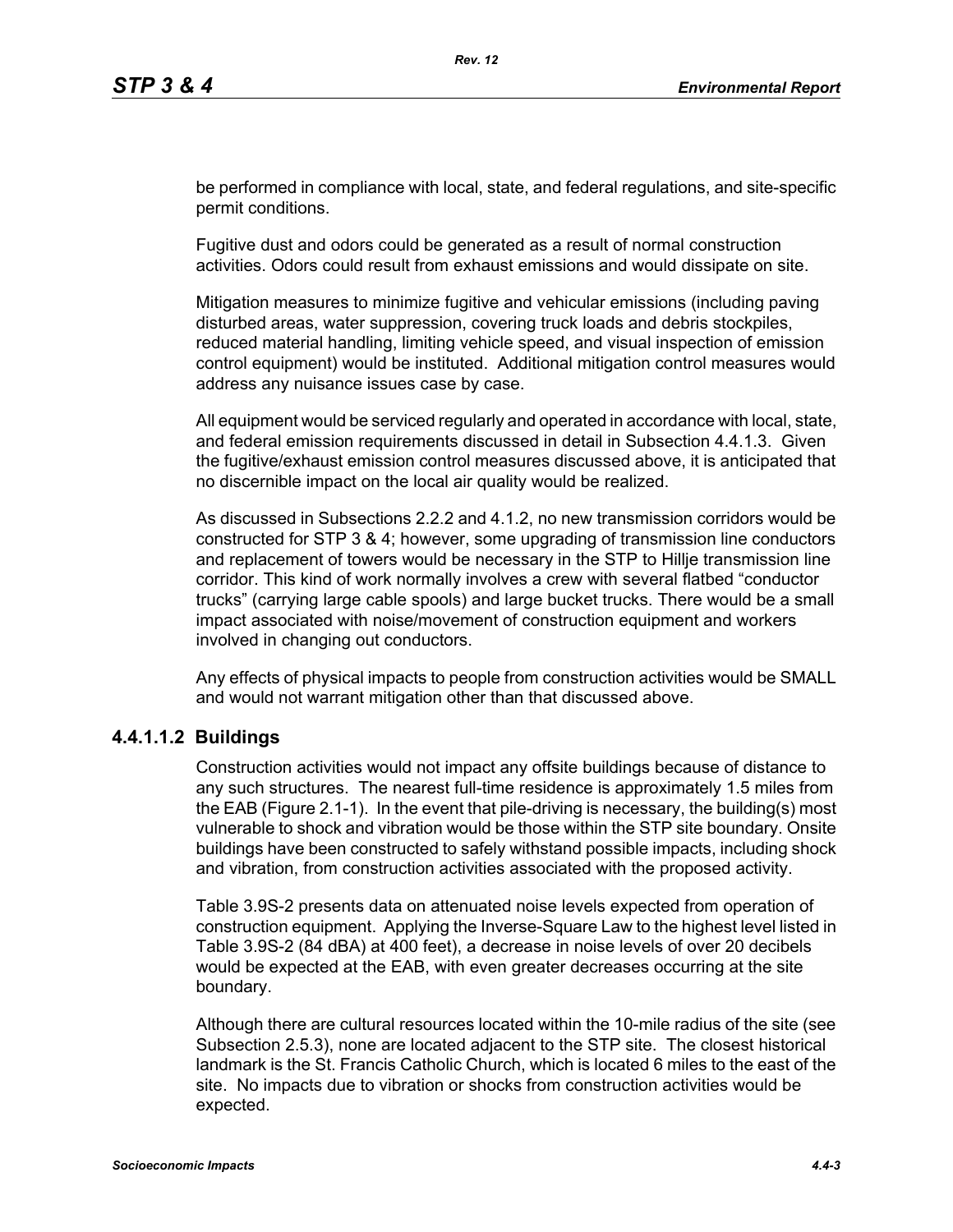Any effects of physical impacts to buildings from construction activities would be SMALL and would not warrant mitigation.

## **4.4.1.1.3 Transportation Routes**

The transportation network in Matagorda and Brazoria counties is rural, fed by traffic from urban roadways. Material transportation routes (haul routes) would be selected based on equipment accessibility, existing traffic patterns, and noise restrictions, logistics, distance, and costs. Methods to mitigate potential impacts include: (1) avoiding routes that could adversely affect sensitive areas (e.g., housing, hospitals, schools, retirement communities, businesses) to the extent possible, and (2) restricting activities and delivery times to daylight hours.

As discussed in Subsection 4.4.2.2.4, it has been determined that construction workers would have a MODERATE to LARGE impact on the two-lane roadways in Matagorda County, particularly FM 521 and its feeder roads. Mitigation may be necessary to accommodate the additional vehicles on Matagorda County roads, particularly FM 521.

Mitigation measures would be included in a construction management traffic plan developed before the start of construction. Potential mitigation measures could include installing turn lanes at the construction entrance, establishing a centralized parking area away from the site and shuttling construction workers to the site in buses or vans, encouraging carpools, and staggering construction shifts so they do not coincide with operational shifts. STPNOC could also establish a shuttle service from the Bay City area, where many of the construction labor force is likely to reside. The operations work force would continue to enter the plant at the current entrance on FM 521 (Subsection 3.9S.3.2).

No new public roads would be required as a result of construction activities. Public roads may be altered (e.g., widened, turn lanes installed) as a result of construction activities. Minor road repairs and improvements in the vicinity of STP (e.g., patching cracks and potholes, adding turn lanes, reinforcing soft shoulders) may be necessary to enable equipment accessibility and reduce safety risks. Any damage to public roads, markings, or signs caused by construction activities would be repaired to preexisting conditions or better. The construction site exit onto FM 521 would be marked clearly with signs maintained such that they are clear of debris and markings are visible.

A heavy haul route from the barge facility on the Colorado River would support construction activities (Figure 3.9S-1). This road would be private and fully contained within the existing site boundary. If barge shipments of Nuclear Steam Supply System heavy components are consistent with STP 1 & 2 levels (approximately 10 shipments). impacts on river traffic would be minimal (Reference 4.4-2). Refurbishment of the rail spur would result in minimal impacts.

As stated above, the impact construction workers would have on the two-lane roadways in Matagorda County, particularly FM 521 and feeder roads, would be a MODERATE to LARGE impact and mitigation would be required. The effects of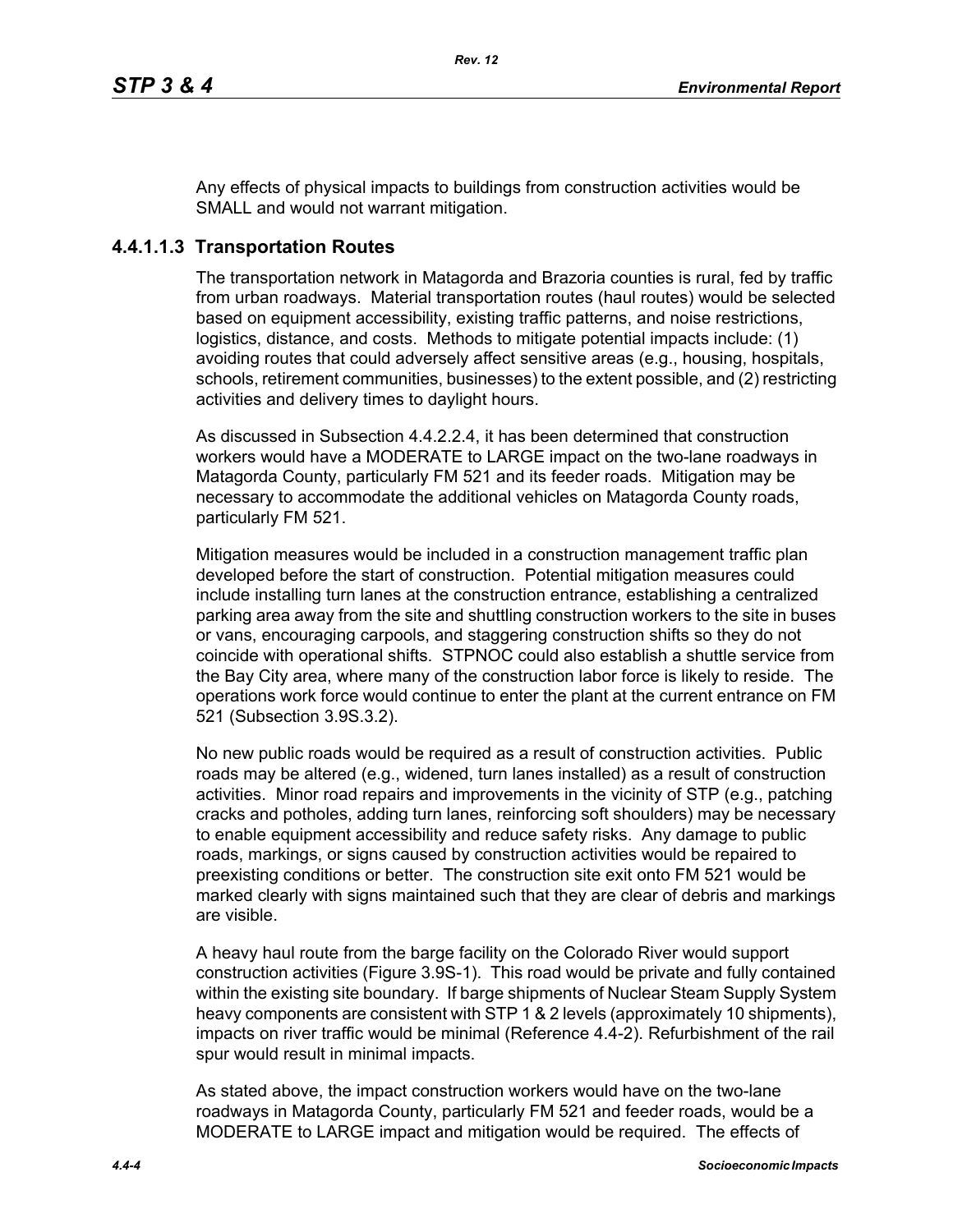physical impacts from other transportation routes would be SMALL and would not warrant mitigation.

## **4.4.1.2 Predicted Noise Levels**

As presented in Section 2.2, Matagorda and Brazoria counties are predominantly rural and characterized by farmland with occasional wooded tracts. Areas that are subject to farming are prone to seasonal noise-related events such as planting and harvesting. Wooded areas provide natural noise control to reduce noise propagation. Table 4.4.1 identifies expected noise levels in the immediate vicinity (less than 10 feet) of a variety of construction tools that might be used (Reference 4.4-3).

Noise level attenuates with distance. A 3-decibel (dBA) decrease is perceived as roughly halving loudness; a 3 dBA increase doubles the loudness. The noise from an earthmover can be as high as 94 dBA from 10 feet away, and 82 dBA from 70 feet away. A crane lifting a load can make 96 dBA of noise; when idling, it may make less than 80 dBA. Moderate auto traffic at a distance of 100 feet (30 m) rates about 50 dBA. To a driver with a car window open or a pedestrian on the sidewalk, the same traffic rates about 70 dBA (Reference 4.4-3); that is, it sounds four times louder. The level of normal conversation is about 50 to 60 dBA.

Section 3.9S discusses noise levels during construction, which could be as high as 113 dBA in the immediate area of the equipment listed. Construction workers would use hearing protection in accordance with good construction practices. Noise attenuates quickly with distance (see Table 3.9S-2) so that the loudest construction noise would register 55–85 dBA 400 feet from the source, and would continue to attenuate with distance.

The EAB is greater than 1,000 feet in all directions from the STP 3 & 4 footprint. No major roads, public buildings, or residences are located within the exclusion area. Attenuation of noise, through distance, associated with STP 3 & 4 construction activities is expected to result in noise levels less than 65 dBA to the EAB. As reported in NUREG-1437 (Reference 4.4-4), and referenced in NUREG-1555 (Reference 4.4- 5), noise levels below 65 dBA are considered of small significance.

The following controls or similar ones could be incorporated into activity planning to further minimize noise and associated impacts:

- Regularly inspecting and maintaining equipment to include noise aspects (e.g., mufflers)
- Restricting noise-related activities (e.g., pile-driving) to daylight hours
- Restricting delivery times to daylight hours

Impacts from the noise of construction activities would be SMALL and temporary and would not require mitigation.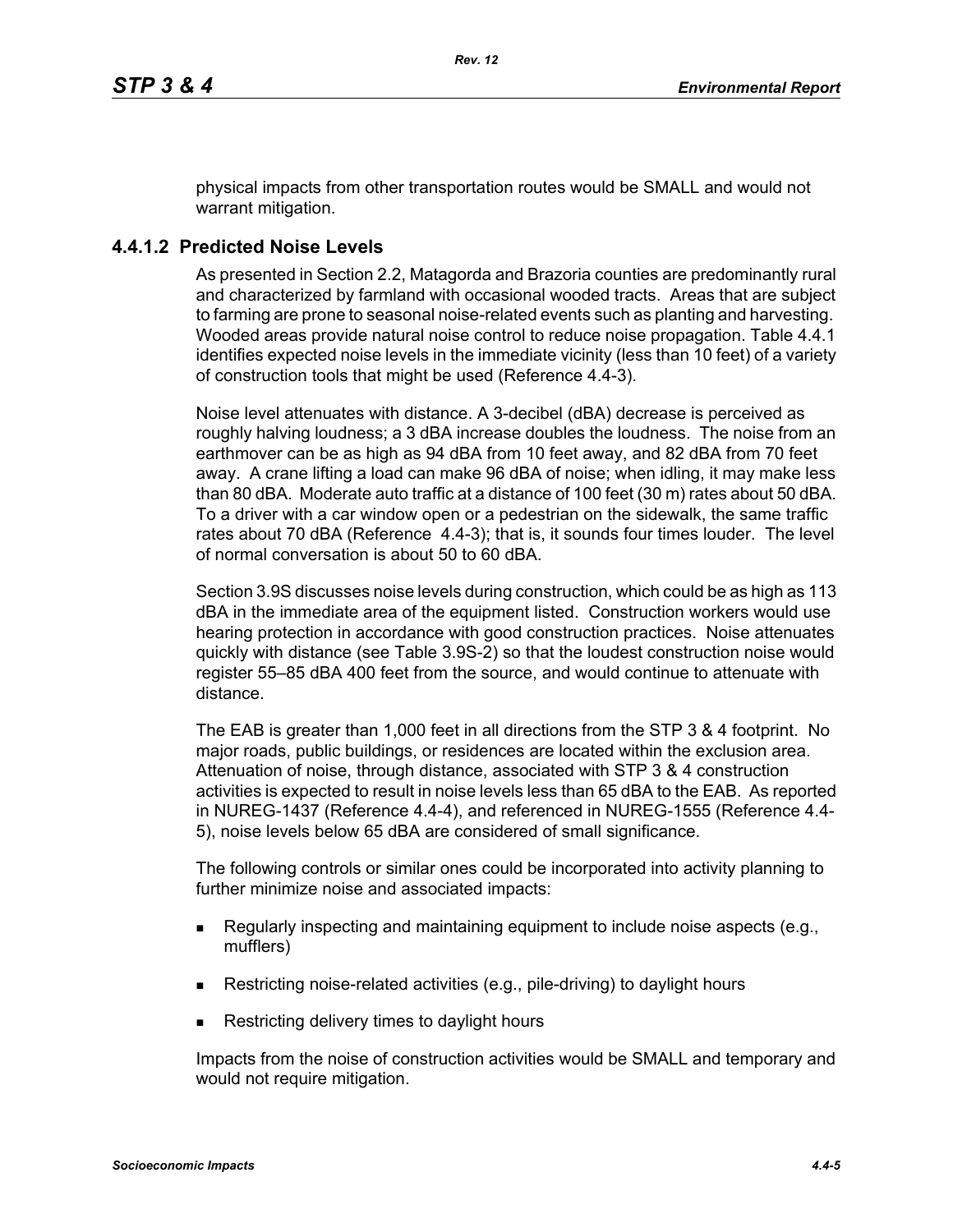## **4.4.1.3 Air Quality**

Matagorda and Brazoria Counties are part of the Metropolitan Houston-Galveston Intrastate Air Quality Control Region (AQCR) (Reference 4.4-6). All areas within the Metropolitan Houston-Galveston AQCR are classified as achieving attainment with the National Ambient Air Quality Standards (NAAQS), with the exception of the Houston-Galveston-Brazoria 8-Hour Ozone Non-attainment Area (Reference 4.4-7). A discussion of current and projected regional air quality conditions is contained in Subsection 2.7.2.

The NAAQS define ambient concentration criteria for sulfur dioxide  $(SO<sub>2</sub>)$ , particulate matter with aerodynamic diameters of 10 microns or less ( $PM_{10}$ ), particulate matter with aerodynamic diameters of 2.5 microns or less ( $PM<sub>2.5</sub>$ ), carbon monoxide (CO), nitrogen dioxide (NO<sub>2</sub>), ozone (O<sub>3</sub>), and lead (Pb). These pollutants are generally referred to as "criteria pollutants." Areas of the United States having air quality as good as, or better than, the NAAQS are designated by the U.S. Environmental Protection Agency (EPA) as attainment areas. Areas having air quality that is worse than the NAAQS are designated by EPA as non-attainment areas (Reference 4.4-8). The Houston-Galveston-Brazoria area holds non-attainment status for ground-level ozone under the 8-hour standard, which became effective June 15, 2005. Counties affected under this status are Brazoria, Chambers, Fort Bend, Galveston, Harris, Liberty, Montgomery, and Waller. The region was classified as being in "moderate" nonattainment of the 8-hour standard and was given a maximum attainment date of June 15, 2010.

Temporary and minor impacts to local ambient air quality could occur as a result of normal construction activities. Fugitive dust and fine particulate matter emissions–including those less than 10 microns  $(PM_{10})$  in size, would be generated during earth-moving and material-handling activities. Construction equipment and offsite vehicles used for hauling debris, equipment, and supplies also produce emissions. The pollutants of primary concern include  $PM_{10}$  fugitive dust, reactive organic gases, oxides of nitrogen, carbon monoxide, and, to a lesser extent, sulfur dioxides. Variables affecting construction emissions (e.g. type of construction vehicles, timing and phasing of construction activities, and haul routes) cannot be accurately determined until the project is initiated. Actual construction-related emissions cannot be effectively quantified before the project begins. General estimates are available and the impacts on air quality can be minimized by compliance with all federal, state, and local regulations that govern construction activities and emissions from construction vehicles.

Specific mitigation measures to control fugitive dust would be identified in the Construction Environmental Controls Plan, which implements TCEQ requirements and would be prepared before project construction. Mitigation measures could include any or all of the following:

- **Stabilize construction roads and spoil piles**
- **EXECUTE:** Limit speeds on unpaved construction roads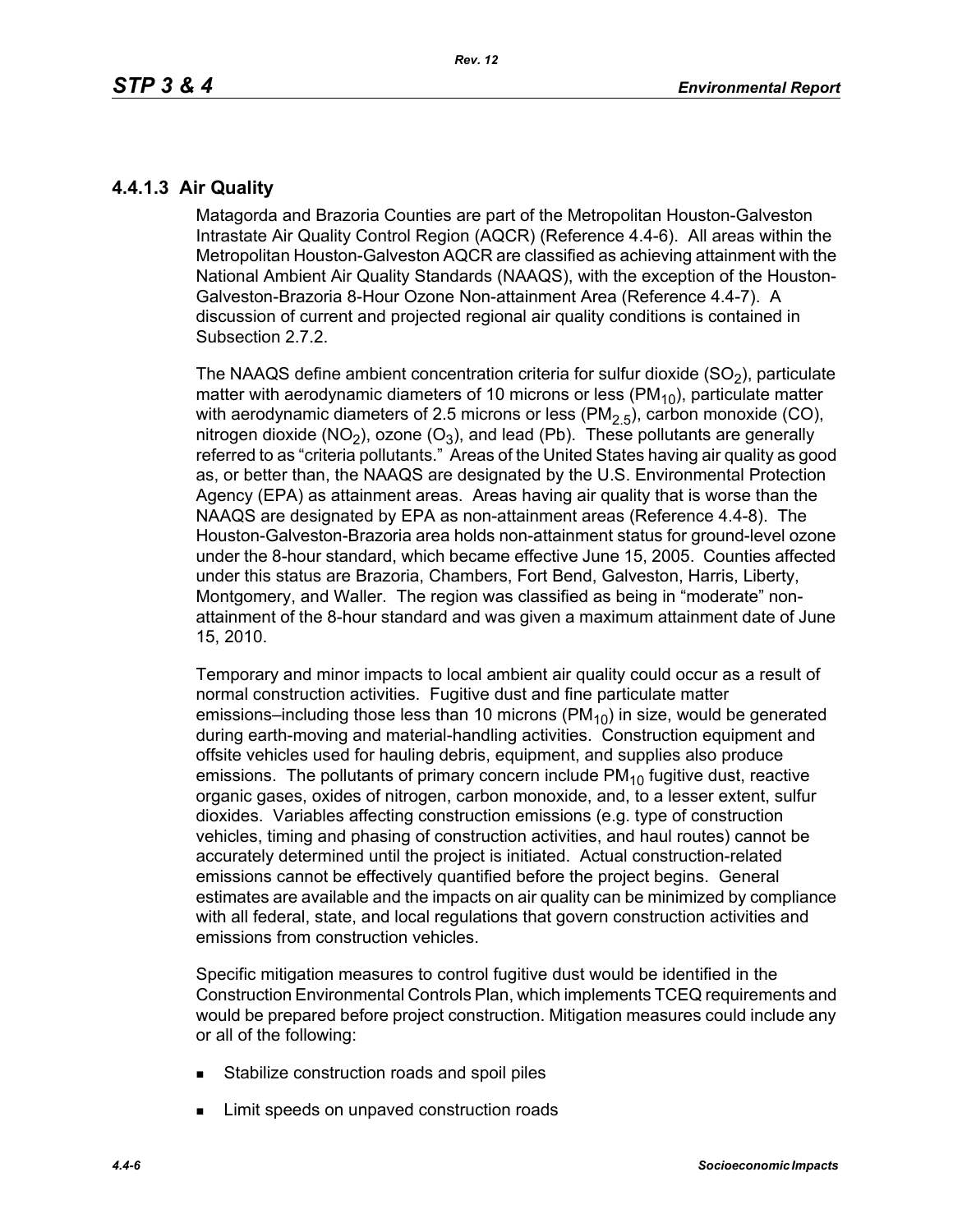- **Periodically water unpaved construction roads to control dust**
- **IMPLEMENT USE OF SOIL ADDES** (i.e., soil cement) to stabilize loose dirt surfaces
- $\blacksquare$  Perform housekeeping (e.g., remove dirt spilled onto paved roads)
- **Cover haul trucks when loaded or unloaded**
- **Minimize material handling (e.g., drop heights, double-handling)**
- Cease grading and excavation activities during high winds and during extreme air pollution episodes
- Phase grading to minimize the area of disturbed soils
- Revegetate road medians and slopes

While emissions from construction activities and equipment would be unavoidable, some methods, such as those mentioned above, could minimize impacts to local air quality and the nuisance impacts to the public in proximity to the project. To this effect, the Construction Environmental Controls Plan would contain environmental management controls strategy including:

- **Phase construction to minimize daily emissions**
- **Performance of proper maintenance of construction vehicles to maximize** efficiency and minimize emissions

[Given the control measures discussed above, impacts to air quality from construction](http://factfinder.census.gov/)  would be SMALL and would not warrant mitigation.

## **4.4.2 Social and Economic Impacts**

This section evaluates the demographic, economic, infrastructure, and community impacts to the region as a result of constructing STP 3 & 4. The evaluation assesses impacts of construction-related activities and of the construction labor force on the region.

The assumed construction schedule projects a construction start date in 2009, and commercial operation dates of 2015 and 2016 for STP 3 & 4, respectively. STPNOC anticipates employing 5950 construction workers at peak construction activity with a 79% to 21% proportion of manual labor to non-manual labor (Table 3.10-2). Figure 3.10-1 illustrates the distribution of the construction labor force over the anticipated construction period.

[Major factors in determining socioeconomic impacts are the number of workers that](http://factfinder.census.gov/)  relocate into the area and where they settle. In determining a methodology to use to determine this information for construction of STP 3 & 4, STPNOC evaluated related [NRC studies for other sites: Malhotra \(Reference 4.4-9\), Mountain West \(References](http://factfinder.census.gov/)  [4.4-10, 4.4-11, 4.4-12, 4.4-13, and 4.4-14\), and the Generic Environmental Impact](http://factfinder.census.gov/)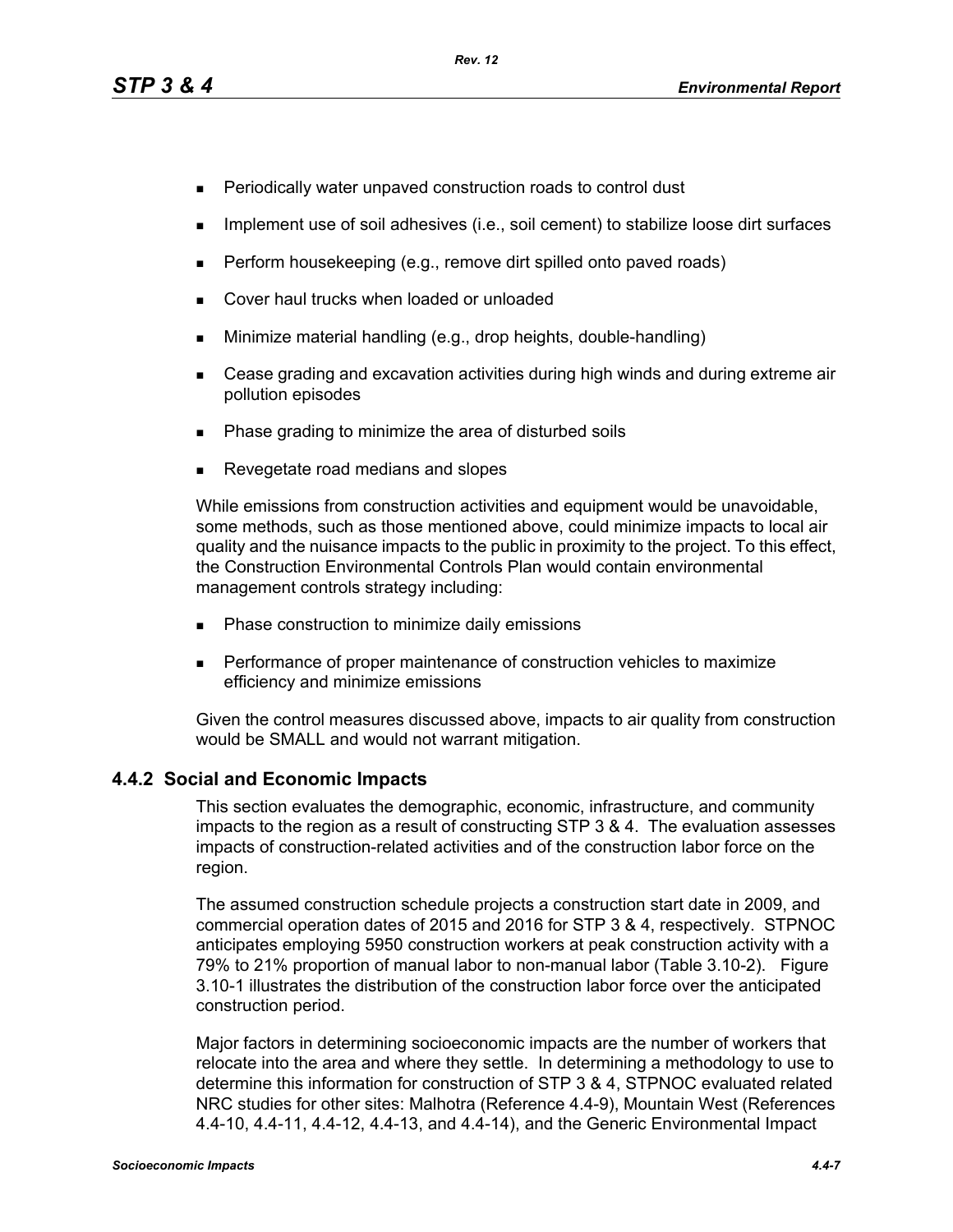[Statement \(GEIS\) for License Renewal \(References 4.4-15 and 4.4-16\). The Malhotra](http://factfinder.census.gov/)  study was based on 28 surveys of 49,000 workers during construction at 13 sites. The Mountain West study was based on post-licensing data from 12 sites. The GEIS study was prepared in support of rulemaking for license renewal and analyzed impacts of constructing and operating the existing fleet and used several case studies in its socioeconomic analysis.

STPNOC has determined that changes in the industry since publication of the studies may call into question the applicability of study results to future plant construction. Principal among these changes are new licensing procedures (10 CFR 52) and improved construction technologies such as prefabrication, preassembly, modularization, and offsite assembly, which may affect the number of workers and skills mix needed. The changes dictate caution in applying the results of the studies to STP 3 & 4. However, the studies provide insights from at least 30 sites representing a broad sampling of socioeconomic conditions and therefore warrant consideration. STPNOC has used study input, together with site-specific information, in predicting worker relocations and settlement patterns.

The studies showed that usually less than 50% of the labor force relocated to work on the job sites, with sites located in denser population areas having the least inmigration. The remaining workers already lived within daily commuting distance. STPNOC chose to use the 50% value as a reasonable estimate to avoid underestimating impacts caused by in-migration and because the STP site is located in a less-dense population area. Malhotra evaluated settlement patterns within a specified distance to sites (e.g., highway miles or radius), whereas Mountain West and the GEIS focused on geopolitical boundaries (e.g., counties). STPNOC evaluated both approaches and found them to reasonably approximate the residential locations of the workers at STP 1 & 2. For this reason, STPNOC used the residential locations of the existing workers to predict the settlement patterns for the new workers. Based on these data and considerations, STPNOC has made the assumptions presented in Table 4.4-2 for construction labor force migration and residential distribution patterns at STP.

Please note the following:

- *(1)* For all socioeconomic analyses, a "mover" is defined by NRC (Reference 4.4- 9) as a worker who changes residence to work at the construction site. Workers who do not change residence to work at the site are classified as "nonmovers." This definition is sufficiently broad to include the small percentage who would move from one place within the 50-mile radius to another place within the 50-mile radius, possibly to improve their access to the site. However, in an effort to be conservative, STPNOC has assumed that all movers would be migrating into the 50-mile region.
- *(2)* In Subsection 4.4.2, STPNOC has identified the significance of the impacts as either small, moderate, or large, consistent with the criteria that NRC established in 10 CFR 51, Appendix B, Table B-1, Footnote 3, as follows: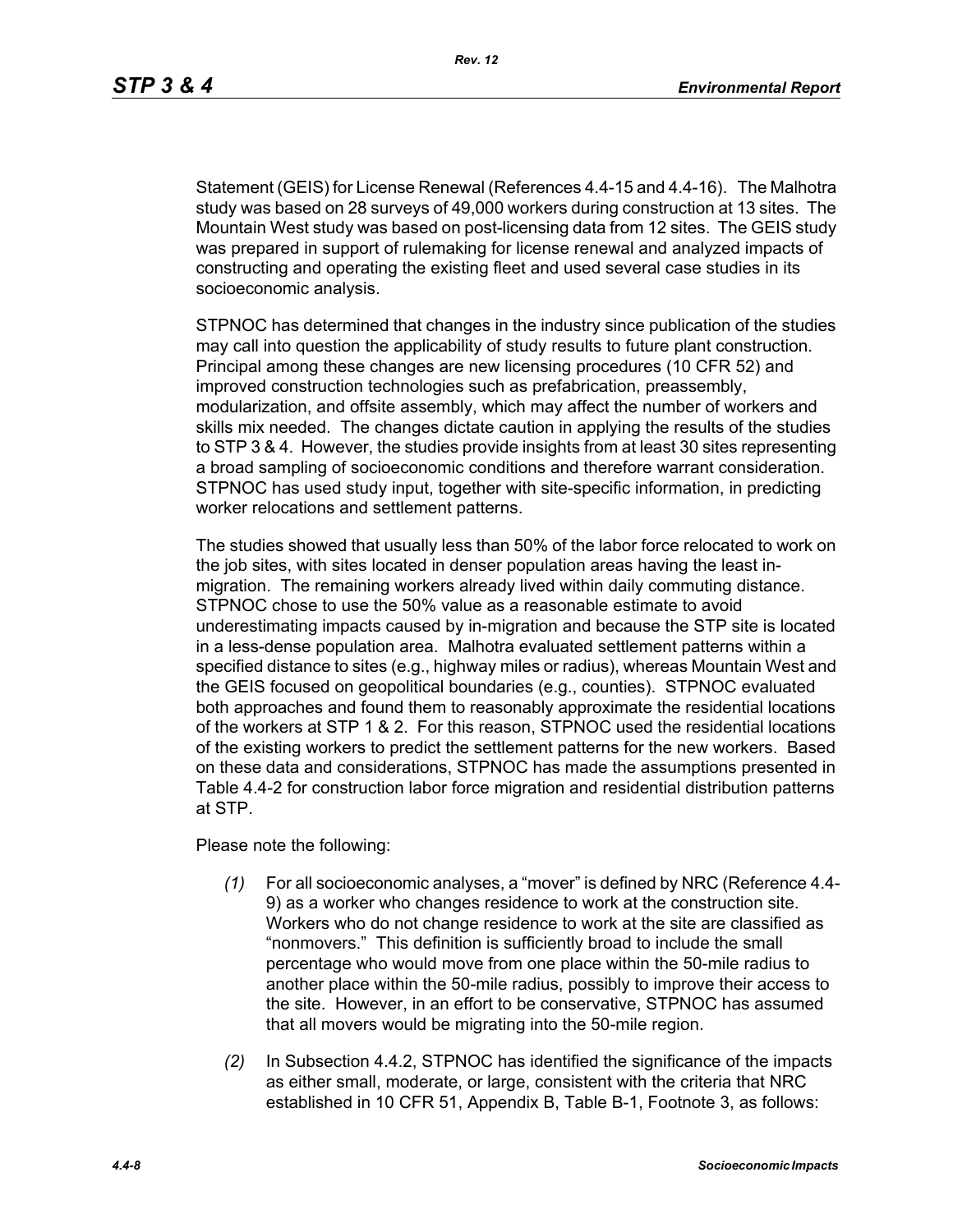SMALL — Environmental effects are not detectable or are so minor that they will neither destabilize nor noticeably alter any important attribute of the resource. For the purposes of assessing radiological impacts, NRC has concluded that those impacts that do not exceed permissible levels in the NRC's regulations are considered small.

MODERATE — Environmental effects are sufficient to alter noticeably, but not to destabilize, any important attribute of the resource.

LARGE — Environmental effects are clearly noticeable and are sufficient to destabilize any important attributes of the resource.

## **4.4.2.1 Demography**

STPNOC based this analysis on the estimated peak construction labor force. STPNOC assumed that approximately 50% of the construction labor force would change their residence to work at the STP site (movers), and that they would relocate to approximately the same areas and in the same proportion as the existing operations labor force. Therefore, this analysis is restricted to the two counties expected to be most affected by the construction labor force, Matagorda and Brazoria Counties.

STPNOC estimates that the construction of both units would be completed by 2016. The 2000 population within the 50-mile radius was approximately 258,960 and is projected to grow to approximately 321,809 by 2020, for an average annual growth rate during the construction period of 1.1% (see Table 2.5-2). STPNOC anticipates employing 5950 construction workers at peak construction activity (Table 3.10-2). STPNOC anticipates that approximately 2975 workers (movers) would relocate to the same areas and in the same proportion as the existing operations labor force: 60.7% (or 1806 workers) in Matagorda County, 22.4% (or 666 workers) in Brazoria County, and the remainder would locate to one of the other counties within the 50-mile radius.

The in-migration of approximately 2975 movers would create new indirect jobs in the area because of the multiplier effect. In the multiplier effect, each dollar spent on goods and services by a mover becomes income to the recipient who saves some but re-spends the rest. In turn, this re-spending becomes income to someone else, who in turn saves part and re-spends the rest. The number of times the final increase in consumption exceeds the initial dollar spent is called the "multiplier." The U.S. Department of Commerce Bureau of Economic Analysis, Economics and Statistics Division provides multipliers for industry jobs and earnings (Reference 4.4-17). The economic model, RIMS II, incorporates buying and selling linkages among regional industries and was used to estimate the impact of new nuclear plant-related expenditure of money in the two-county region of interest. For every mover, an estimated additional 0.61 jobs would be created in the two-county area (Table 4.4-4 and Reference 4.4-17). For every dollar spent by a mover, an estimated additional 0.50 dollars would be injected into the regional economy (Reference 4.4-17). Construction would create approximately 4790 permanent (direct + indirect) jobs in the 50-mile region.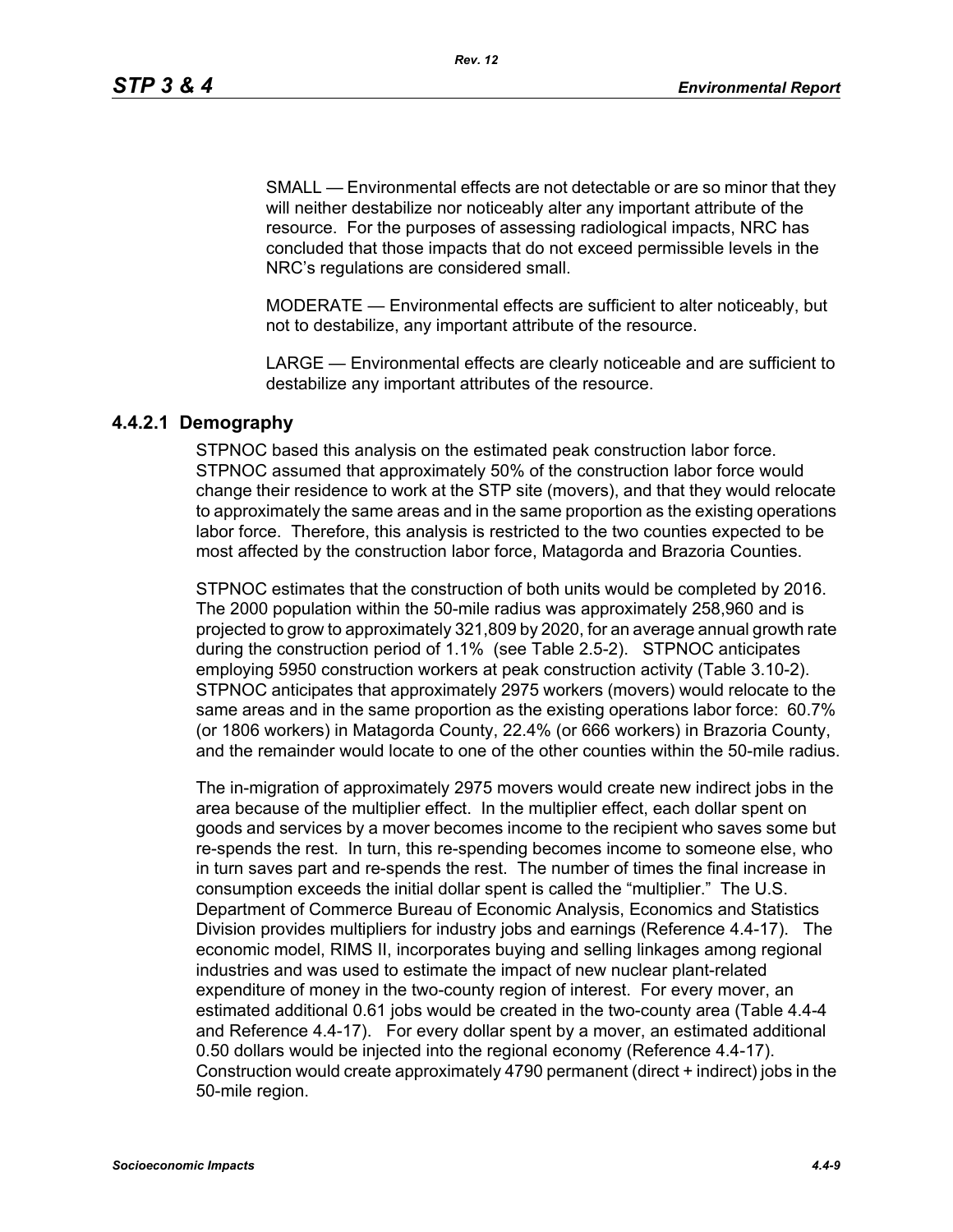Most indirect jobs are service-related and not highly specialized, so, for this analysis, STPNOC has assumed that most indirect jobs would be filled by the existing labor force within the 50-mile region, particularly the two-county area, because 83% of the labor force is expected to settle there. Using the Bureau of Economic Analysis employment multiplier would produce a total number of indirect jobs generated by construction of 1815 (2,975 × 0.61). This number represents approximately 20% of the unemployed persons in the two-county region in 2005 (Table 4.4-4).

According to the Malhotra study (Reference 4.4-9), approximately 80% of nuclear plant construction workers are likely to bring families. Therefore, of 2975 movers, 2380 would bring families into the 50-mile region and 595 movers would not. Assuming that the workers would relocate in approximately that same proportion as the existing operations labor force, approximately 1445 (60.7% of 2380) of those would locate to Matagorda County and 533 (22.4% of 2380) would locate to Brazoria County (Table 4.4-2). Approximately 361 of the workers without families (60.7% of 595) would locate to Matagorda County and 133 (22.4% of 595) would locate to Brazoria County.

According to the Malhotra study, the average household size of a nuclear plant construction worker is 3.25 people. Therefore, construction would increase the population in the 50-mile region by 8330 people  $((2,380 \times 3.25) + (595$  construction workers without families)). Of those, 5056 people (60.7% of 8330) would locate to Matagorda County and 1866 (22.4% of 8330) people would locate to Brazoria County (Table 4.4-2). These numbers constitute 13.3% and 0.8% of the 2000 Census populations of Matagorda and Brazoria Counties, respectively. They constitute 11.3% and 0.6% of the projected 2020 populations of Matagorda and Brazoria Counties, respectively.

The movers and their families would represent a moderate increase in Matagorda County's total population, a small increase in Brazoria County's total population, and smaller increases in the total populations of the other counties in the 50-mile region.

Based on the Malhotra study, STPNOC estimates that 50% of the movers (1488) would remain in the 50-mile region and the remainder would migrate back out of the 50-mile region after construction is complete. Including families, the number of people remaining in the 50-mile radius would be 4165. Applying the same percentage to the movers residing in Matagorda County and Brazoria Counties, STPNOC estimates that 903 and 333 movers, respectively, would remain in these counties. In Matagorda and Brazoria Counties, the remaining workers and their families plus workers without families would number 2528 and 933, respectively.

## **4.4.2.2 Impacts to the Community**

This section evaluates the social, economic, infrastructure, and community impacts to the two-county area and 50-mile region as a result of constructing STP 3 & 4. It is expected that site preparation and construction activities would continue for approximately 7 to 8 years, be completed by 2016, and employ as many as 5950 construction workers at peak employment.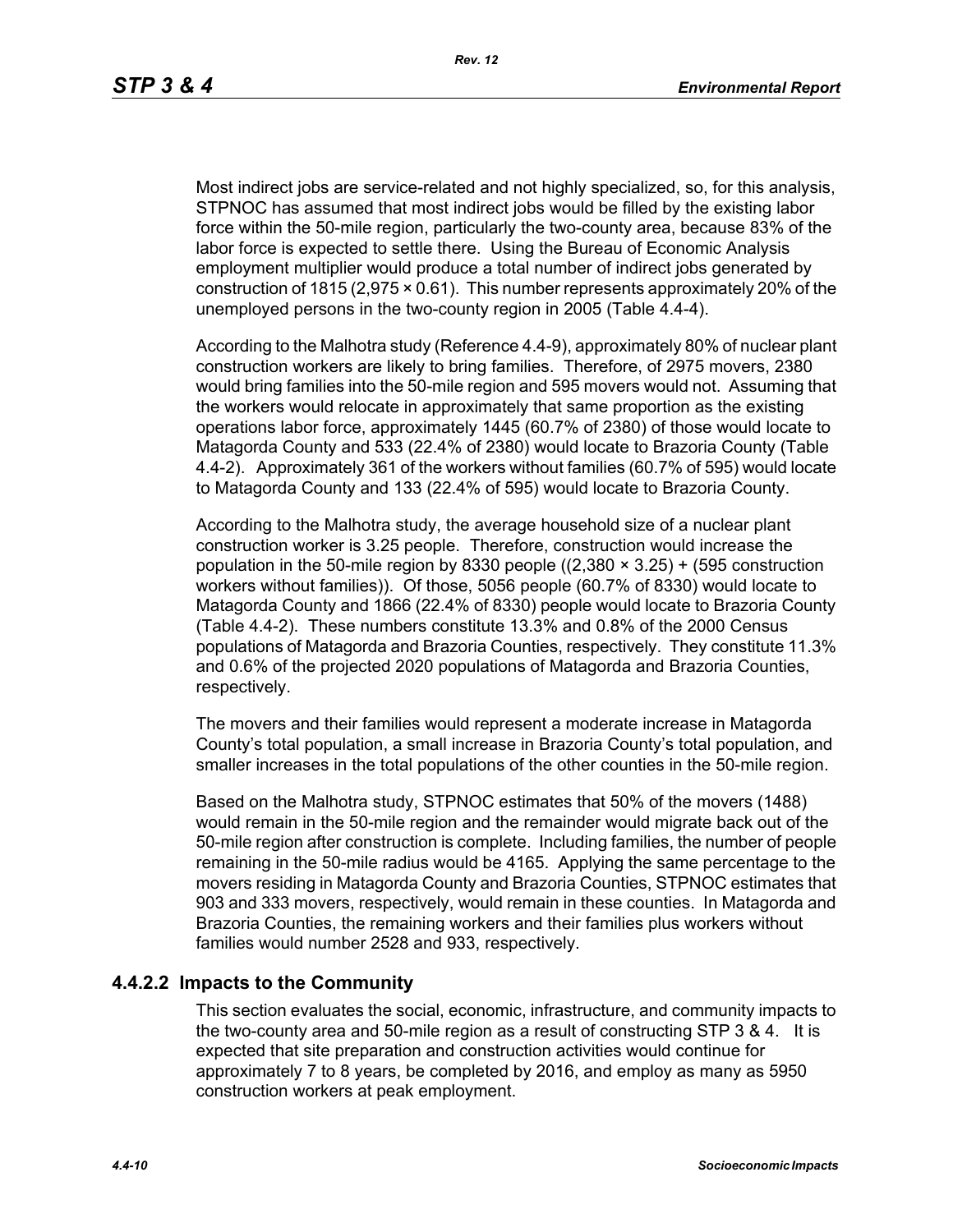# **4.4.2.2.1 Economy**

The impacts of construction on the local and regional economy depend on the region's current and projected economy and population.

As stated earlier in Subsection 4.4.2, approximately 2975 construction workers (50% of the peak construction labor force) would already reside within a 50-mile radius of the STP site. STPNOC believes that the regional construction labor force can support this estimate, based on the size of the construction labor force in the area. In 2005, there were 16,718 construction workers in Matagorda and Brazoria Counties (Table 2.5-7). Including the construction labor forces from the other counties within a 50-mile radius, the peak number of movers—2975—would represent less than 18% of the pool of construction workers within the 50-mile radius.

As stated in Subsection 4.4.2, 2975 construction workers would be considered movers who would migrate into the 50-mile radius. This in-migrating labor force would create additional direct jobs in the region. The expenditures of the construction labor force in the region for shelter, food, and services would, through the multiplier effect of expenditures, also create a number of new indirect jobs. An influx of 2975 movers would create 1815 indirect jobs, for a total of 4790 jobs (Table 4.4-4).

The employment of up to 2975 movers over a 7- to 8-year period could have SMALL to LARGE economic impacts on the surrounding region. The creation of these jobs could inject between \$100.3 and \$1,003.3 million dollars into the regional economy during the life of the construction project, reduce unemployment by up to 20%, and create business opportunities for housing and service-related industries. However, after construction completion, a total of 50% of the movers would be expected to migrate back out of the 50-mile region, and the income associated with construction of Units 3 & 4 would cease. The estimated economic impact of this out-migration could be as high as \$9,930,175 per month (during peak). These estimates are analyzed below.

Table 4.4-5 lists the estimated number of movers on site, by month, during construction. The number of movers is 50% of the total labor force on site per month. STPNOC obtained construction worker wage data for Matagorda and Brazoria Counties from the Department of the Interior's Bureau of Labor Statistics. In 2005, the average annual pay for a construction worker in Matagorda County was \$35,988, and, in Brazoria County, \$40,640 (Subsection 2.5.2.1). In 2006, the average annual for a heavy and civil engineering construction worker in Matagorda County was \$43,639, and in Brazoria \$53,746. To be conservative, STPNOC used the weighted average annual wage of a heavy and civil engineering construction worker in the two counties (weighted based on the number of heavy and civil engineering construction workers in each county) \$53,406 in its analysis. In Table 4.4-5, the average annual wage was divided by 12 to calculate an average monthly wage—\$4,450. The monthly wage was multiplied by the number of movers each month and then summed to calculate total dollars earned by the movers.

A sensitivity analysis, as shown in Table 4.4-5, was performed to further assess the impacts of the mover wages on the region. Because of uncertainty surrounding the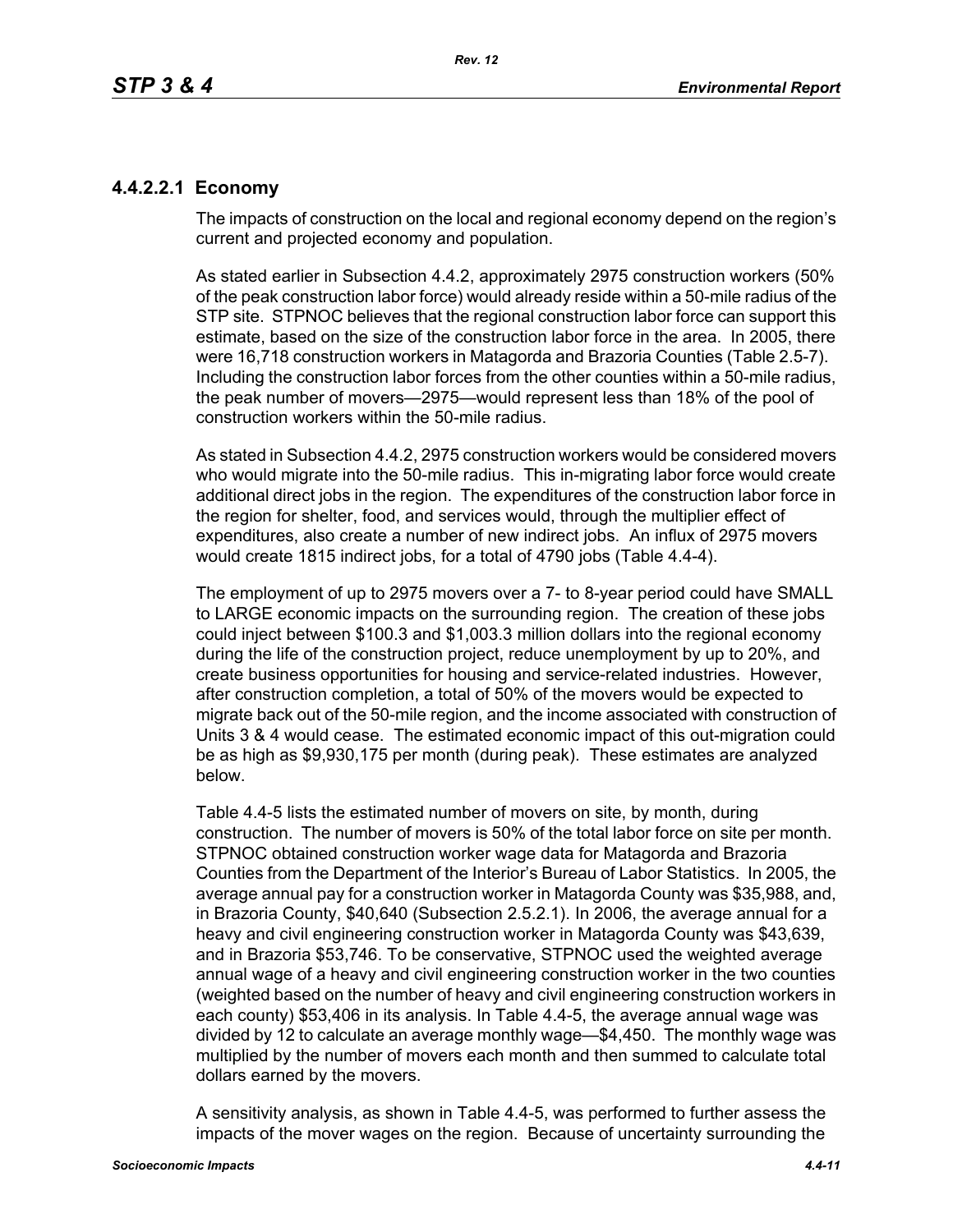amount of mover wages that would be spent in the 50-mile region, STPNOC provided a table depicting the dollar impact on the 50-mile region by percentage of the wages spent within the region. Additionally, an earnings multiplier for the construction industry in the two-county region was applied to the wages. According to these calculations, the total economic impact of mover wages on the 50-mile region would be between \$100.3 million and \$1,003.3 million dollars over the life of the construction project. (Note: STPNOC acknowledges that, although this earnings multiplier is for the two-county region, it reasonably represents the balance of counties within the 50 mile radius.) At construction peak, wages would total \$13,240,233 dollars per month. Multiplying \$13,240,233 by the earnings multiplier (1.5) would generate a monthly economic impact during peak construction activity of \$19,860,350 (if 100% of the earnings were spent within the region). This would be considered a positive impact.

After construction is completed, approximately 50% of the movers would remain in the 50-mile radius and the remainder would migrate out. Assuming a 50% decrease in the mover labor force, there would be a corresponding decrease in the economic impact to the 50-mile region. Any movers remaining in the ROI would continue to contribute to economic impacts in the ROI, but these impacts would not be associated with STP 3 & 4 construction. As noted above, monthly earnings during construction peak total \$13,240,233 per month. With the earnings multiplier applied, impacts could be as high as \$19,860,350 in the unlikely case that all earnings were spent within the ROI (Table 4.4-5). This out-migration would be considered a negative impact. However, Figure 3.10-1 indicates that the out-migration would occur gradually over a 2-year period. The gradual reduction in the construction labor force and the in-migration of operations workers during the construction period, would assist in mitigating the impact to the community from the destabilizing effects of a sudden decrease in households. In addition to the gradual nature of the decline in the construction workforce, the incoming operations workers and their families would help to mitigate the negative impacts of the decreasing construction workforce. Another mitigating factor would be the substantially higher average annual wages expected for the operations workers. These higher wages, combined with larger multipliers for both earnings and employment, suggest that each operations worker would have a greater impact on the ROI economy than each construction worker.

Because of the estimated distribution of the movers, Brazoria County would experience approximately 22.4% of this economic activity and Matagorda County would experience 60.7% of the activity. Matagorda County would be the most affected. Beyond Matagorda County, the impacts would become more diffuse as a result of interacting with the larger economic base of other counties, particularly Brazoria County, which contains a portion of the outskirts of Houston.

The magnitude of the positive economic impacts would be less discernible, diffused in the larger economic base of Brazoria County. Matagorda County, as the site of the construction and the county where most of the construction labor force would reside, would be affected more than Brazoria County. STPNOC concludes that the impacts of construction on the economy of the region would be SMALL everywhere in the region, except Matagorda County, where the positive impacts of an in-migrating construction labor force and the negative impacts of the departing labor force (upon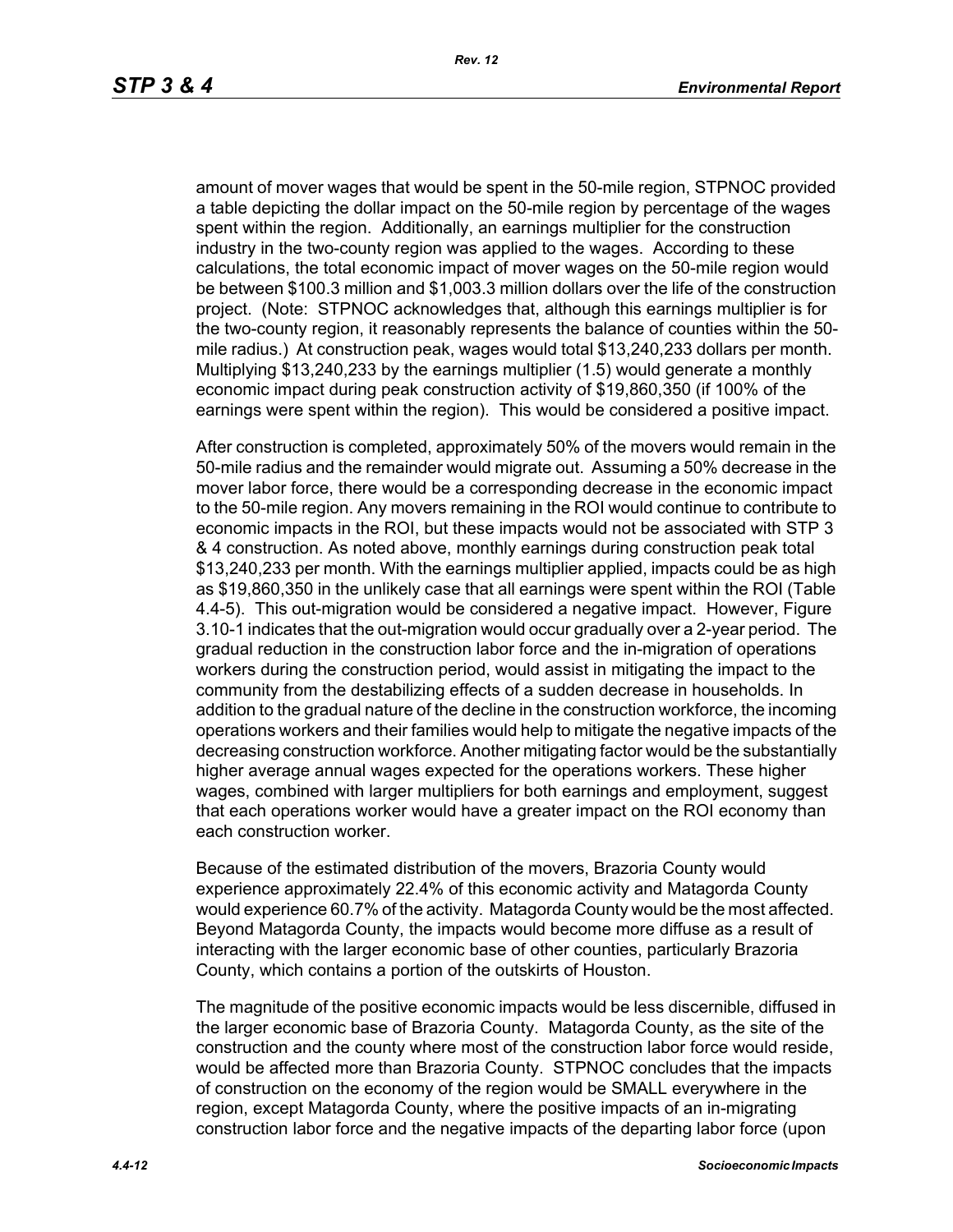construction completion) could be MODERATE to LARGE. Mitigation would be warranted. To mitigate these impacts, STPNOC would maintain communication with local and regional government authorities including the Matagorda County Commissioners Court, County Judge and nongovernmental organizations to disseminate project information that could have socioeconomic impacts in the community in a timely manner. These organizations would be given the opportunity to perform their decision-making regarding economic choices with the understanding that approximately half of the positive economic impacts of the construction project would be temporary and could disappear when the construction project is complete.

## **4.4.2.2.2 Taxes**

Construction-related activities, purchases, and labor force expenditures would generate several types of taxes, including corporate franchise taxes, sales and use taxes, and property taxes. Increased taxes collected are viewed as a benefit to the state of Texas and to the local jurisdictions in the region.

In the GEIS for License Renewal of Nuclear Plants (NUREG-1437), the NRC presents its method for defining the impact significance of tax revenue impacts during refurbishment (i.e. large construction activities). STPNOC reviewed this methodology and determined that the significance levels were appropriate to apply to an assessment of tax impacts as a result of new construction.

In NUREG-1437, the NRC concluded that changes in tax revenues (during refurbishment) at nuclear plants would be:

- SMALL When new tax payments by the nuclear plant constitute less than 10% of total revenues for local taxing jurisdictions. The additional revenues provided by direct and indirect plant payments on refurbishment-related improvements result in little or no change in local property tax rates and the provision of public services.
- MODERATE When new tax payments by the nuclear plant constitute 10% to 20% of total revenues for local taxing jurisdictions. The additional revenues provided by direct and indirect plant payments on refurbishment-related improvements result in lower property tax levies and increased services by local municipalities.
- LARGE When new tax payments by the nuclear plant represent more than 20% of total revenues for local taxing jurisdictions. Local property tax levies can be lowered substantially, the payment of debt for any substantial infrastructure improvements made in the past can easily be made, and future improvements can continue.

#### **Personal Income and Corporate Franchise Taxes**

As noted in Subsection 2.5.2.3, Texas has no personal income tax, but recently amended the law to extend coverage of the franchise tax on corporations; the changes take effect January 1, 2008.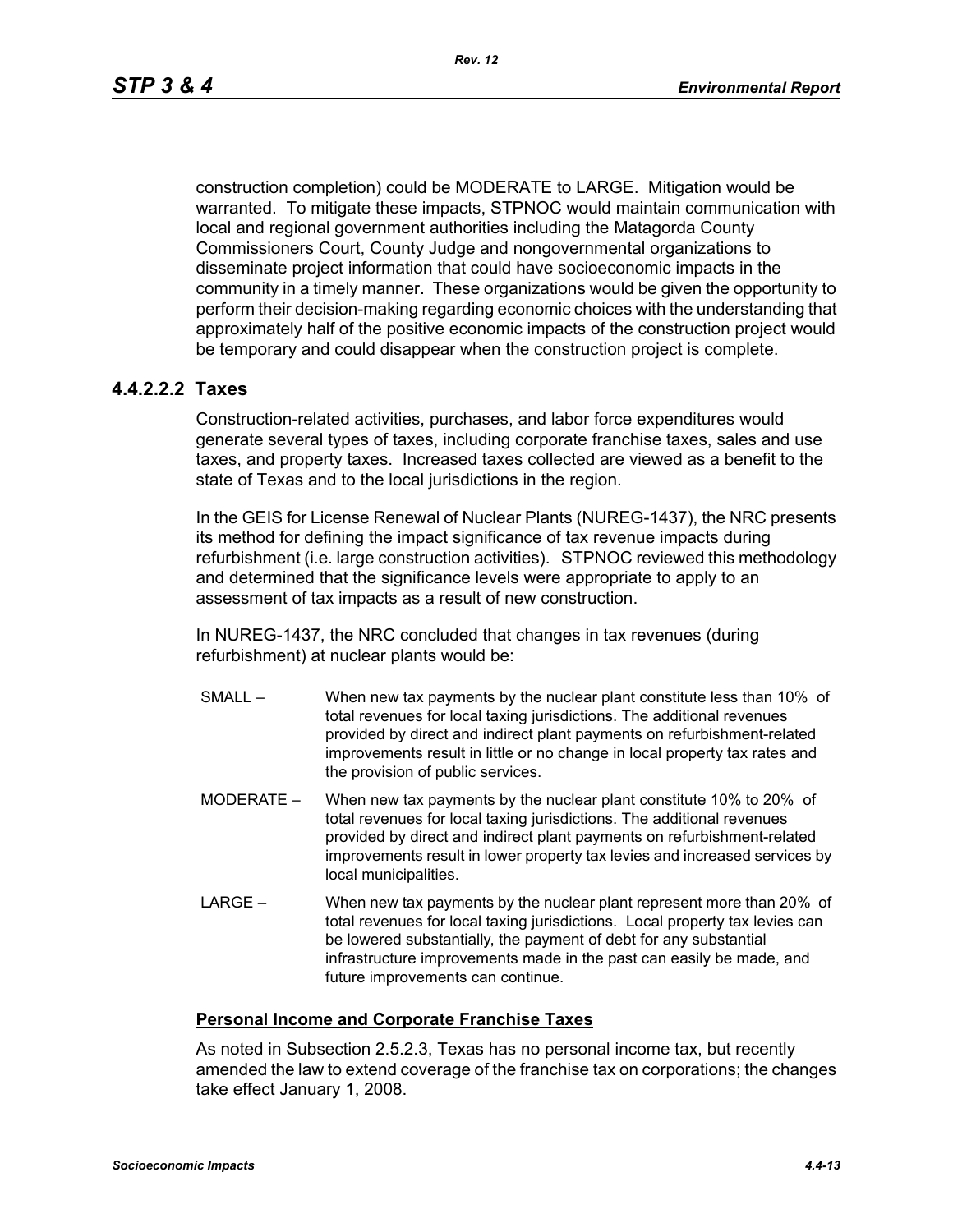The franchise tax is a gross margin tax, meaning that it is calculated on revenues less allowable operating costs. Therefore, no franchise taxes would be assessed during the construction period for STP 3 & 4 because there would be no revenues during that time. In addition to direct taxes from the private owners of STP, local construction expenditures and purchases by the construction labor force would have a multiplier effect in the local economy, where money would be spent and re-spent within the region. Because of this multiplier effect, businesses in Matagorda County and adjacent areas, particularly retail and service sector firms, could experience revenue increases, and there could be prospects for new startup firms and additional job opportunities for local workers. Existing and new firms would generate additional profits, which would further contribute to increased franchise taxes, although the exact amount is unknown. Impacts would be positive and SMALL.

#### **Sales and Use Taxes**

#### **Expenditures by Construction Labor force**

STPNOC estimates a peak construction labor force of 5950 workers, and further estimates that 5056 workers and family members would settle in Matagorda County during the construction period (Subsection 4.4.2 and Table 4.4-2). Their retail expenditures (restaurants, hotels, merchant sales, and other items) would yield an increase in sales and use tax revenues. As an indirect impact, the multiplier effect of the new jobs in the area (see Subsection 4.4.2.1) would also result in higher personal income for current residents in the region, more disposable income, and greater expenditures by individuals and families for items subject to sales or use taxes.

Taxable goods or services purchased anywhere within the state of Texas are subject to the current state sales tax of 6.25%. These revenues are remitted to the state of Texas, which received \$18.3 billion in sales tax revenues (accounting for 25% of state tax collections) in 2006 (Reference 4.4-18). Direct and indirect taxable purchases associated with the construction labor force would yield a relatively SMALL but beneficial impact to the state as a whole. Although sales tax revenues are not returned directly to the counties where the tax was collected, the state uses the sales tax revenues, along with other revenues, to fund numerous services within counties (as discussed in Subsection 2.5.2.3.2), and thus Matagorda County (and other Texas counties) would receive a SMALL positive indirect impact from the expected increase in taxable expenditures by construction workers.

Purchases made within Bay City and Palacios are currently subject to a 2% sales tax above the state's rate of 6.25%; these revenues are returned to the respective cities and are used to fund a variety of city services (see Subsection 2.5.2.3.2). Because of the small populations of these cities, revenues from worker purchases would provide a SMALL to MODERATE positive impact to these jurisdictions.

Purchases within cities outside of Matagorda County that impose an additional sales tax would also yield relatively SMALL to MODERATE beneficial impacts to those cities, with the magnitude depending on the size of the jurisdiction, the amount and variety of goods and services available for purchase, and the actual amount of purchases made within the jurisdiction.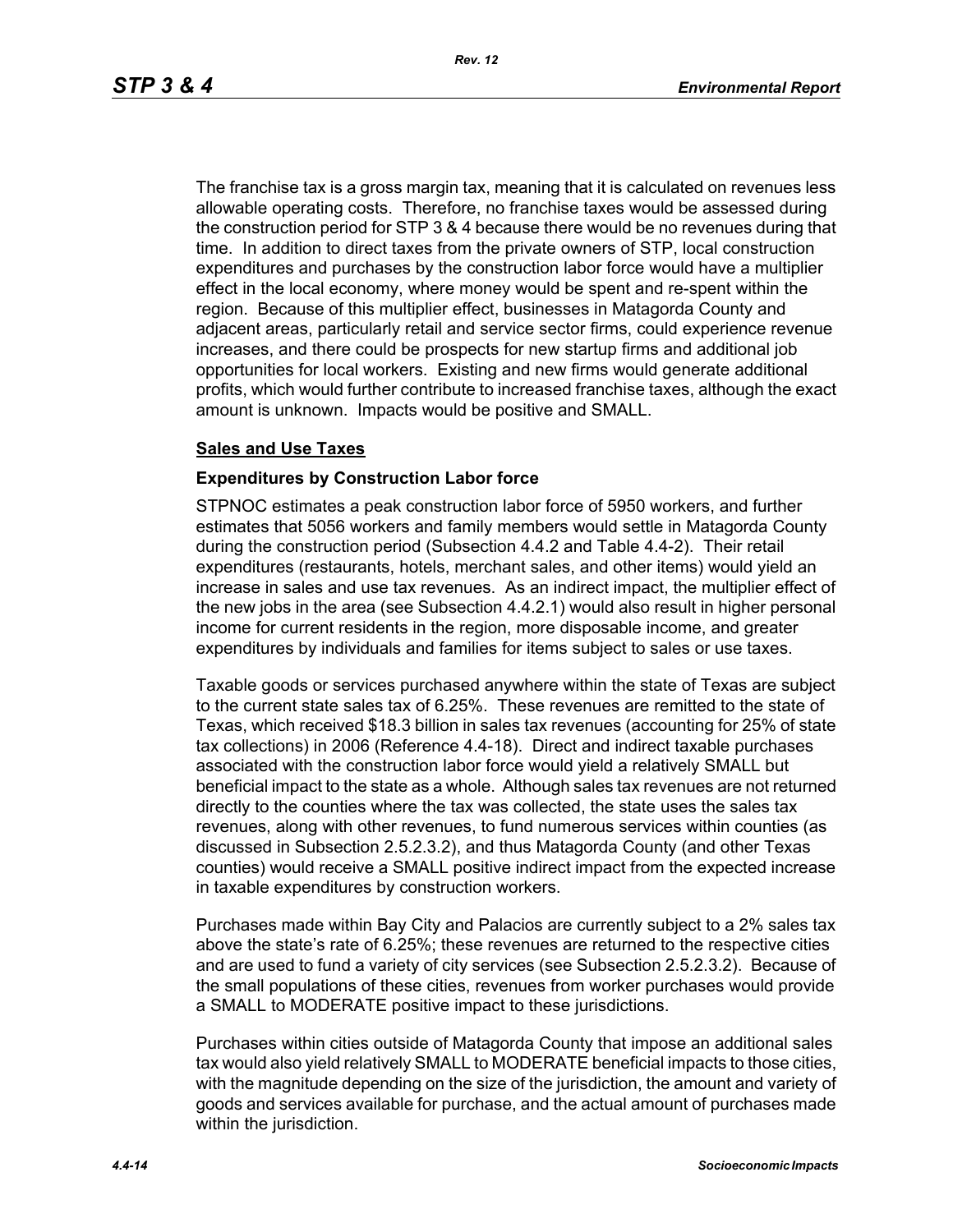#### **Expenditures for Construction Goods and Services**

In addition to sales taxes paid by construction workers and families, the region would also experience an increase in the sales and use taxes collected from project expenditures for construction materials, supplies, and services. To the extent possible, STPNOC obtains goods and services from the local economy, including Bay City. Project expenditures are subject to sales tax in proportion to the percent of investor ownership (e.g., for STP 1 & 2, 44% of STPNOC's taxable purchases are currently subject to sales tax).

According to "Texas Sales Tax Frequently Asked Questions," (Reference 4.4-19), "manufacturers may claim a Texas sales tax exemption for tangible personal property directly used or consumed in or during the actual manufacturing, processing, or fabrication of tangible personal property for ultimate sale if the use or consumption of the property is necessary or essential to the manufacturing, processing, or fabrication operation and directly makes or causes a chemical or physical change to the product being manufactured, processed, or fabricated for ultimate sale."

This exemption applies to the production of electric power and would exempt approximately 90% of the materials used to construct STP 3 & 4, leaving approximately 10% of the construction costs subject to sales tax (6.25% to the state of Texas and 2.0% to Bay City). The owners of STP 3 & 4 have projected the sales tax payments on these expenditures at an estimated \$23.9 million per unit, with \$5.8 million due to Bay City and \$18.1 million to the state of Texas over the construction period. These payments would provide a total of \$11.6 million to Bay City over the 7-year construction period.

To determine the impact of these tax payments, Bay City sales taxes were projected from 2006 to 2015 based on the average annual growth rate of 2.2% between 1996 and 2005. The projected rate of increase in Bay City sales tax is conservative in that it does not take into account likely increases in population or business activity that could occur as a result of STP construction.

For the purpose of this analysis, it was assumed that taxable expenditures would occur evenly during the 6-year construction period for each unit, with construction on STP 3 beginning in 2009 and construction on STP 4 concluding in 2015. As Table 4.4-3 shows, Bay City sales tax collections would be 21% of the total Bay City sales tax revenue collected in 2009. STPNOC tax payments between 2010 and 2014, while both units are under construction, would increase from 38% to 41% of Bay City sales tax revenue. In 2015, the final year of construction for STP 4, the STPNOC sales tax payments would be only 18% of Bay City sales tax revenue. Therefore, the positive impacts to Bay City sales tax revenues would be positive and MODERATE during 2009 and 2015, the first and last years of construction, and positive and LARGE between 2010 and 2014, and the city would be able to provide a higher level of services to its citizens and visitors.

Purchases made in Matagorda County outside of Bay City and Palacios would provide sales tax revenues to the state of Texas, and would constitute a relatively SMALL but beneficial impact. Purchases from taxing jurisdictions outside Matagorda County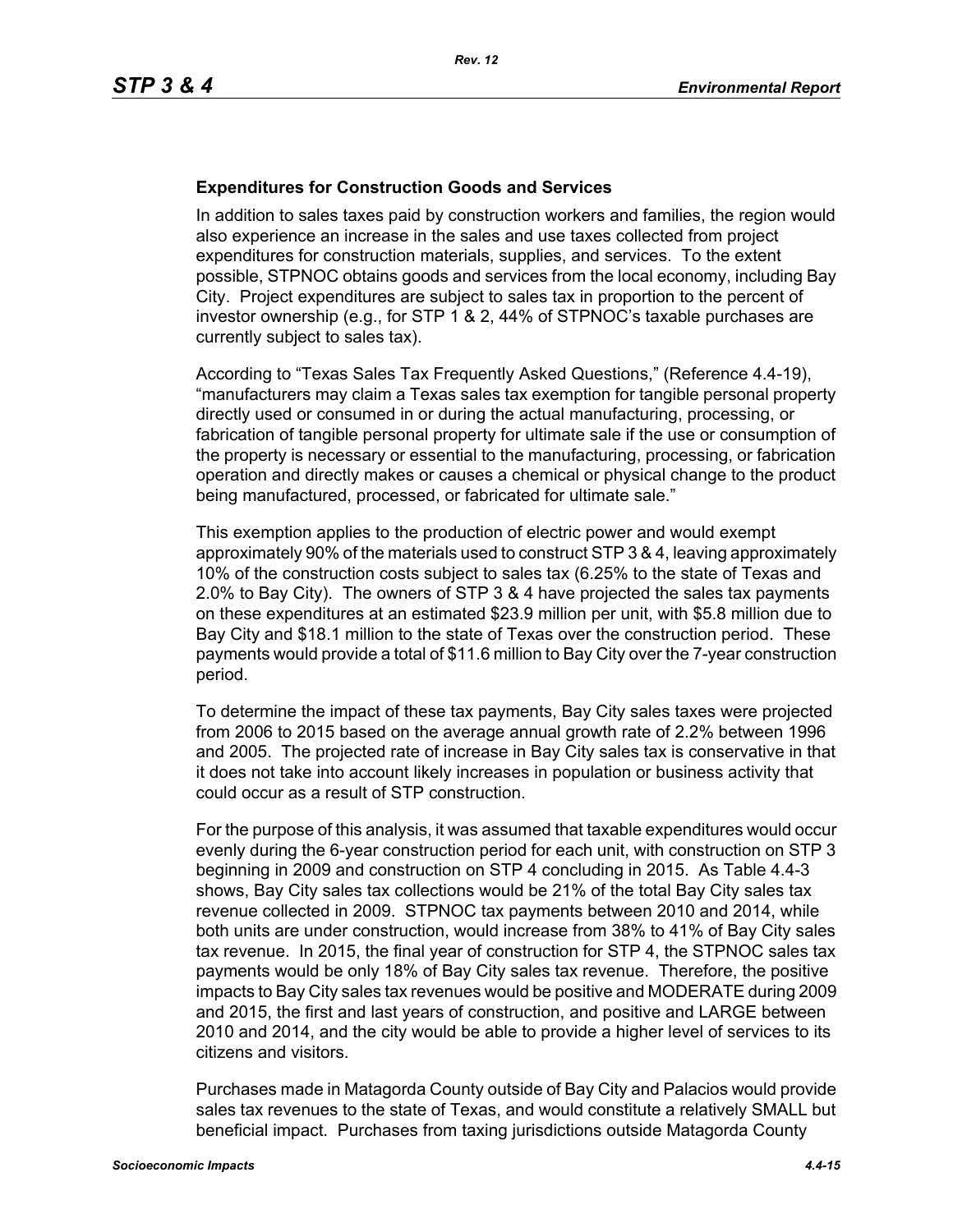would yield relatively SMALL to MODERATE beneficial impacts, depending on the overall size of such jurisdictions. In more heavily populated nearby jurisdictions such as Brazoria County, the positive impacts would be relatively SMALL. It is not possible to assess which counties and local jurisdictions would be most affected, but all taxing entities would receive a SMALL to MODERATE positive impact.

In addition to the construction expenditures noted above, STPNOC has estimated expenditures for goods and services during the construction period, at \$212.7 million for construction-related items and \$13.4 million for office or administrative items. To approximate the impact on state and local sales tax revenues, the total of \$226.1 million was divided by 7 (years in construction period) to obtain an average annual expenditure amount (\$32.3 million), which was then taken as a percentage of increase over the latest year for which actual sales tax revenues were available. It was assumed that none of the items is exempt from sales tax, and that all are subject to Texas sales or use tax. Because of the limited retail opportunities in Bay City and Palacios, a sensitivity analysis was performed to assess the range of impacts from spending 10% to 100% in each jurisdiction. The analysis also addressed the uncertainty regarding private/public ownership of STP 3 & 4 (as noted above, STP 1 & 2 are currently 44% investor-owned and 56% publicly-owned). Only the privately-owned segment is subject to sales tax. Therefore, scenarios for 44%, 60%, 80%, and 100% private ownership were assessed. The analysis is presented in Table 4.4-8.

Depending on the ownership scenario, annual Texas sales tax revenues would range from \$888,230 to \$2.0 million, representing an increase over 2006 sales tax revenues from 0.005% to 0.011%, a SMALL and positive impact.

Annual impacts to Bay City or Palacios tax revenues were estimated to range from a low of \$28,423 (44% private ownership with only 10% subject to local taxation) to \$645,986 (100% private ownership and 100% spent in either city). (Both cities impose a 2% sales tax, so the potential sales tax revenues are identical.) The associated increases over Bay City's 2005 sales tax revenues (\$3.7 million) range from 0.8% to 17.5%, while the increases over Palacios' 2006 sales tax revenues (\$219,500) could range from 12.9% to 294.3%. However, because of the limited availability of goods and services, it is unlikely that a major proportion of expenditures would occur in Bay City. At the present time, it is not possible that more than a small proportion of purchases would occur in Palacios, whose population is roughly one-fourth of Bay City's. Based on current retail opportunities, it is likely that impacts to either locale would be positive and SMALL to MODERATE. However, if additional STP suppliers were to locate within either city, sales tax revenue impacts could range from SMALL to LARGE.

#### **Other Sales- and Use-Related Taxes**

Matagorda County imposes a hotel occupancy tax of 6% on the cost of each room. The revenues from this tax benefit tourism and convention marketing, programs to enhance the arts, and historic preservation projects that benefit tourism. Visitors during the construction period, as well as many construction workers themselves, would use local hotels and pay this tax. Although the exact number of visitors and workers who would use hotels is unknown, it is expected to be large during the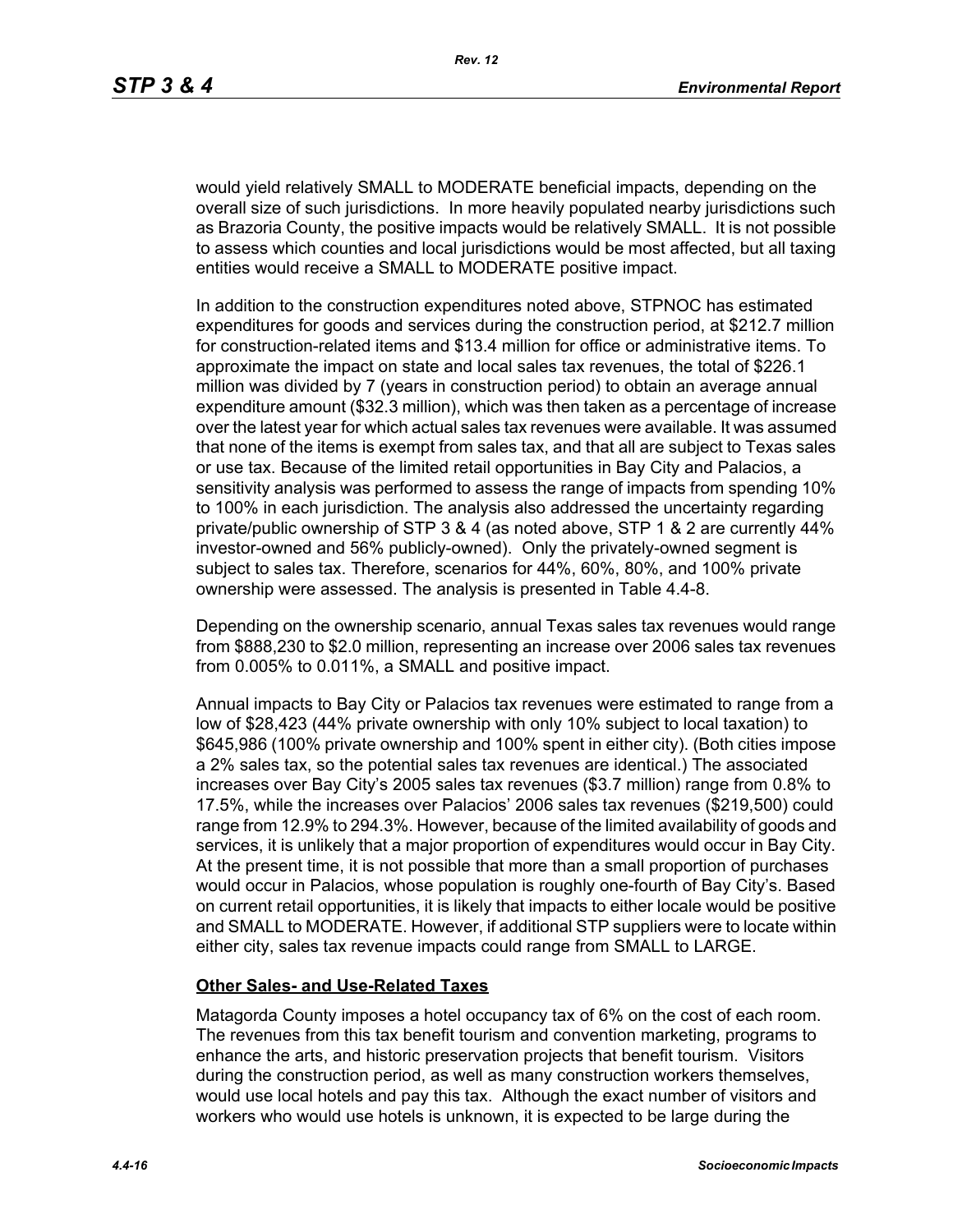construction period. Because of Matagorda County's small population, MODERATE positive benefits to the county would result from these tax collections.

The cities of Bay City and Palacios also tax telecommunications services; calls within Texas are subject to a 2% city tax in these locations, while the state sales tax applies to all calls. Both cities also impose their 2% sales tax on the residential use of gas and electricity. These cities would receive positive impacts from increased collections during an influx of construction workers and their families residing in those communities, with the actual impacts dependent on residence choices and usage patterns for telephone, gas, and electricity. The amounts are unknown at this time but are expected to be relatively SMALL and positive.

#### **Property Taxes — Counties and Special Districts**

As discussed in Subsection 2.5.2.3, Texas property tax assessments are made by the county appraisal district, which bases its appraisal on a consideration of cost, income, and market value. This appraisal is used by all taxing jurisdictions within the county, including special districts and independent school districts (ISDs), which apply their individual mileage rates to determine the taxes owed.

In addition to Matagorda County itself, the special districts who receive property taxes from NRG for STP include the Matagorda County Hospital District, Navigation District #1, Drainage District #3, the Palacios Seawall District, and the Palacios ISD (see Subsection 2.5.2.3).

During construction of STP 3 & 4, STP's additional tax valuation would be based on the cost of construction, and determined in accordance with state law and appraisal formulas or some mutually agreed-upon valuation. Some inputs to the formulas would be discussed or negotiated between the appraisal district and the owners who participate in STP 3 & 4 (municipal utilities do not pay property taxes).

Matagorda County's status as a federal Historically Underutilized Business Zone (HUBZone) and Texas Strategic Investment Area makes tax abatements available for qualifying new businesses or expansions. Nuclear electric power generating facilities are now eligible for this abatement. To receive this abatement, NRG (as the only current owner subject to property tax) would apply to the Matagorda County Commissioners Court, the county governing body. NRG's eligibility and the terms of the abatement would be determined by the Commissioners Court. The amount of any such abatement, the likelihood of NRG's applying for it, and the abatement's possible impact to the affected taxing jurisdictions are not known at this time.

Property tax payments to Matagorda County for STP 1 & 2 represented approximately 75% of the total county property tax revenues between 2000 and 2005. During the 7 year construction period for STP 3 & 4, NRG would likely pay additional property taxes to the taxing districts listed above. Although the amount of these payments is unknown at this time, it is likely that such payments would represent an increase over current payments, resulting in a MODERATE to LARGE positive impact to those taxing jurisdictions and a SMALL to MODERATE positive impact on the local economy.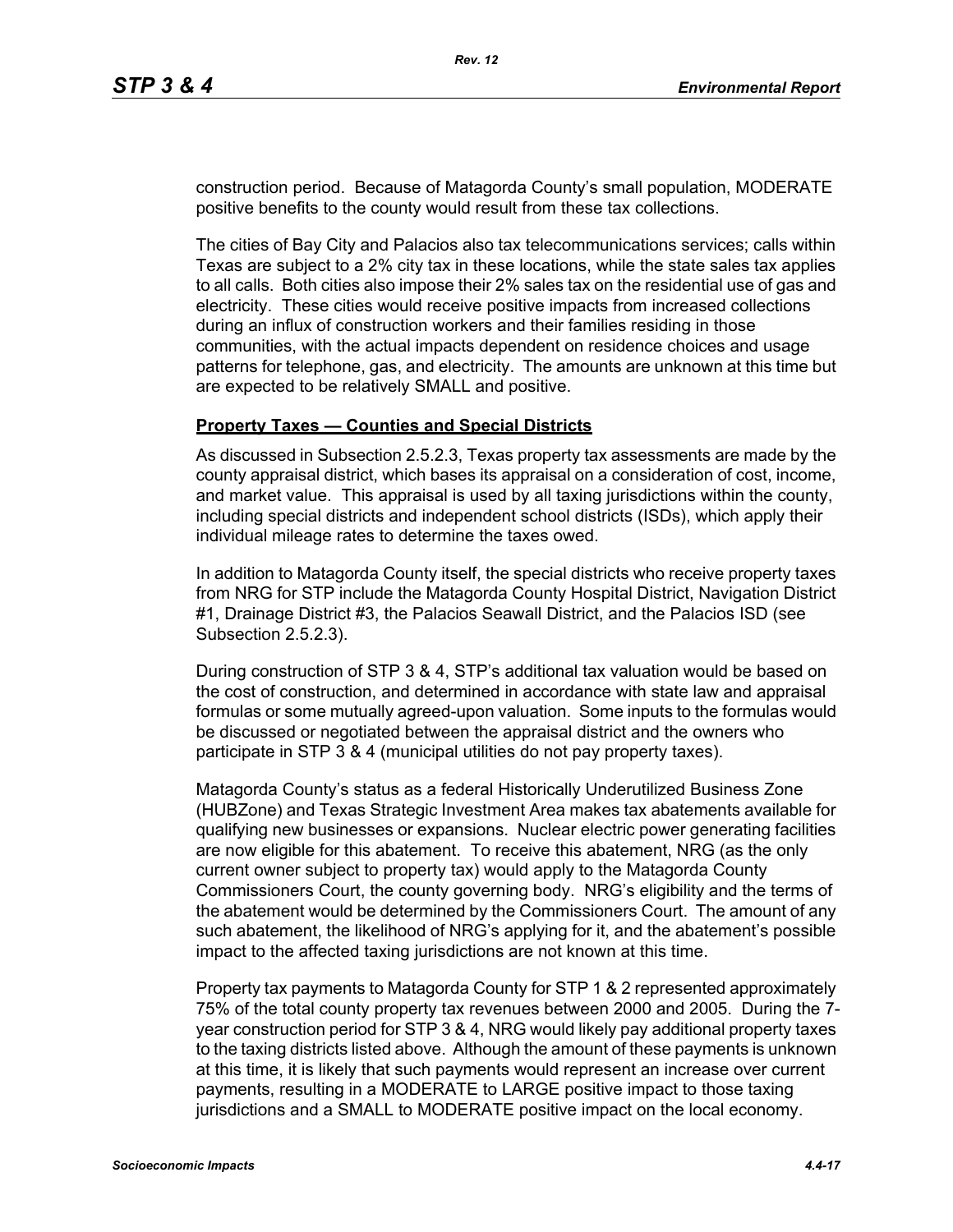A second source of revenue would be from property taxes resulting from housing purchases by the construction labor force. Developers would construct new housing or there would be an increase in the demand for existing housing, which would likely drive housing prices up, thus increasing values, assessments, and property taxes levied and collected. The change in tax revenues is not known at this time and would depend on worker choices regarding home location and home value. The increased housing demand would have relatively SMALL impacts on tax revenues in more heavily populated jurisdictions such as Brazoria County, but in Matagorda County, with a much smaller population, the relative impacts would be SMALL to MODERATE.

#### **Property Taxes — Independent School Districts**

The Palacios ISD encompasses the southwestern portion of Matagorda County and a small portion to the west in Jackson County. It is a largely rural district, containing the town of Palacios, a few smaller communities, and the STP site (see Figure 2.5-8 for a map of the school districts in Matagorda County).

School districts in Texas may tax only entities within their borders, so the owners of the STP facility pays school-related property taxes only to the Palacios ISD, and is the ISD's largest taxpayer. Between 2000 and 2005, between 71% and 99% of the ISD's property tax revenues (see Table 2.5-16) was attributable to STP 1 & 2. As noted in Subsection 2.5.2.3.3, the Palacios ISD received approximately 60% of its revenue from local property taxes for the 2004–2005 school year. The expected increases in the appraised valuation of the STP facility during the construction of STP 3 & 4 would result in larger tax payments to the taxing jurisdictions listed above and in Table 2.5-15.

The state of Texas has established funding guidelines to equalize wealth across school districts, and sets a statewide wealth limit per student each year (\$319,500 in 2006). This limit is multiplied by an ISD's weighted average daily attendance to obtain the total wealth limit for that district. If the ISD's property tax revenues exceed that amount, the district is considered "property-rich"; if revenues are below that amount, it is considered "property-poor." Revenues in excess of the wealth limit are returned to the State for redistribution to property-poor districts (see also Subsection 2.5.2.3.3).

Under the wealth equalization guidelines, additional revenues paid to Palacios ISD would not directly benefit the ISD, since their level of funding is based on a fixed perpupil amount; therefore, the ISD's property tax revenues that remain in the district would increase only if its attendance increased. Property tax revenues exceeding that year's wealth limit would flow to the state of Texas for redistribution to property-poor school districts. Although the amount of the increased tax payments is unknown at this time, the larger payments, while MODERATE to LARGE in absolute terms, would provide a relatively SMALL positive impact to the state of Texas as a whole and to those property-poor districts receiving the reallocated funds.

The influx of construction workers and their families could result in larger enrollments in Palacios schools (see Subsection 4.2.2.8). As explained in Subsection 2.5.2.3.3, the Texas school funding formula is based on weighted average daily attendance. While increases in the number of students could result in additional expenses, the ISD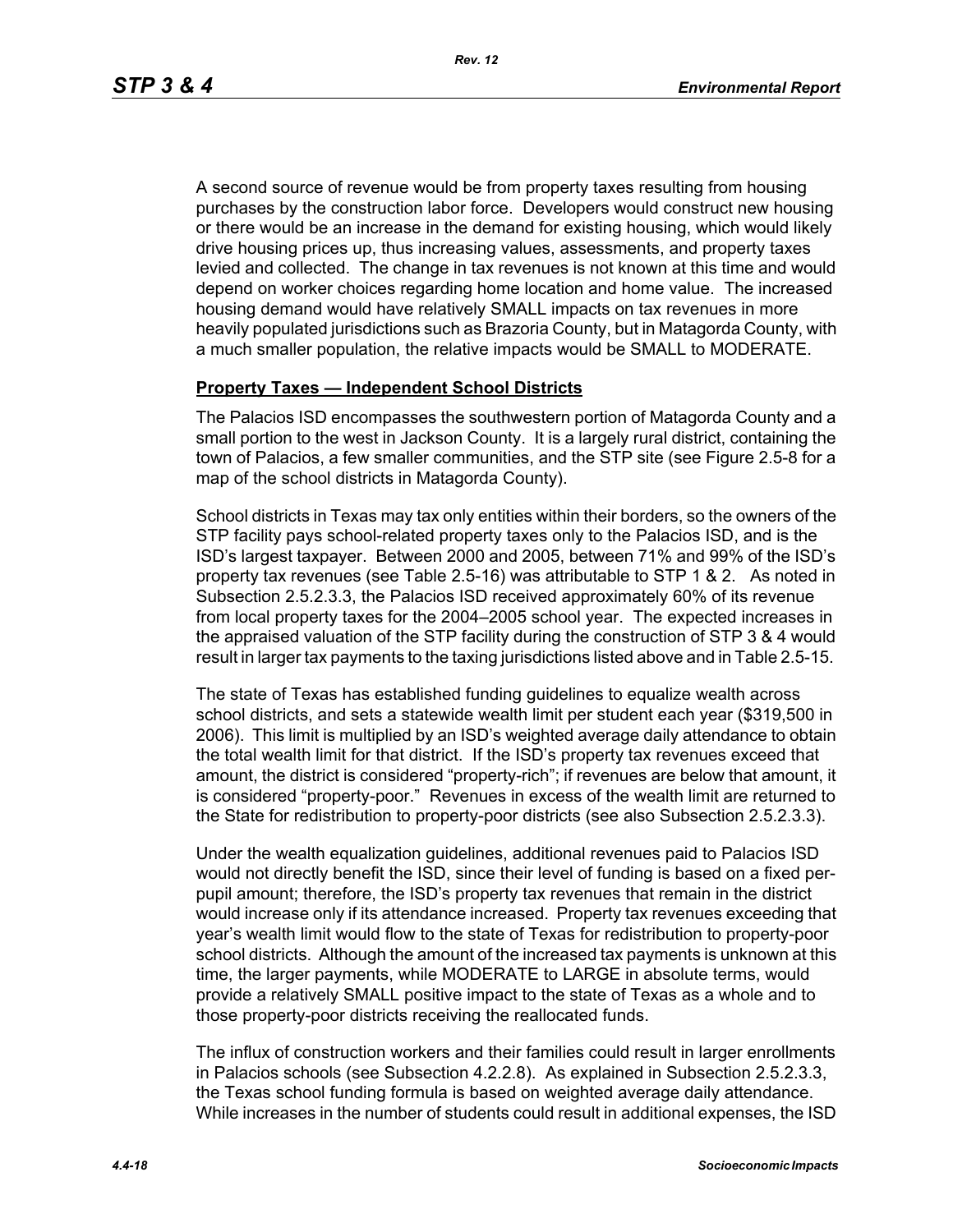would receive increased revenues, and fiscal impacts to the Palacios ISD would be SMALL.

Other school districts in the area do not receive property tax revenues from STP, but could experience larger enrollments during the construction period. Fiscal impacts to these districts would vary from SMALL to MODERATE, depending on the size of their existing enrollment, the amount of enrollment increases, their existing property tax revenues, and their status as a property-rich or property-poor school district under Texas school funding wealth equalization guidelines (discussed in Subsection 2.5.2.3.3). The possible impacts to other school districts in the area are addressed in Subsection 4.2.2.2.8.

In its 2007 session, the Texas Legislature enacted legislation (House Bill 2994) that would expand the existing tax abatement laws (the "Property Redevelopment and Tax Abatement Act" and the "Texas Economic Development Act") to include nuclear electric power generation facilities (Reference 4.4-20). The legislation was signed into law by the Governor of Texas on June 15, 2007 (Reference 4.4-21), and essentially will allow school districts to reduce the taxable value of new construction of nuclear plants, and allow the plants to defer the effective date of an abatement agreement for up to 7 years after the date the agreement was made. Negotiations for this abatement between the owners of STP 3 & 4 and the Palacios ISD are underway. The law would also allow STP's investor-owned participant, NRG, to enter into a payment agreement with the Palacios ISD, whereby NRG could "share" some of its tax savings with the Palacios ISD. This payment would not be considered ISD tax revenue and would not be subject to recapture by the state of Texas (Reference 4.4-22). Passage of this bill may decrease NRG's tax obligations to the Palacios ISD for its share of the STP 3 & 4. Under current state funding formulas to maintain wealth equalization (described above and in Subsection 2.5.3.3.3), the Palacios ISD's overall revenues would not decline (Reference 4.4-23). The amount of any tax reduction and of any "sharing" payment on STP 1 & 2 from NRG to the Palacios ISD are unknown at this time, as are any tax arrangements between the Palacios ISD and the investor-owned operators of STP 3 & 4. However, any additional funds received by the Palacios ISD that would not be subject to wealth-equalization limits (and could thus remain within the ISD) would have a SMALL to MODERATE beneficial impact on the school district.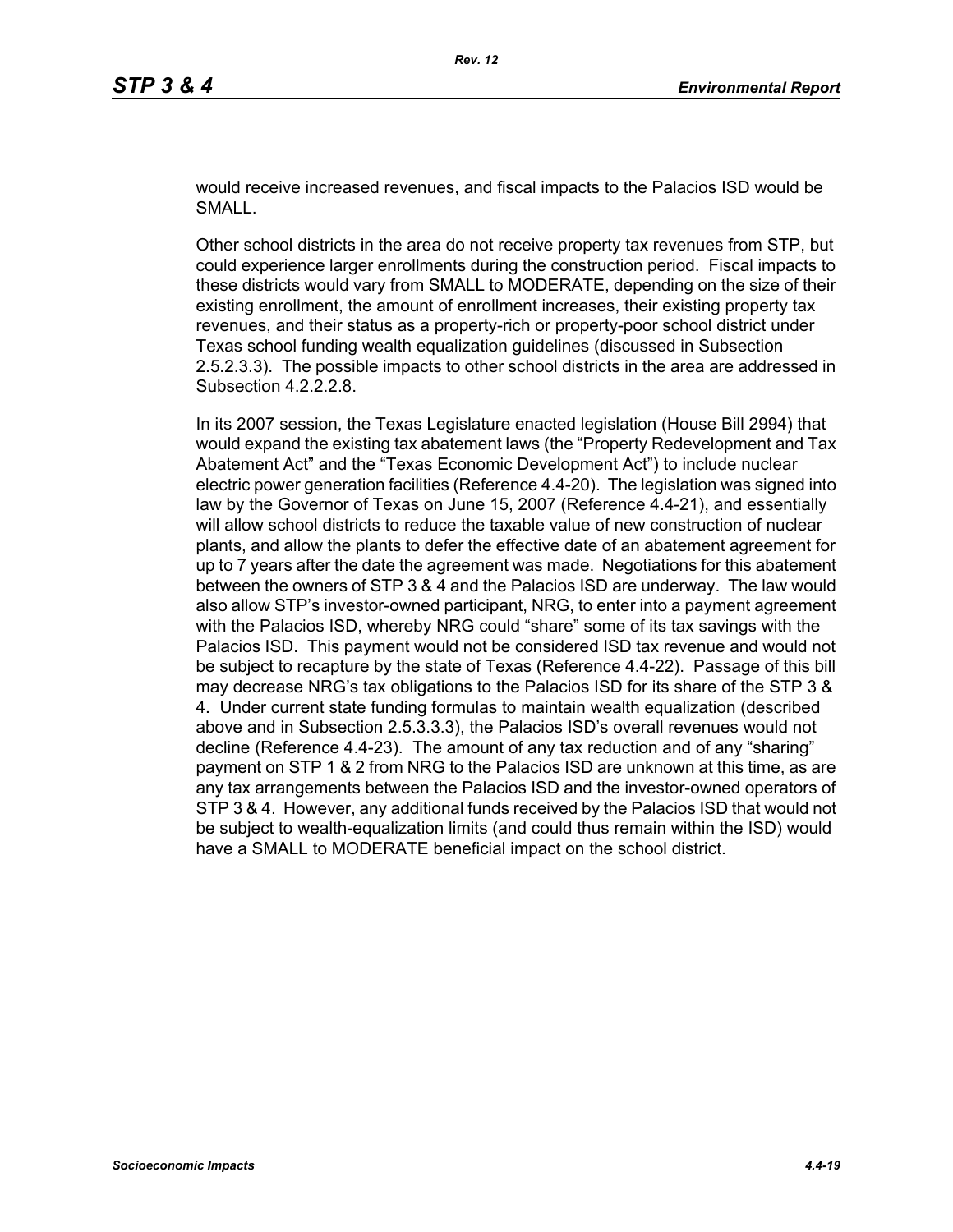## **Summary of Tax Impacts**

In summary, the state of Texas would not collect franchise taxes from the privatelyowned investors in STP 3 & 4 during the construction period for those units.

In absolute terms, the amount of state sales and use taxes collected over a potential 7-year construction period could be LARGE, but SMALL when compared to the total amount of sales and use taxes collected by Texas (\$18.3 billion in 2006). However, because of their small populations, sales taxes collected by the cities of Bay City and Palacios would have a MODERATE to LARGE positive impact.

The construction site-related property taxes collected and distributed to Matagorda County would be LARGE when compared to the total amount of taxes Matagorda County currently collects. In addition, Matagorda County would benefit from an increase in housing values and inventory caused by the influx of the permanent construction labor force, thereby further increasing property tax revenues for the county and special taxing districts.

If the valuation of the STP site increases during the construction period, any increased property taxes collected by the Palacios ISD for the STP site, its largest taxpayer, would have little effect on the ISD due to Texas school funding formulas (see discussion above and in Subsection 2.5.2.3.3). Increased property tax revenues would likely be a LARGE absolute amount, but relative to total property tax collections by the state of Texas, it would yield a SMALL positive impact overall.

Therefore, the potential beneficial impacts of taxes collected during construction would be MODERATE to LARGE in Matagorda County and to entities within the county, SMALL to MODERATE to the Palacios ISD, and SMALL in surrounding areas and in the state of Texas. Mitigation would not be warranted because all impacts are positive.

## **4.4.2.2.3 Land Use**

In the GEIS (NUREG-1437) (Reference 4.4-4), the NRC presents their method for defining the impact significance of offsite land use during refurbishment (i.e., large construction activities). STPNOC reviewed this methodology and determined that the significance levels were appropriate to apply to an assessment of offsite land use impacts as a result of new construction. Matagorda and Brazoria Counties are the focus of the land use analysis because the new units would be built in Matagorda County and most of the construction labor force would reside in one of the two counties.

In NUREG-1437, the NRC concluded that land use changes during refurbishment at nuclear plants would be: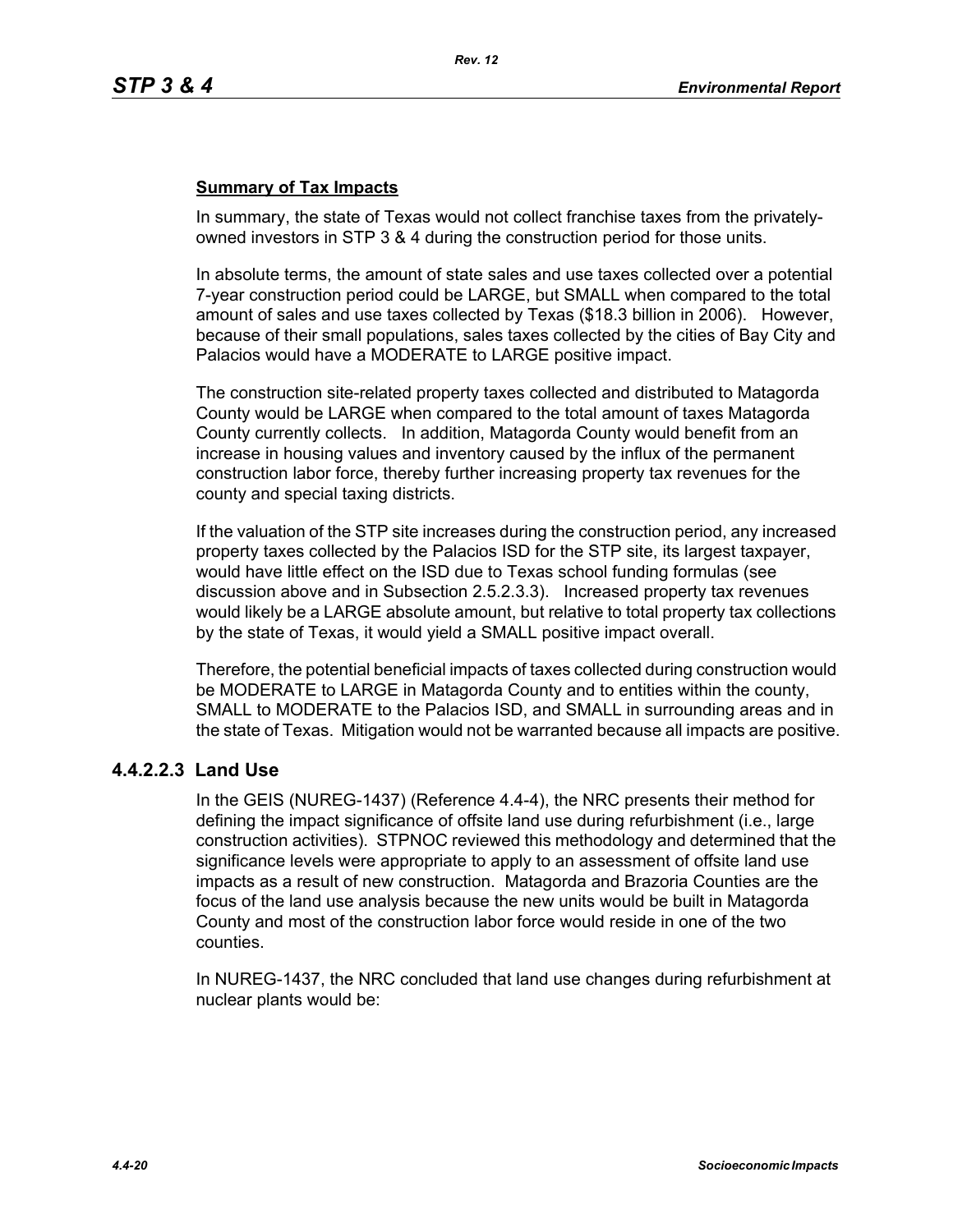| $Small -$ | If population growth results in very little new residential or commercial |
|-----------|---------------------------------------------------------------------------|
|           | development compared with existing conditions and if the limited          |
|           | development results only in minimal changes in the area's basic land use  |
|           | pattern.                                                                  |

- Moderate If plant-related population growth results in considerable new residential and commercial development and the development results in some changes to an area's basic land use pattern.
- Large If population growth results in large-scale new residential or commercial development and the development results in major changes in an area's basic land-use pattern.

Further, NRC defined the magnitude of population changes as follows:

- Small If plant-related population growth is less than 5% of the study area's total population, especially if the study area has established patterns of residential and commercial development, a population density of at least 60 people per square mile, and at least one urban area with a population of 100,000 or more within 50 miles.
- Moderate If plant-related growth is between 5% and 20% of the study area's total population, especially if the study area has established patterns of residential and commercial development, a population density of 30 to 60 people per square mile, and one urban area within 50 miles.
- Large If plant-related population growth is greater than 20% of the area's total population and density is less than 30 people per square mile.

## **Land Use**

All or parts of nine Texas counties are located within the 50-mile radius of the STP site: Brazoria, Calhoun, Colorado, Fort Bend, Jackson, Lavaca, Matagorda, Victoria and Wharton. The 50-mile radius encompasses over 4873 square miles. Land use types (Figure 2.2-4 and Table 2.2-5) in the region consist of 61.3% agricultural, 18.3% forest, 10.1% rangeland, 5.3% wetland, 2.5% urban or built-up, 1.8% water, and 0.6% barren land (Subsection 2.2.3).

Matagorda County covers an area of 1114 square miles (Subsection 2.5.2.4.1). In 2002, approximately 70% of the land area of Matagorda County consisted of farms and ranches (Subsection 2.2.3). The chief agricultural products of Matagorda County are livestock, sorghum, corn, rice, cotton and hay. The chief agricultural products have not changed since the 1992 Census of Agriculture Summary (Reference 4.4-25).

There are only two incorporated cities in Matagorda County—Bay City, the county's seat, and the city of Palacios. These cities have the two largest concentrations of population.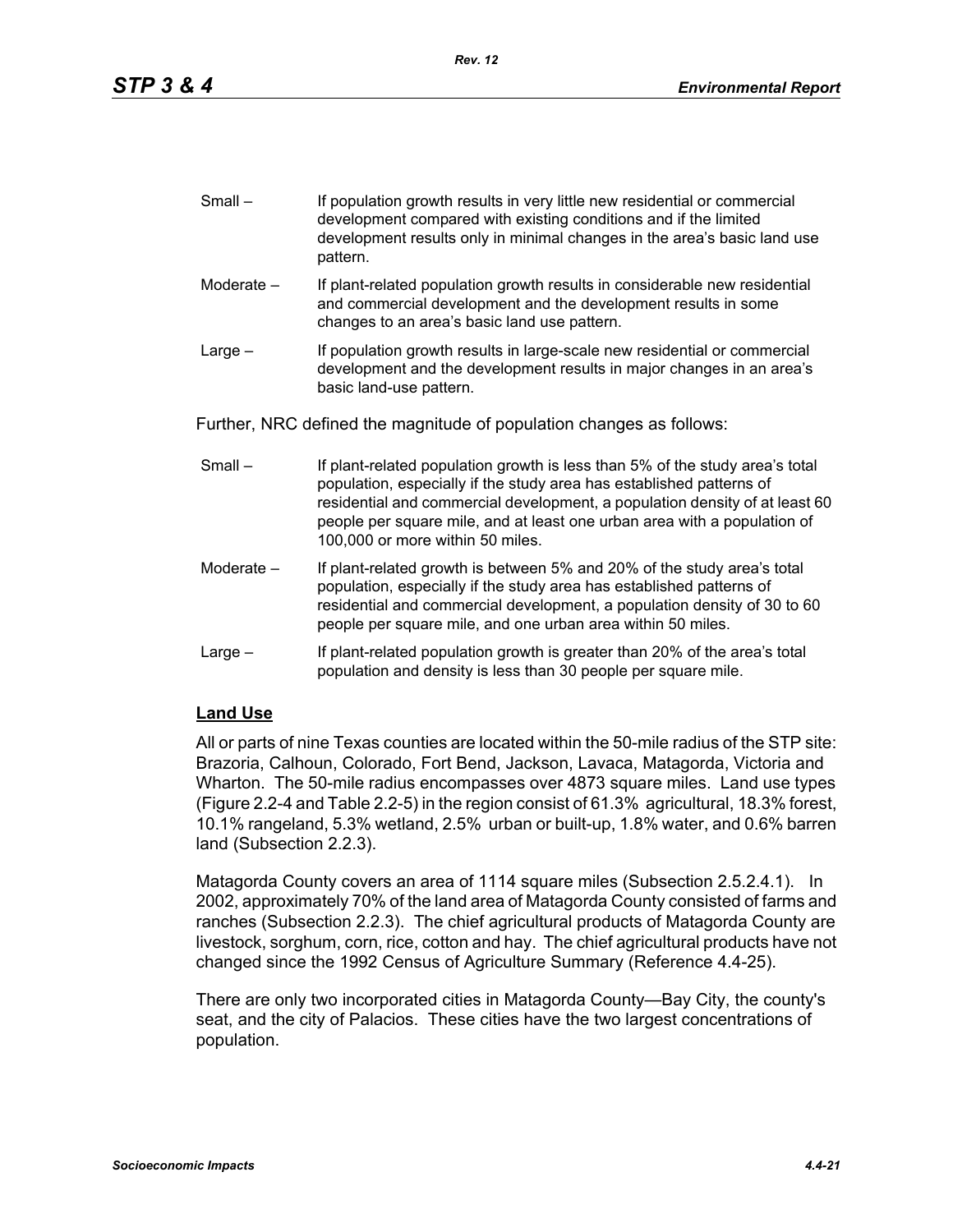There is currently no formal land use planning or zoning at the county, city, or town level in Matagorda County (Subsection 2.5.2.4.1); however, the city of Bay City is in the process of developing a planning committee and hopes to have it operating in the next several years (Subsection 2.5.2.4.1).

Brazoria County covers an area of 1386 square miles (Subsection 2.5.2.4.2). In 2002, approximately 70% of the land was used in farming and ranching (Subsection 2.2.3). Cattle, hay, rice, sorghum, corn, and cotton are the primary agricultural products. Since 1992, there has been a steady increase of cattle ranches and sorghum farms, while the amount of corn for grain and cotton farms has remained relatively unchanged. Rice production has been steadily declining from 1992 to 2002.

The principal urban centers in Brazoria County are: Angleton (the county seat), Alvin, Amsterdam, Brazoria, Damon, Pearland, Rosharon, West Columbia, Holiday Lake, Old Ocean, Bailey's Prairie, Iowa Colony, Bonney, Hillcrest Village, Brookside Village, Danbury, Liverpool, Manvel, Sweeny, and the towns that constitute Brazosport including Clute, Freeport, Quintana, Oyster Creek, Jones Creek, Lake Jackson, Richwood, and Surfside Beach.

While there is no formal land use planning or zoning at the county level in Brazoria County, there are subdivision ordinances for areas outside of the city limits. However, Angleton, Alvin, Pearland, Manvel, Lake Jackson, and Richwood have land use planning and/or zoning and subdivision Code of Ordinances to guide development (Reference 4.4-25).

#### **Construction-Related Population Growth**

The construction of STP 1 & 2 began in the summer of 1975 and had large indirect impacts on the economy in the region, especially Matagorda County, as evidenced by an upswing in residential and commercial activity, but those were temporary, and the economy returned to preconstruction impacts levels when construction was completed.

The 2000 population of Matagorda County was 37,957 with a population density of 34.1 people per square mile (Reference 4.4-26). At its peak, construction-related population growth in Matagorda County would reach 5056 people (workers and families) (Subsection 4.4.2.1). According to NRC guidelines (Reference 4.4-5), construction-related population changes would be considered MODERATE to LARGE since the plant-related population growth would be 13.3% of Matagorda County's total 2000 population and 12.2% of Matagorda County's projected 2010 population (Subsection 2.5.1); Matagorda County has some established pattern of residential and commercial development, and the outskirts of the city of Houston are within 50 miles.

The 2000 population of Brazoria County was 241,767 with a population density of 174.4 people per square mile (Reference 4.4-26). At its peak, construction-related population growth in Brazoria County would reach 1866 people (workers and families) (Subsection 4.4.2.1). According to NRC guidelines (NUREG-1555), constructionrelated population changes would be considered SMALL since plant-related population growth would be 0.8% of Brazoria County's total 2000 population and 0.7%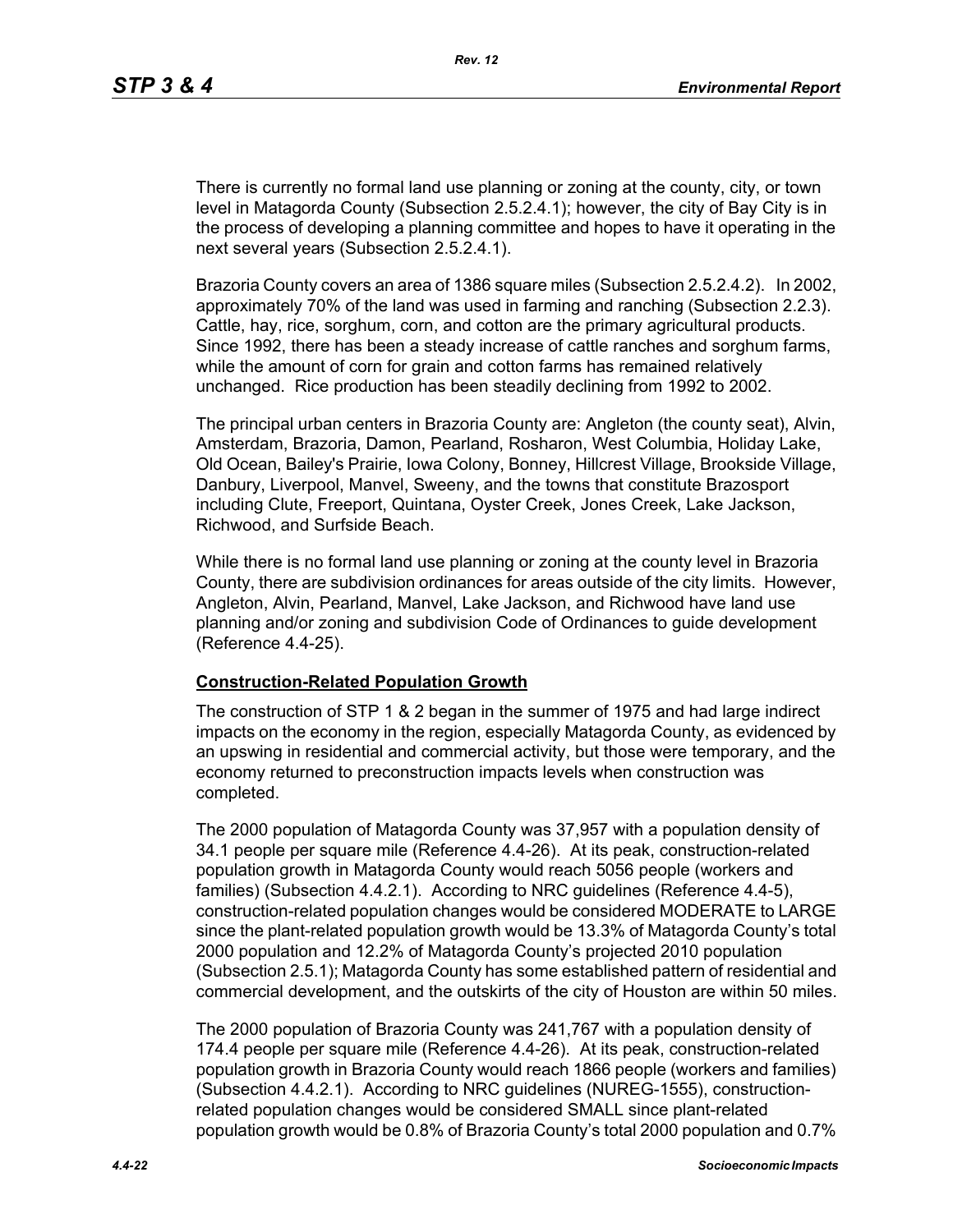of Brazoria County's projected 2010 population (Subsection 2.5.1); Brazoria County has established some patterns of residential and commercial development, and the outskirts of the city of Houston are within 50 miles.

Upon construction completion, STPNOC estimates that approximately 50% of the movers would migrate back out of the 50-mile region; the remaining 4165 (movers and families) would become permanent residents of the region; and 3461 of those would become permanent residents of Matagorda and Brazoria Counties (Table 2.5-2).

#### **Conclusion**

From a land-use perspective, Matagorda and Brazoria Counties are still predominantly rural, and most of the land in both counties, especially Matagorda County, would likely continue to be used for agriculture into the foreseeable future. In Matagorda County, commercial and residential development is minimal and has experienced little change. In Brazoria County, there has been more development in its eastern half due to the expansion of the outskirts of Houston. Similar to the construction of STP 1 & 2, the construction of STP 3 & 4 would create an upswing in residential and commercial activity, possibly converting some land to other uses such as trailer parks, convenience stores, hotel/motel property, etc. In Matagorda County, because of its rural nature and the fact that most of the labor force would live there, these land use conversions would be more noticeable. In Brazoria County, the impacts would be smaller and more readily absorbed into the land conversion activities already taking place there.

Upon construction completion, approximately 50% of the movers would migrate back out of the 50-mile region and 50% would become permanent residents. Residential and commercial activity would continue at a higher-than-preconstruction level. Approximately 50% of the converted land could remain converted and the balance of the converted land could return to its preconstruction use. Land that could readily be converted back to its original land use could include, for example, open areas used to park mobile homes, RVs, campers, or similar vehicles used as temporary housing by some workers during construction. Therefore, employing NRC criteria (NUREG-1555), offsite land use changes would be considered SMALL in all surrounding counties with the exception of Matagorda County, where impacts could be MODERATE to LARGE. To mitigate these impacts, STPNOC would maintain communication with local and regional governmental and nongovernmental organizations, including but not limited to the Department of Housing and Community Affairs and the Matagorda County Economic Development Corporation, to disseminate project information such as housing, business development, and economic growth and stabilization, in a timely manner. These organizations would be given the opportunity to perform their decisionmaking with the understanding that, (1) a percentage of the land converted for this construction project could be permanently dedicated to its new use and, (2) other converted land could become available for other uses upon construction completion.

## **4.4.2.2.4 Transportation**

Impacts of the proposed construction on transportation and traffic would be most visible in Matagorda County, particularly Farm-to-Market (FM) 521, a two-lane farm-to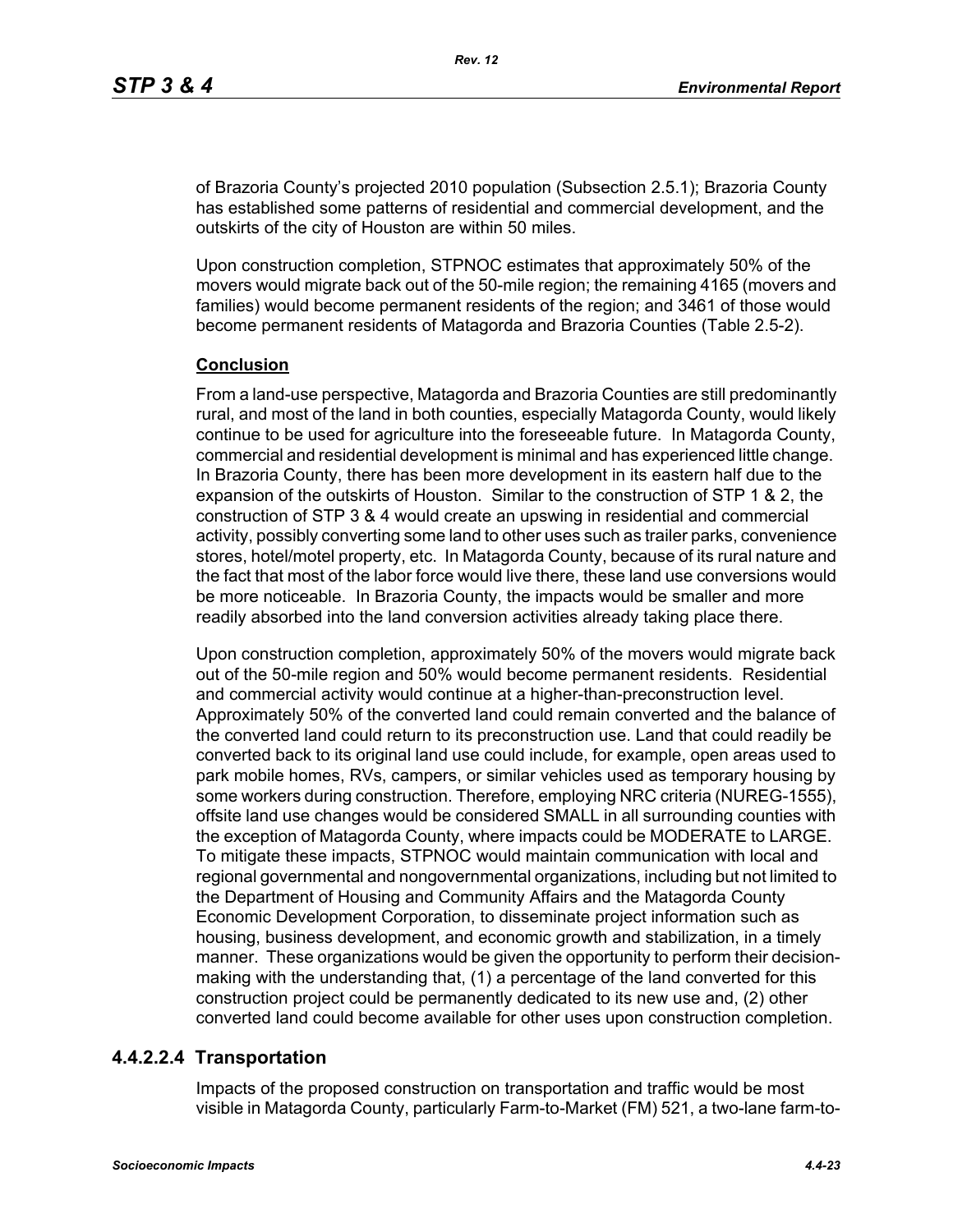market roadway which provides the only direct access to the STP site. Impacts of construction on traffic are determined by five elements:

- (1) The capacity of the roads
- (2) The projected population growth rate in Matagorda County, the county most affected by the construction (Table 2.5-2)
- (3) The number of construction workers and vehicles on the roads
- (4) The number of truck deliveries to the construction site
- (5) The number of shift changes for the construction labor force

For this analysis, STPNOC has assumed that there would be three construction shifts. The first shift would include 70% of the total construction labor force, the second shift would include 25%, and the third shift would include 5%. Analysis conservatively assumes one worker per vehicle (Section 2.5).

## **Roads**

Construction workers would travel daily to the STP site, and truck deliveries would be made daily to the construction site. Truck deliveries and construction worker vehicles would enter the site via the north entrance where FM 1468 meets FM 521. The STP 1 & 2 labor force (and STP 1 & 2 outage labor forces) would all access the STP site via FM 521 (Subsection 3.9S.3.2 and Figure 2.5-5).

## **Public Transportation**

Public transportation in Matagorda County is provided by RTransit. RTransit provides services by appointment to the rural general public, elderly, and people with disabilities (Subsection 2.5.2.2). The increase in population of 60.7% (or approximately 5056 workers and family members) (Subsection 4.4.2.1), due to the construction of STP 3 & 4, could increase public transportation usage in the area as family members and workers would use these services.

## **Traffic Conditions**

Vehicle volume on the roads within a 24-hour period, as measured by Average Annual Daily Traffic (AADT) counts and a "Functional Class" system (Texas Department of Transportation [TXDOT] does not use "Level of Service" [LOS] determinations for Texas roadways), reflect the urban and rural character of the counties.

The 2000 Matagorda County population was 37,957. It is expected to increase 9% by 2010 and 18% by 2020 (Table 2.5-5); however, because most of the traffic on FM 521 in the vicinity of the STP site is related to STP 1 & 2 and because of the conservative assumptions STPNOC has made regarding the timing of plant traffic on FM 521, local traffic was not factored into the analysis.

TXDOT considers FM 521 to have a Functional Class of two-lane, undivided, rural major collector with a threshold capacity of 55,200 vehicles per day (Table 2.5-12)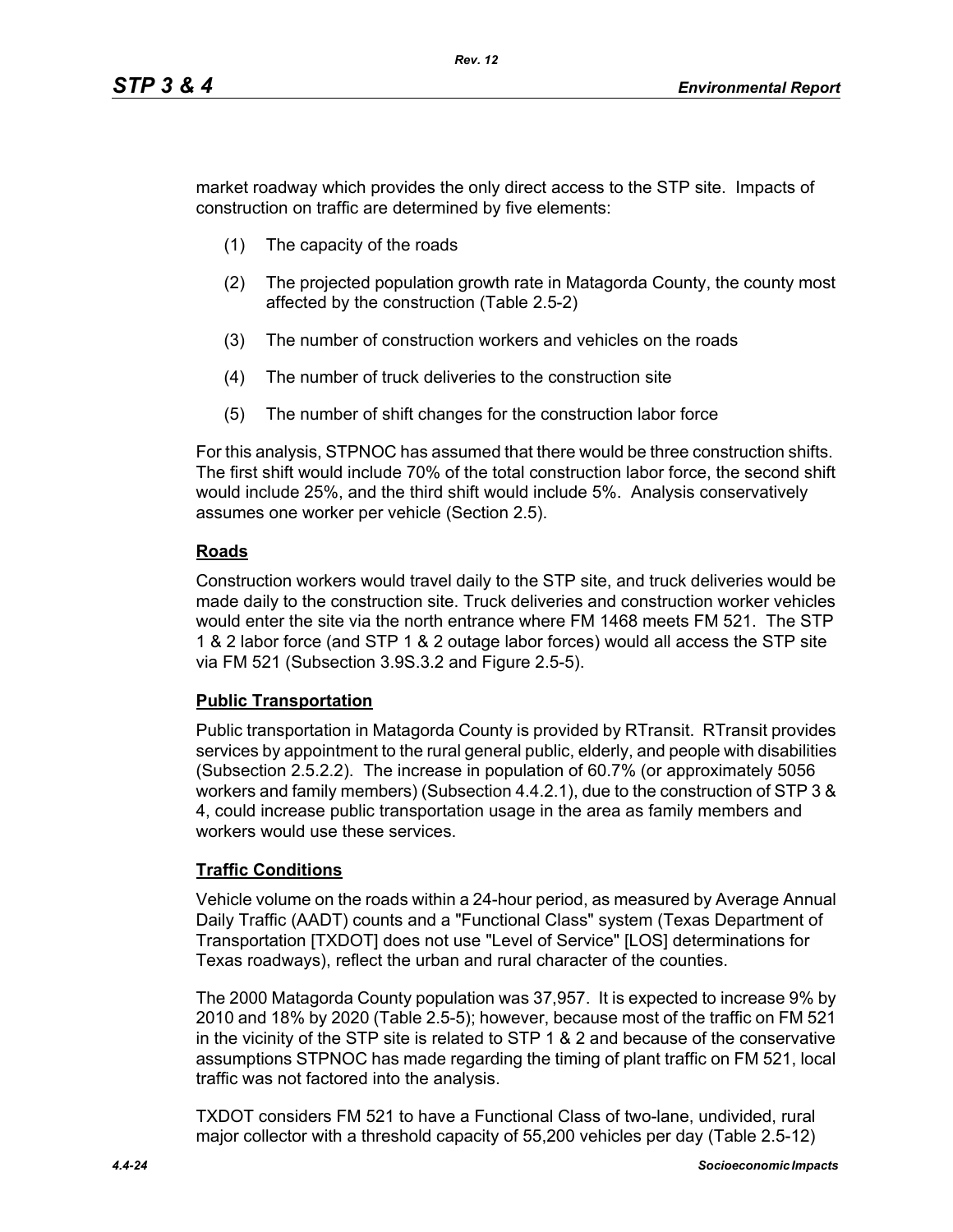(Reference 4.4-28). The daily traffic on FM 521 north of STP, as measured by the 2005 AADT count, was 2530 vehicles in the westerly direction and 1543 in the easterly direction in a single 24-hour period (Reference 2.5-29) (see Table 2.5-12).

The 2005 AADT unidirectional count on FM 521 was totaled to arrive at an estimate of 4073 vehicles on FM 521 north of the STP site in a single 24-hour period. For purposes of analysis, it was assumed that 67% of the 4073 vehicles were attributable to the current STP labor force. STP makes up 2730 vehicles (1365 vehicles traveling FM 521 twice daily) of the AADT count, representing 67% of the total 4073 vehicles counted in a 24-hour period, while non-plant related local traffic makes up the remaining 33%. With the addition of 5950 construction workers (Table 4.4-4) at peak construction, to the current 1365 employees total for three shifts in a 24-hour period (a total of 7315 workers), it is assumed that the afternoon shift change would result in the highest hourly traffic count as approximately 5120 day shift workers (70% of 7,315) leave and 1829 night shift workers (25% of 7315) arrive and 134 non-plant related vehicles would travel FM 521.

The capacity of FM 521 is 55,200 passenger vehicles in a 24-hour period, 5,520 during peak travel hours. During day/night shift change, peak travel hour, capacity will be reached as 7,083 workers (134 [non-plant related traffic] + 5120 + 1829) travel on FM 521. As a measure to alleviate traffic congestion construction workers will enter the site from the north vial the intersection of FM 1468 and FM 521, or the west entrance of FM 521. The current STP workforce will enter from the east entrance of FM 521. For the proposed construction schedule, road capacity could be reached during months 26 through 35. Traffic is expected to begin to abate during month 36 as fewer construction workers would be required for the remainder of construction (Figure 3.10-1).

In addition to the operations and construction work force analyzed above, an average outage work force of approximately 1500 to 2000 workers per unit would use FM 521 for approximately 17–35 days during each refueling outage scheduled for each reactor every 18 months.

Construction workers would have a MODERATE to LARGE impact on the two-lane roadways in Matagorda County, particularly FM 521 and its feeder roads. Mitigation, including but not limited to, widening the roadway and reinforcing/repaving the current roadway, may be necessary to accommodate the additional vehicles on Matagorda County roads, particularly FM 521. These measures are discussed below.

Mitigation measures could be included in a construction management traffic plan developed by STPNOC before the start of construction. Potential mitigation measures could include installing turn lanes at the construction entrance, establishing a centralized parking area away from the site and shuttling construction workers to the site in buses or vans, encouraging carpools, and staggering construction shifts so they do not coincide with operational shifts. STPNOC could also establish a shuttle service from the Bay City area, where many of the construction labor force is likely to reside. The operations work force would continue to enter the plant at the current entrance on FM 521 (Subsection 3.9S.3.2).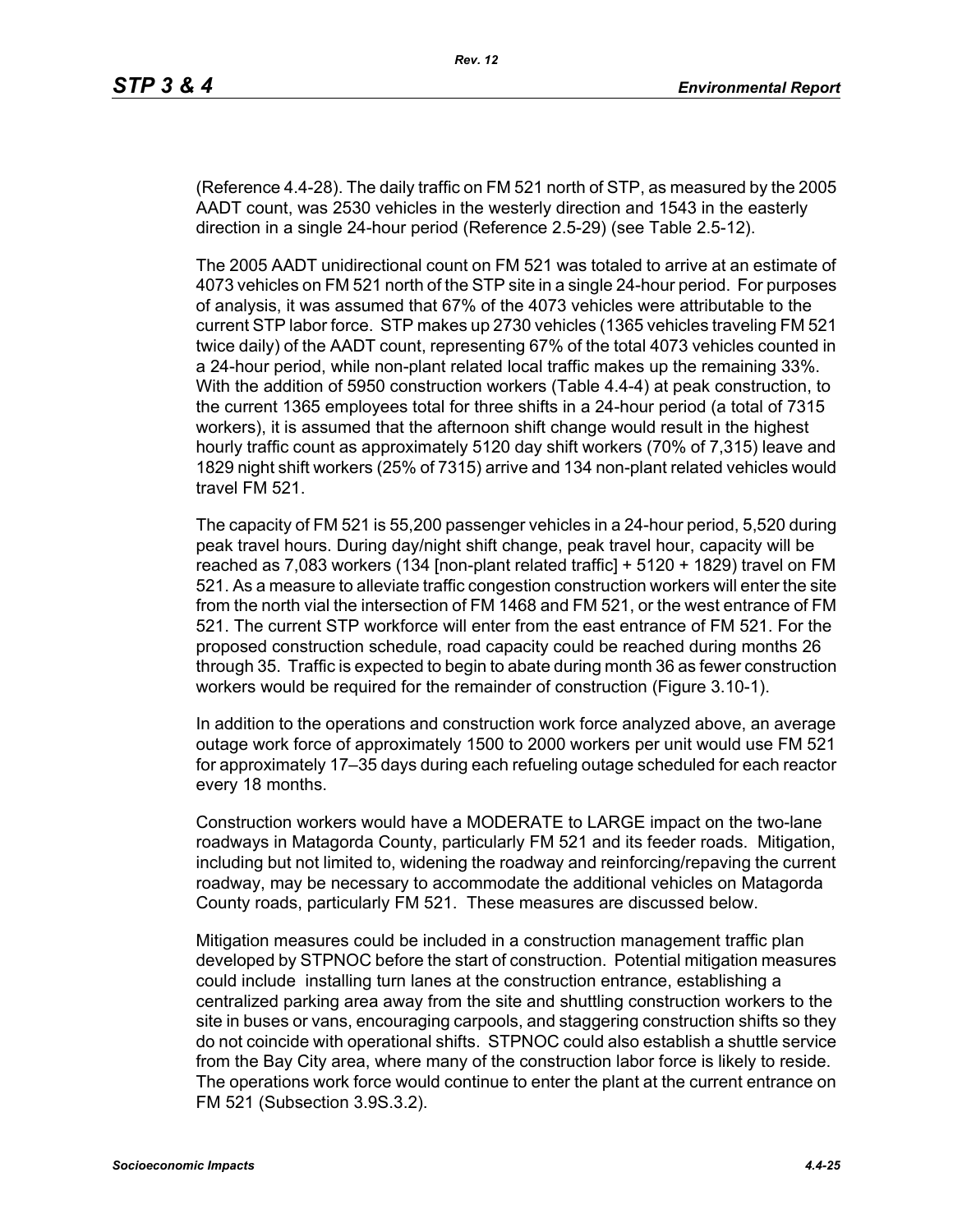## **Hurricane Evacuation Routes**

The designated Hurricane Evacuation Routes for Matagorda County are Highway 60, Highway 35, Highway 71, and FM 1095 (Figure 2.5-4) FM 521 and FM 1468 seeing transitional traffic in route to designated evacuation routes). In Brazoria County, the designated evacuation routes are State Highway 36 and State Highway 288 (Figure 2.5-4 and Subsection 2.5.2.2) (with Hwy 332 seeing transitional traffic in route to designated evacuation routes). The addition of 5950 construction workers at peak construction would result in an increase in traffic, should the need to evacuate arise, of an additional 1,143 vehicles per route for Matagorda County and an additional 844 vehicles per route for Brazoria County. Staggered departure times and counterflow on major roadways are commonly used during evacuations to alleviate traffic congestion.

## **Rail**

Some heavy modules, components, and oversized equipment would be delivered by rail, entering the STP site via a 9-mile railroad spur north of the plant (Figure 2.5-1 and Subsection 3.9S.3.2). The use of this rail spur, which is not currently in use, is not expected to impact alternate transportation systems used by the local communities.

#### **Waterways**

Some large components would be delivered by barge and received at the STP barge slip along the lower Colorado River, 3.5 miles southeast of the STP site. To accommodate the increased usage of the barge slip, heavy equipment would be offloaded onto trucks and brought to the construction site via a heavy haul route (approximately 2-1/2 miles in length) that would be built from the barge slip to the construction area (Subsection 3.9S.3.2). The barge slip (Subsection 2.5.2.2) is in the U.S. Army Corps of Engineers'(USACE) Galveston District. The Texas Parks & Wildlife Department patrols the area and enforces boating and navigation safety regulations, while the LCRA manages the water quality and supply (Reference 4.4-30). STPNOC would use U.S. Coast Guard-licensed barge transport contractors for deliveries and coordinate with the appropriate authorities including the U.S. Coast Guard, Texas Parks and Wildlife Department, and the USACE (Subsection 2.5.2.2) to make arrangements for the increased barge traffic, as necessary.

## **4.4.2.2.5 Aesthetics and Recreation**

As part of construction, a total of 540 acres would be cleared for the construction of STP 3 & 4 (Figure 3.9S-1). Most of the land clearing would be in the area of STP 3 & 4, and all clearing would be located within the existing STP site. The clearing and excavation for STP 3 & 4 and adjacent support facilities may be visible from offsite roads, depending on the activities being performed. The riverfront along the Colorado River would be a laydown area for heavy haul equipment. Additionally, the construction equipment could be visible from both FM 521 and the Colorado River. Because aesthetic impacts of construction would be primarily concentrated in the north portion of the STP site, away from the river, and the portion of the Lower Colorado River flowing near the STP site is primarily used for recreational boating by fishermen and seasonal residents, STPNOC has determined that impacts would be SMALL and not warrant mitigation.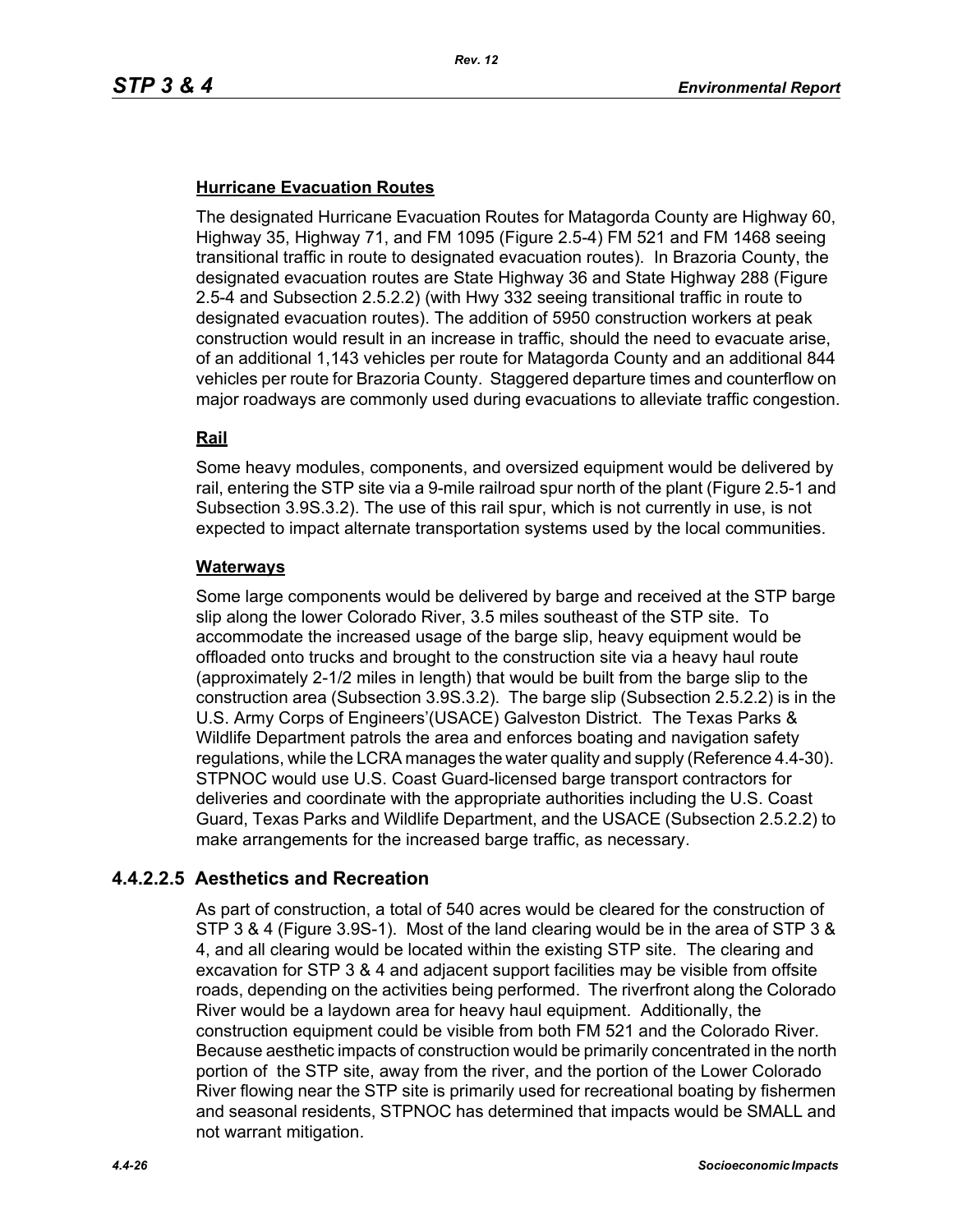The increased activity from the additional construction workers and equipment is not expected to impact the annual North American Audubon Christmas Bird Count, which draws approximately 100 visitors to Matagorda County from Texas and surrounding states, nor is it expected to impact the STP stop along the Great Texas Coastal Birding Trail. This trail runs through several areas within 50 miles of the STP site. With 110 acres of non-jurisdictional man-made prairie wetlands consisting of three seasonally flooded wetlands, the STP site hosts many species of wintering ducks and roosting geese.

The influx of additional construction workers could impact the FM 521 River Park, 4 miles west of the town of Wadsworth on FM 521 at the bank of the Colorado River (Figure 2.2-1). The FM 521 River Park has a boat landing, trails, and picnic areas scattered throughout the park on the Colorado River upstream of the STP property. The FM 521 River Park is used by visitors and the boat landing is used by fishermen and water recreationists during the appropriate seasons. Day use of the park/boat landing is seasonal and it would be unlikely that visitors and fishermen would be on FM 521 at the same time as the construction shifts (Subsection 2.5.2.5).

Construction impacts such as noise and air pollutants would be limited to the STP site and would not be noticeable from offsite. Construction would not affect any other recreational facilities in the 50-mile region. Impacts would be SMALL and would not warrant mitigation.

## **4.4.2.2.6 Housing**

Rental property and mobile home facilities are scarce in the rural counties within the 50-mile radius, but are more plentiful in the larger municipalities such as Bay City, Palacios, the Brazosport area, and Angleton. Generally, Brazoria County, the county with the larger population, has more available vacant housing. Subsection 2.5.2.6 details housing in Matagorda and Brazoria Counties.

#### **Construction**

Impacts on housing from the construction labor force depend on the number of workers already residing within the 50-mile region and the number that would relocate and require housing.

Based on the assumptions presented in Table 4.4-2, approximately 2975 construction workers would migrate into to the 50-mile region (movers). Of these, approximately 1806 movers would settle in Matagorda County and 666 would settle in Brazoria County.

In 2000, 5081 vacant housing units were available for sale or rent in Matagorda and Brazoria Counties—3853 were vacant rental units and 1228 were vacant housing units available for sale (Subsection 2.5.2.6.1). The 2000 Census provides the latest housing data that are consistent across areas, objective, and sufficiently detailed for this analysis. In absolute numbers, the available housing would be sufficient to house the mover labor force. However, there may not be enough housing of the type desired by the movers in either of the two counties, especially Matagorda County. The median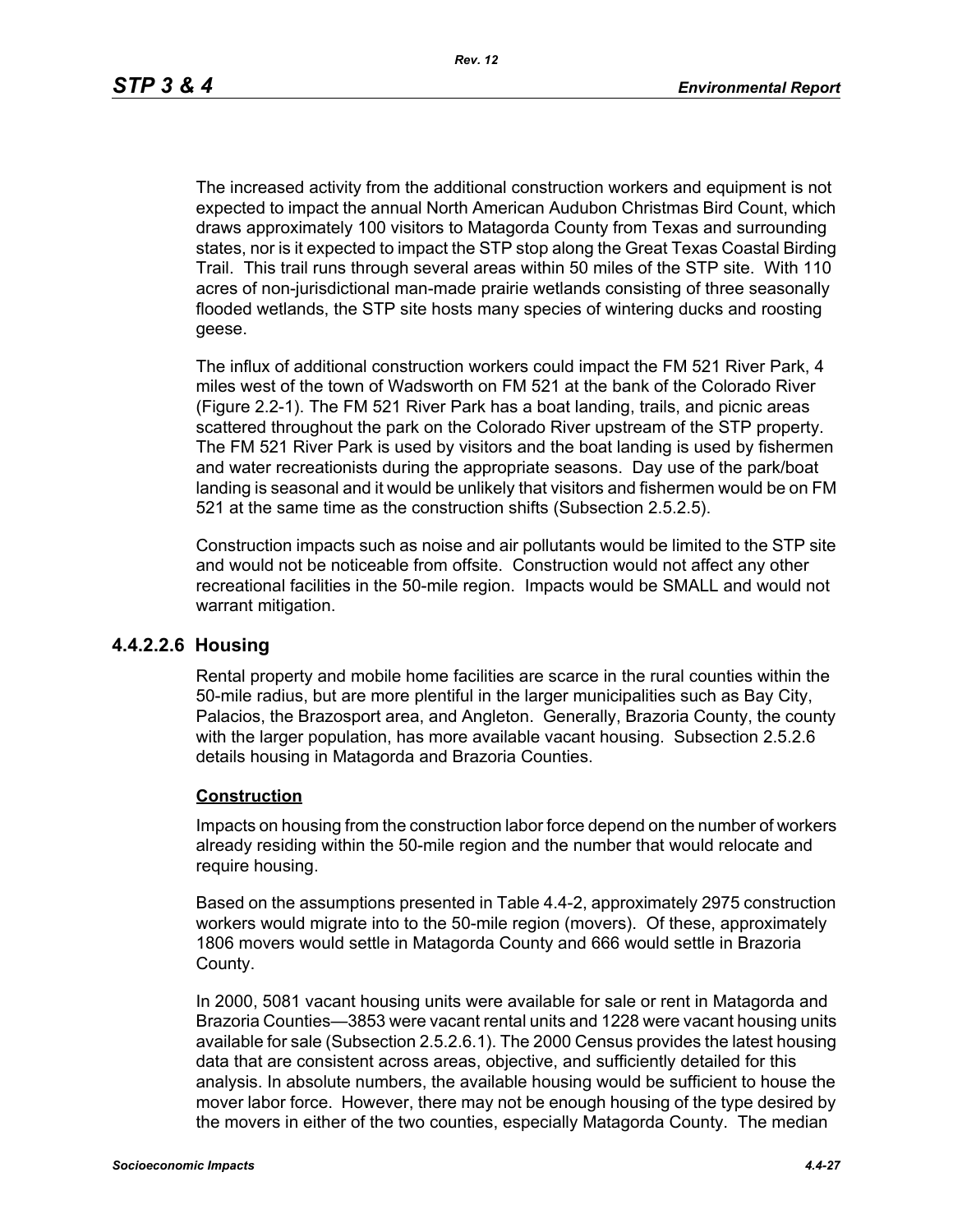price of housing in Matagorda County in 2000 was \$61,500. The median price of housing in Brazoria County was \$88,500 for the same year (Reference 4.4-31). In this event, workers would relocate to other areas within the 50-mile region, have new homes constructed, bring their own housing, or live in hotels and motels. Given this increased demand for housing, prices of existing housing and rental rates could rise. Matagorda County (and other counties to a lesser extent) would benefit from increased property values and the addition of new houses to the tax rolls. However, increasing the demand for homes could increase rental rates and housing prices. It is possible that some low-income populations could be priced out of the housing market because of upward pressure on housing prices and rents. The increased demand for housing could increase the rate of new home and temporary housing construction. With time, market forces would increase the housing supply to meet this demand. Construction employment would increase gradually, reaching the peak of 5950 (2975 movers) after four years (Table 3.10-2), allowing time for market forces to accommodate the influx and allowing housing prices and rental rates to stabilize.

As noted above, some construction workers would elect to bring their own housing, such as RVs, mobile homes, campers, or other types of portable housing. These housing choice decisions would be influenced by workers' expected length of time at the work site, whether they are accompanied by household members, the cost, availability, and condition of local housing, and the distance from the family home. In turn, additional factors such as the capacity and quality of local schools and the cost of vehicle fuel could influence a worker family's decision regarding accompanying the worker to the construction site. Due to the multitude of factors, it is not possible to predict the proportion of workers who would choose portable housing over local housing units. However, to the extent that workers do bring mobile housing, the demand for local permanent housing units would be reduced, and there would be less upward pressure on home prices and rent that could adversely affect residents of the ROI. With a greater number of workers bringing their own housing, impacts to the local housing market, both owner-occupied homes and rentals, would be less noticeable both during and after the construction period.

There are a number of RV parks already operating in the region. New RV parks could be situated at various locations in STP's vicinity. Few permitting or environmental constraints exist regarding the placement or abandonment of such facilities. RV parks may not be placed in a floodway (as defined by FEMA) but can be placed in a floodplain, and must have a septic system. The county must approve the RV park design and septic system; the approval process generally takes less than one month and no additional state approval is needed. Good quality drinking water is readily available from wells and no water rights issues are involved. According a local source, several developers have acquired land for expanding RV parks and permanent housing, although these locations are not known at this time. The developers plan to begin development shortly before the construction workers arrive. In summary, the short response time and minimal location and permitting constraints ensure that local landowners would be able to respond quickly to demand for RV parks for construction workers.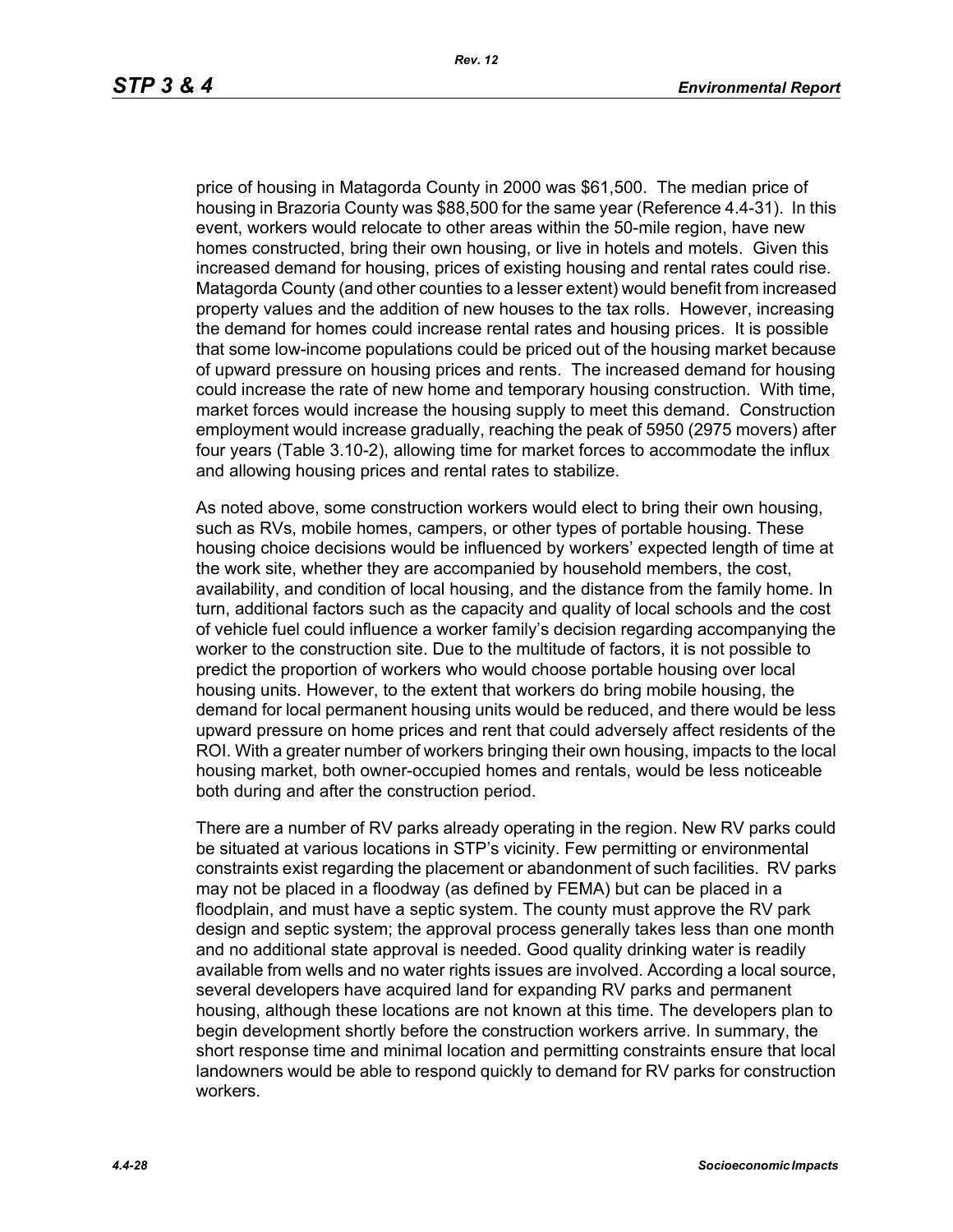## **Post-Construction**

Upon construction completion, STPNOC estimates that approximately 50% of the 1488 movers would migrate back out of the 50-mile region. Of the 1488 movers that would migrate back out of the 50-mile region, approximately 903 movers would leave Matagorda County and 333 would leave Brazoria County. Some percentage of the 1236 vacated housing units would be housing units that would have been constructed as a result of the influx of construction workers for STP 3 & 4. This constructed housing would be vacated, potentially leaving the area with excess housing.

## **Conclusion**

Because Matagorda County contains the proposed construction site, has a small population, and has a relatively small economy, its housing market would likely be the most impacted. Brazoria County's housing markets would also experience an impact, though not as large.

The greatest shortage of housing would be in Matagorda County, and there could be upward pressure on rents and housing prices. Brazoria County would experience a similar impact, though to a lesser extent. Also, the post-construction exodus of workers could leave both counties with excess housing.

In Brazoria County, because there is a larger population and housing market, the upward pressure on rents and housing prices and excess housing would be absorbed into the housing market under normal market forces. In Matagorda County, the upward pressure on rents and housing and excess housing could take longer to be absorbed. However, the excess housing could also serve to reduce the rents and housing prices that would have been caused by the initial shortage in housing at the start of construction.

Therefore, the potential impacts on housing would be SMALL in Brazoria County and MODERATE to LARGE in Matagorda County. Mitigation would not be warranted in Brazoria County where the impacts would be small. Mitigation of the moderate impacts in Matagorda County would most likely be market-driven, but may take some time. To assist in mitigating these impacts, STPNOC would formally and informally maintain communication with local and regional governmental organizations, including the Matagorda County Commissioners Court, County Judge and local and regional economic development agencies, to disseminate project information in a timely manner. These organizations, and, ultimately, developers and real estate agencies, would be given the opportunity to perform their decision-making and plan accordingly, with the understanding that a percentage of the housing developed for this construction project could be difficult to absorb at construction completion.

## **4.4.2.2.7 Public Services**

## **Water Supply Facilities**

STPNOC considered the impacts of both construction demand and population increases on local water resources. Construction could bring as many as 8330 people (construction workers and their families) to the region. Peak onsite construction labor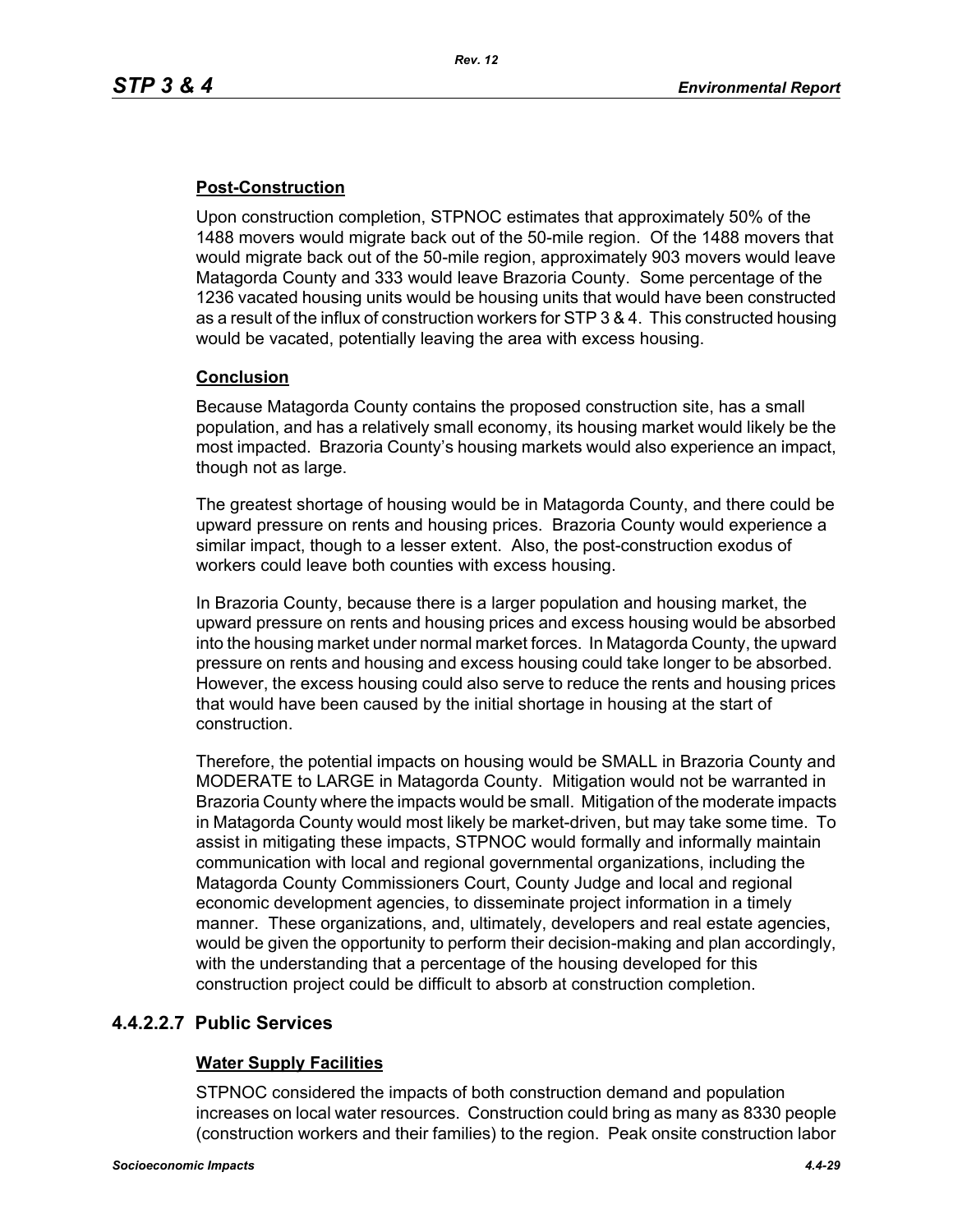force could be as high as 5950 workers. The average per capita water usage in the U.S. is 90 gallons per day (gpd) per person. Of that, 26 gallons is used for personal use (Reference 4.4-32). The balance is used for bathing, laundry, and other household uses.

STP does not use water from a municipal system. Therefore, water usage by the labor force, while onsite, would not impact municipal water suppliers. Five active onsite wells provide makeup water, process water, potable water, and supply for the fire protection system for STP 1 & 2. These wells and the additional well(s) would provide potable water for the construction project as well. The wells extend into the Chicot Aquifer, range in depth from 600 to 700 feet, and have design yields of 200 to 500 gpm. Current permitted total withdrawal rates are approximately 3,000 acre-feet per year (approximately 2.7 million gallons per day). Average daily usage for STP 1 & 2 from 2001 through 2006 was approximately 798 gpm for all purposes (Subsection 2.3.2.2). A small but not insignificant portion of this amount has been diverted to the MCR as a result of manual operation of the groundwater well pump and header system. With the installation of appropriate automated groundwater well pump and header system controls, this diverted groundwater would be available for use by Units 3 and 4. However, as documented in the site groundwater use calculation (Reference 4.4-44), it has been determined that even if this water were not available to Units 3 and 4, the existing STP site groundwater operating permit limit provides adequate groundwater supply for water uses required for the operation of STP Units 1 and 2 and the construction, initial testing, and operation of STP Units 3 and 4.

Groundwater would be used during construction and initial testing of STP Units 3 and 4 for personal consumption and use, concrete batch plant operation, concrete curing, cleanup activities, dust suppression, placement of engineered backfill, and piping flushing and hydrostatic tests. Water uses for the construction and initial testing of STP Units 3 and 4 were estimated for each month during the construction period through the commencement of unit operation (Reference 4.4-44). As documented in the site groundwater use calculation (Reference 4.4-44), monthly construction water uses are projected to range from a normalized rate of approximately 10 gpm to approximately 228 gpm. Similarly, monthly water uses associated with initial testing of STP Units 3 and 4 are projected to range from a normalized rate of approximately 47 gpm to approximately 491 gpm.

When evaluating whether the total site groundwater demand can be satisfied by the available groundwater supply, the site groundwater use calculation (Reference 4.4-44) considers the schedule projected for each use, and evaluates the total site groundwater usage at each point in time from the commencement of STP Units 3 and 4 construction until both Units 3 and 4 are in operation (i.e., Units 1, 2, 3 and 4 are operating simultaneously). With consideration for the need to maintain water storage capacity to provide for peak site water demands, this evaluation confirms that total site groundwater demand remains below the existing site groundwater permit limit during construction, initial testing, and operation of STP Units 3 and 4. Therefore,construction impacts to groundwater use during peak construction activities would be small.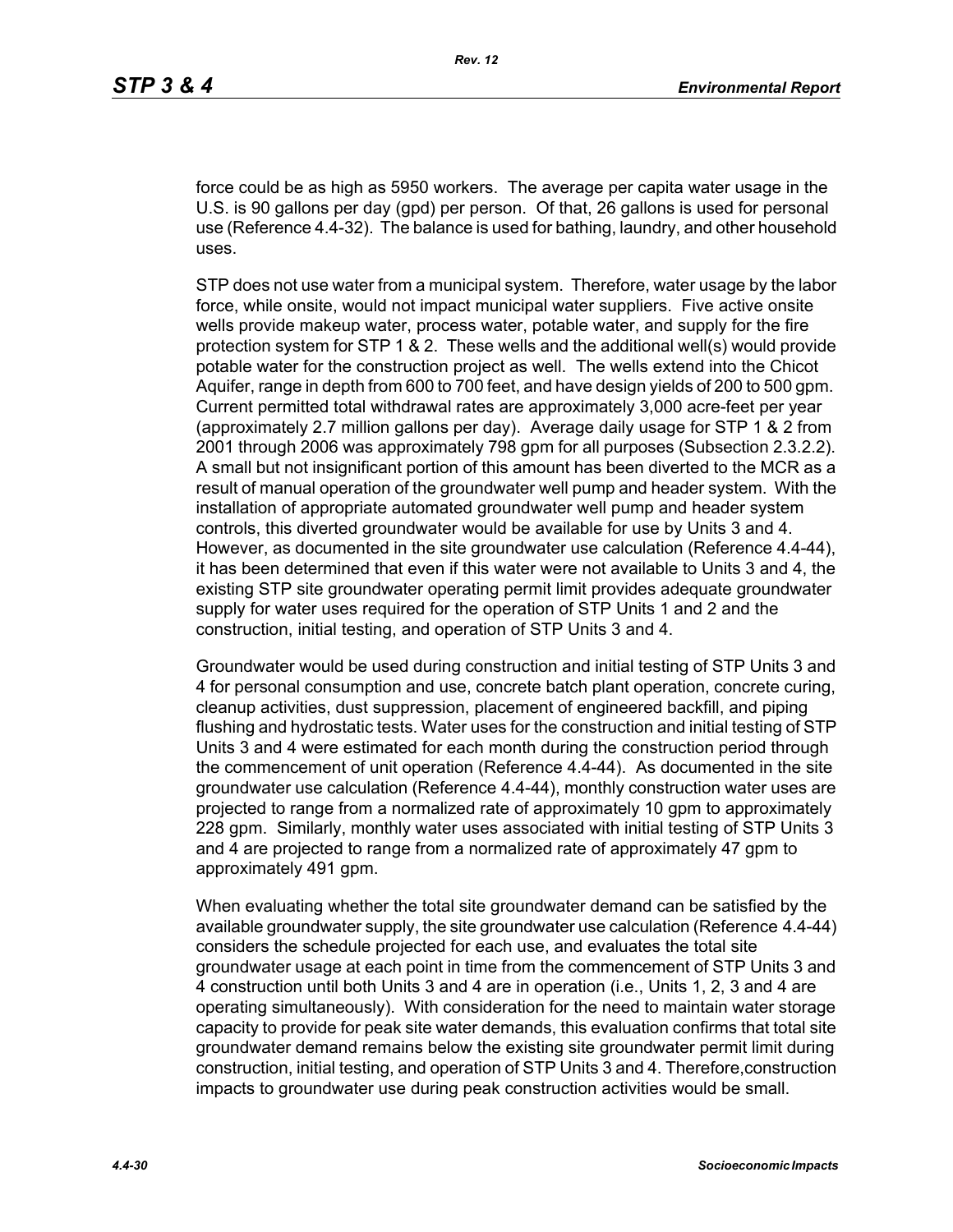Municipal water suppliers in the region have excess capacity (see Table 2.5-17). The impact to the local water supply systems from construction-related population growth can be estimated by calculating the amount of water that would be required by the total population increase. The average person in the U.S. uses about 90 gpd (Reference 4.4-32). A construction-related population increase of 8330 people (5056 in Matagorda County; 1866 in Brazoria County; and 1408 in the remainder of the 50-mile radius) could increase consumption by 749,700 gpd. As discussed in Subsection 2.5.2.7.1.1, there is currently excess capacity in every major public water supply system in Matagorda and Brazoria Counties. The total increase in population would not stress these municipal water supplies or the infrastructure.

However, regional water planning groups (see Subsection 2.5.2.7.1.1) predict that there would be water supply (and, possibly, infrastructure) issues in both Regions K (which includes Matagorda County) and H (which includes Brazoria County) some time after 2010. As shown in Tables 2.5-24 and 2.5-26 for Region K and Tables 2.5-27 and 2.5-29 for Region H, demand is nearly equal to supply in 2010 and, by 2060, demand exceeds supply. Both regions are in the process of analyzing and implementing strategies to mitigate predicted water shortages. As stated previously, construction would increase the population in the 50-mile region by 8330 people. Of those, 5056 people (60.7% of 8330) would locate to Matagorda County and 1866 (22.4% of 8330) people would locate to Brazoria County. These numbers constitute 13.3% and 0.8% of the 2000 Census populations of Matagorda and Brazoria Counties, respectively, and 11.3% and 0.6% of the 2020 population projections of Matagorda and Brazoria Counties, respectively. Additionally, between 2000 and 2020, the in-migrations represent a 75% and 2% increase in the projected additional population for Matagorda and Brazoria Counties, respectively.

Based on current population growth trends, the incremental increase in population resulting from construction of STP 3 & 4 would represent a very small percentage of the Brazoria County's 2000 (0.8%) and 2010 population (0.6%) (see Table 2.5-2). The Region H planning group has already identified water shortage issues for the region and is planning and implementing strategies to mitigate these issues (Subsection 2.5.2.7.1.1). Based on the incremental increase in population of less than 1%, the addition of the construction-related population would not perceptibly add to current stresses experienced by Region H, and therefore, impacts of the in-migrating construction labor force on municipal water supplies in Brazoria County would be characterized as SMALL and would not warrant mitigation implemented by STPNOC.

Impacts of the in-migrating construction labor force on municipal water supplies in Matagorda County (Region K) could be MODERATE to LARGE. The incremental increase in population resulting from STP 3 & 4 construction would represent 13.3% and 11.3% increases in the County's 2000 and projected 2010 populations. This incremental increase would represent 75% of projected additional 2020 population for Matagorda County (see Table 2.5-5 for projected population and annual growth rates). The Region K planning group has already identified water shortage issues for the region, which could begin before construction completion, and is planning and implementing strategies to mitigate these issues. The addition of the constructionrelated population, which increases the projected 2010 population by 11.3%, and their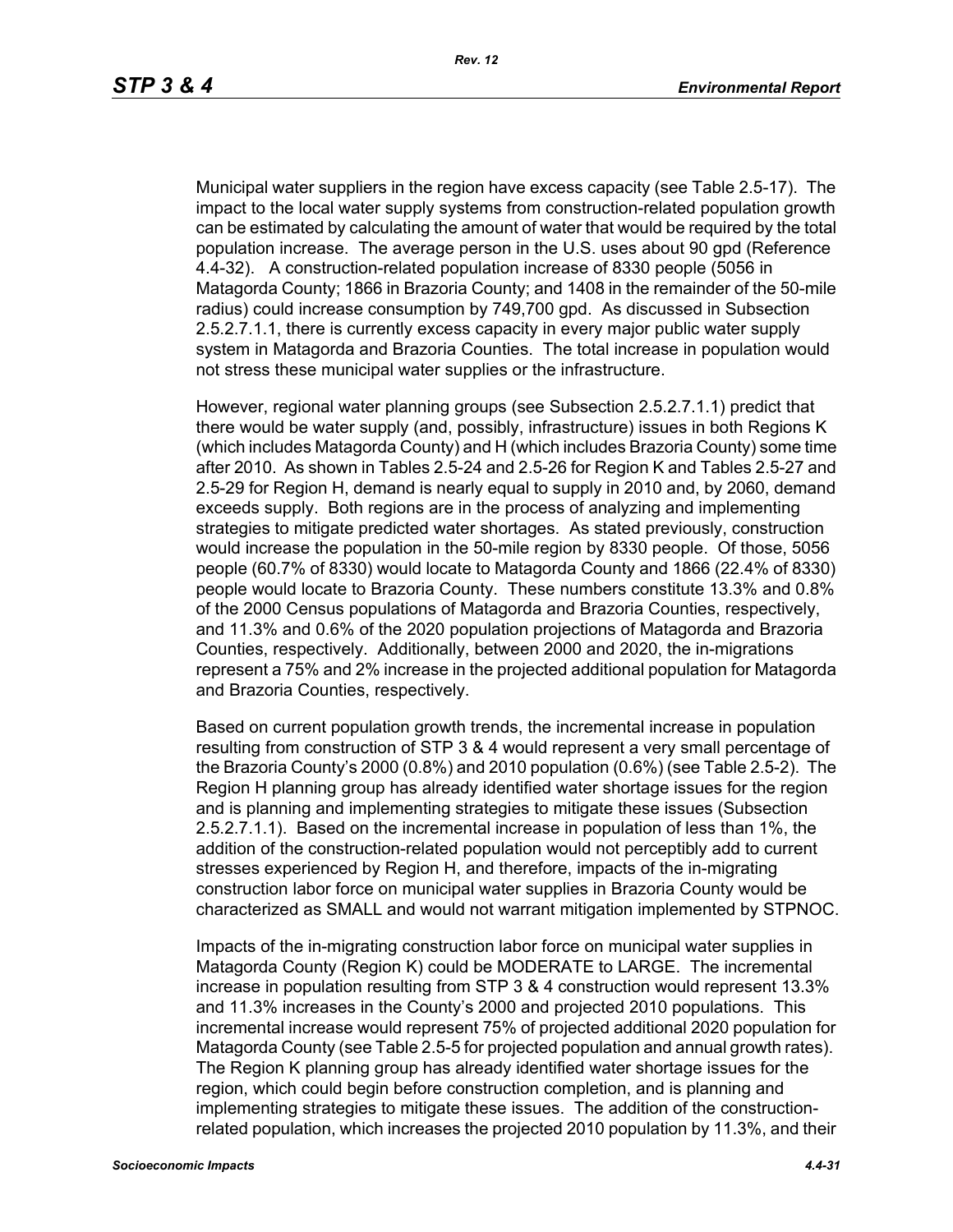water needs would perceptibly add to current stresses experienced by Region K. Region K mitigation strategies include reuse, seawater desalination, conservation, and the LCRA/San Antonio Water System Project (Subsection 2.5.2.7.1.1). In addition to the Region K mitigations, STPNOC would maintain communication with local and regional governmental organizations, including the Matagorda County Commissioners Court, County Judge and local and regional planning groups, to disseminate project information in a timely manner. These organizations would be aware of the inmigration of the workers and their families and would have ample opportunity to plan for the influx.

#### **Wastewater Treatment Facilities**

The STP site has two wastewater treatment systems. Both would be expanded or replaced to meet the increased need for wastewater treatment during STP 3 & 4 construction.

Subsection 2.5.2.7.1.2 describes the public wastewater treatment systems in the Matagorda and Brazoria Counties, their plant-designed average flows, and monthly average wastewater processed. Wastewater treatment facilities in the two counties have excess capacity (see Table 2.5-24). The impact to local wastewater treatment systems from construction-related population increases can be determined by calculating the amount of water that would be used and disposed of by these individuals. The average person in the U.S. uses approximately 90 gpd (Reference 4.4-32). To be conservative, STPNOC estimates that 100% of this water would be disposed of through the wastewater treatment facilities. As shown in Table 4.4-2, the construction-related population increase of 5056 people in Matagorda County and 1866 people in Brazoria County could require 622,980 gpd of additional wastewater treatment capacity in the two counties. Currently, as shown in Table 2.5-23, there is excess treatment capacity in both counties, which indicates that there is sufficient water and infrastructure to meet this need. However, regional water planning groups predict that there would be water supply (and, possibly, infrastructure) issues in both Regions K and H some time after 2010. As stated previously (Subsection 2.5.2.7.1.1), water demand is nearly equal to supply in 2010 and, by 2060, demand exceeds supply. Both regions are in the process of analyzing and implementing strategies to mitigate predicted water shortages. Therefore, impacts of the in-migrating construction labor force on wastewater treatment facilities in the region would be similar to those for public water supplies.

Impacts of the in-migrating construction labor force on wastewater treatment facilities in Brazoria County would be SMALL and would not warrant additional mitigation. The incremental increase in population resulting from STP 3 & 4 construction would represent 0.8% and 0.6% of Brazoria County's 2000 census and projected 2010 populations, respectively. As stated above, the Region H planning group has already identified water shortage (and, possibly, infrastructure including wastewater treatment) issues for the region and is planning and implementing strategies to mitigate these issues (Subsection 2.5.2.7.1.1). The addition of the construction-related population would not perceptibly add to current stresses experienced by Region H.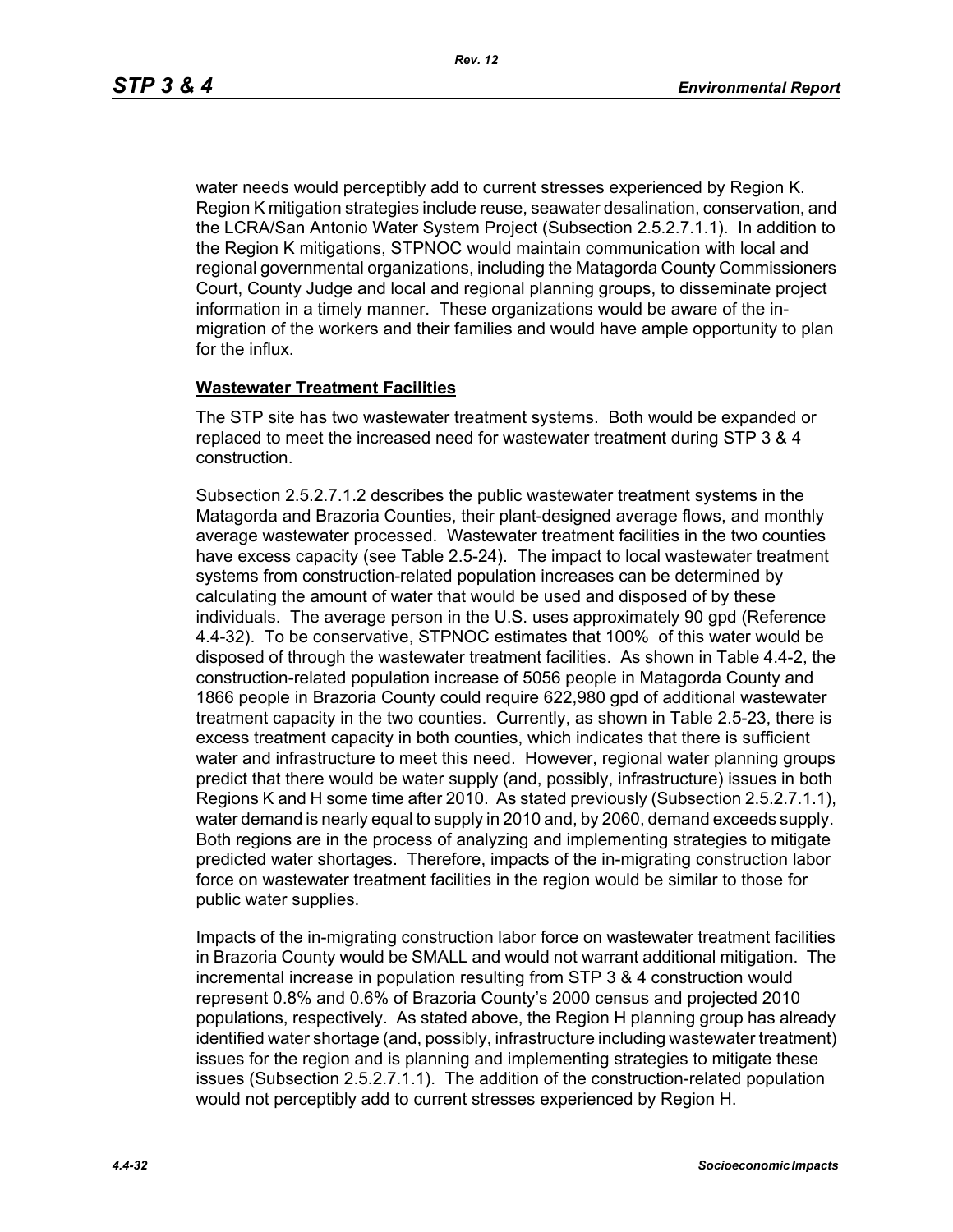Impacts of the in-migrating construction labor force on wastewater treatment facilities in Matagorda County (Region K) could be MODERATE to LARGE. The incremental increase in population, resulting from STP 3 & 4 construction, would represent 13.3% and 11.3% of Matagorda County's 2000 census and projected 2010 populations. This construction-related population would have water and wastewater needs of approximately 90 gpd. As stated above, and as discussed in greater detail in Subsection 2.5.2.7.1.1, the Region K planning group has already identified water shortage (and possibly infrastructure including wastewater treatment) issues for the region, which could begin before construction completion, and is planning and implementing strategies to mitigate these issues. The addition of the constructionrelated population would perceptibly add to current stresses experienced by Region K. In addition to the Region K strategies, STPNOC would maintain communication with local and regional governmental organizations, including the Matagorda County Commissioners Court, County Judge and local and regional economic development agencies, to disseminate project information in a timely manner. Local governments and planning groups would be made aware of the in-migration of the workers and their families and would have ample opportunity to plan for the influx.

#### **Police, Fire, and Medical Services**

#### **Police Services**

In 2002, Matagorda and Brazoria Counties' residents-per-police-personnel ratios were 380:1 and 418:1, respectively (see Table 2.5-30). Between the two counties, Matagorda County has the larger police force relative to the size of its population. Local planning officials state that police protection is adequately provided in the area at this time (Subsection 2.5.2.7.2). STPNOC does now and would continue to employ its own security force.

The construction project would produce an influx of approximately 5056 new residents to Matagorda County (Table 4.4-6). Approximately 1866 new residents would move into Brazoria County. The rest of the construction labor force and families would live in other counties in the 50-mile region. These population increases would increase the persons-per-police-personnel ratios slightly in Brazoria County and moderately in Matagorda County (Table 4.4-6). The percent increase in ratio attributed to construction would be 13% and 1% in Matagorda and Brazoria Counties, respectively.

Based on the percentage increase in the ratio of persons-per-police-personnel, the impact of the construction on police services would be imperceptible in Brazoria County. In Matagorda County, however, the percentage increase in persons-perpolice-personnel ratio would be more perceptible. Therefore, the potential impact of construction on police services in Brazoria County would be SMALL and that mitigation would not be warranted. However, the potential impact on police services could be MODERATE in Matagorda County and would most likely be mitigated by ensuring STPNOC maintains communication with local government officials, such as the Matagorda County Commissioners Court and County Judge, so that expansions in police services could be coordinated, planned, and funded in a timely manner. Most funding for these expansions would most likely be obtained from the increased property tax revenues from the construction project. Should property tax revenues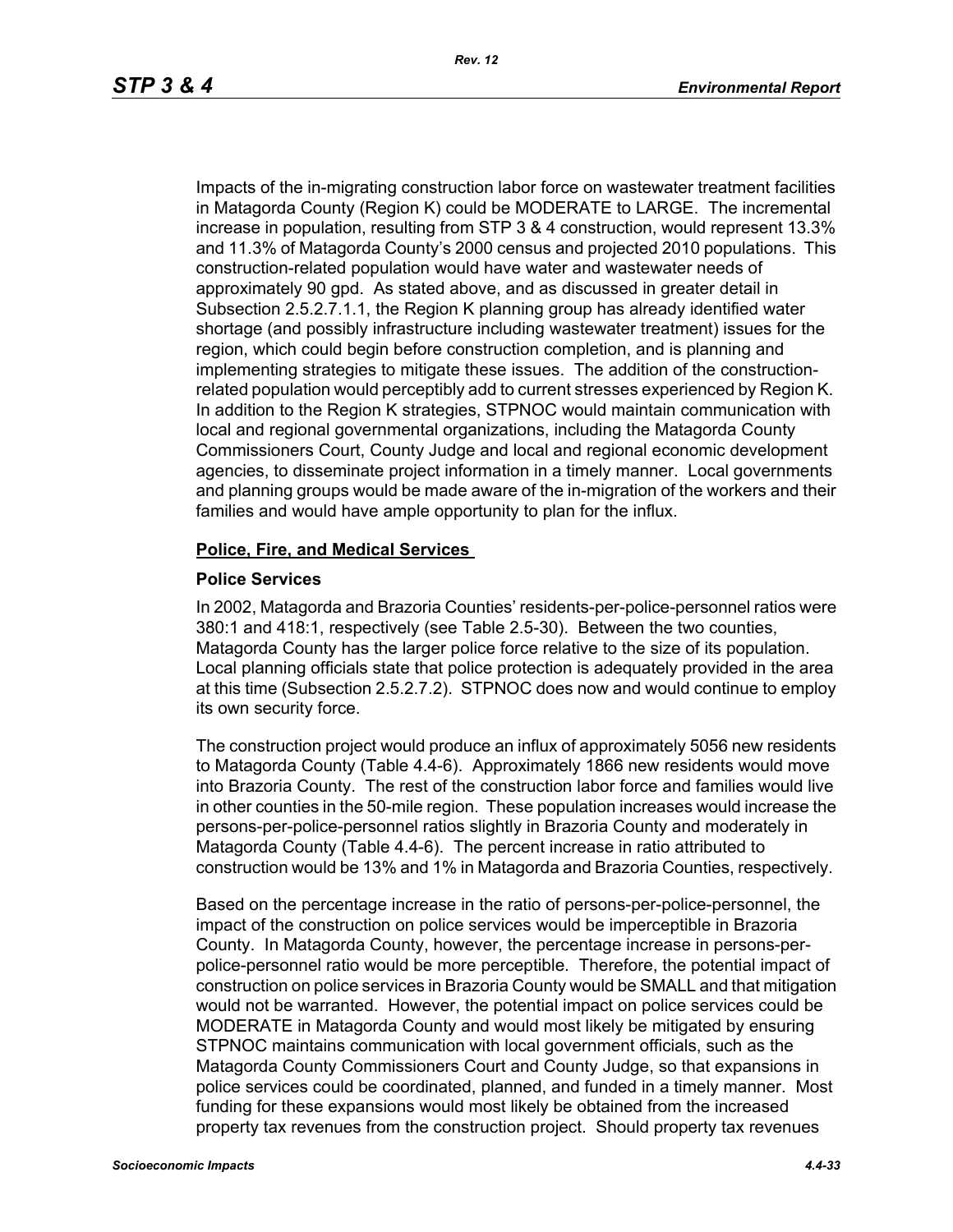from the construction project not be immediately available, local governments could access other funding sources or issue bonds until the tax revenues would be available.

This conclusion is based in part on an analysis presented in NUREG-1437 that NRC performed of nuclear plant refurbishment impacts sustained during original plant construction. NRC selected seven case study plants whose characteristics resembled the spectrum of nuclear plants in the United States today. NRC reported that, ". . . (n)o serious disruption of public safety services occurred as a result of original construction at the seven case study sites. Most communities showed a steady increase in expenditures connected with public safety departments. Tax contributions from the plant often enabled expansion of public safety services in the purchase of new buildings and equipment and the acquisition of additional staff."

#### **Fire Protection Services**

In 2007, Matagorda and Brazoria Counties' persons-per-firefighter ratios were 217:1 and 477:1, respectively (Table 2.5-30). The construction project would produce an influx of approximately 5056 new residents to Matagorda County. Approximately 1866 new residents would move into Brazoria County. The remainder of the construction labor force and families would live in other counties within the 50-mile region. These population increases would increase the persons-per-firefighter ratios by 1% in Brazoria County and 13% in Matagorda County (Table 4.4-7). Brazoria County has the highest persons-per-firefighter ratio.

At 1% in Brazoria County, the percent increase in persons-per-firefighter ratio attributed to construction is considered imperceptible. At 13% in Matagorda County, the percent increase in persons-per-firefighter ratio is considered more perceptible.

Therefore, the potential impacts of nuclear plant construction on fire protection services in Brazoria County would be SMALL and mitigation would not be warranted. The potential impacts on fire protection services could be MODERATE in Matagorda County and would most likely be mitigated by ensuring STPNOC maintains communication with local government officials, such as the Matagorda County Commissioners Court and County Judge, so that expansions in fire protection services could be coordinated, planned, and funded in a timely manner. Most funding for these expansions would likely be obtained from the increased property tax revenues from the construction project. Should property tax revenues from the construction project not be immediately available, local governments could access other funding sources or issue bonds until the tax revenues would be available.

As with the analysis of the adequacy of police protection, the conclusions of this analysis are based in part on NRC's review of original construction impacts on public services. As stated, in NUREG-1437, NRC performed an analysis of nuclear plant refurbishment impacts based on impacts sustained during original plant construction. NRC reported that, "(n)o serious disruption of public safety services occurred as a result of original construction at the seven case study sites. Most communities showed a steady increase in expenditures connected with public safety departments. Tax contributions from the plant often enabled expansion of public safety services in the purchase of new buildings and equipment and the acquisition of additional staff."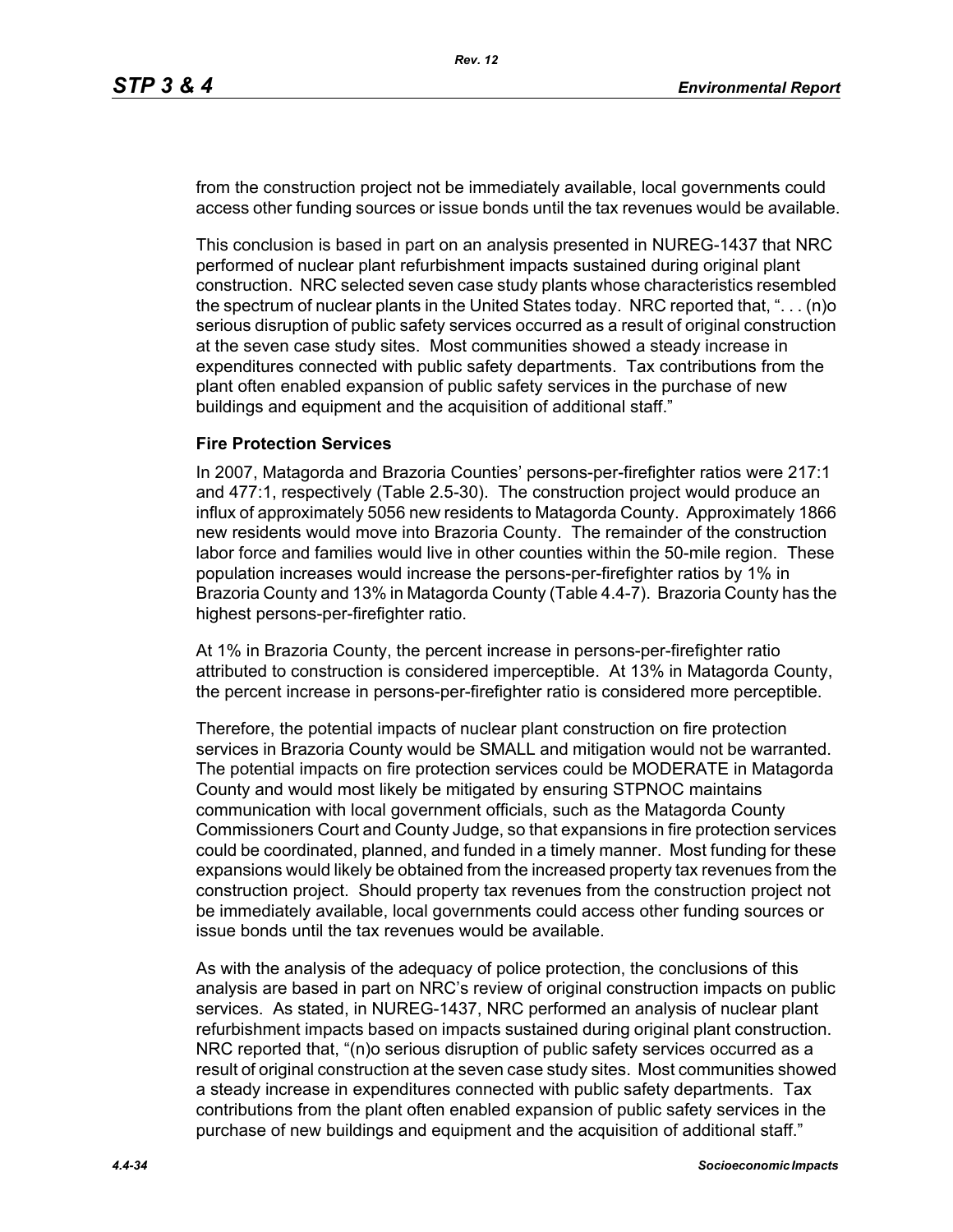Based on this statement, the moderate impacts to fire protection services in Matagorda County would be mitigated by the communication between STPNOC and local government officials, such as the Matagorda County Commissioners Court and County Judge, and the increase in tax contributions made by the owners of the plant to the local taxing jurisdictions.

#### **Medical Services**

Detailed information concerning the medical services in the two-county region is provided in Subsection 2.5.2.7.3. Minor injuries to construction workers would be assessed and treated by onsite medical personnel. Other injuries would be treated at one of the hospitals in the two-county region or in the city of Houston, depending on the severity of the injury. For the existing STP 1 & 2 labor force, agreements are in place with some local medical providers to support emergencies. STPNOC would require the construction contractor to reach similar agreements to provide emergency medical services to the construction labor force. Construction activities should not burden existing medical services.

The medical facilities in Matagorda and Brazoria Counties provide medical care to much of the population in the counties. As indicated in Table 2.5-5, the combined 2000 population of Matagorda and Brazoria Counties was 279,724. According to Table 2.5- 31, in 2006, there were 296 staffed hospital beds and an average daily census of 107 in the two-county region. Adding 6922 residents to the combined population of the two counties would increase the combined population by 2.5%. A 2.5% increase in the average daily census would increase that number to 110, well below the total number of staffed hospital beds in the two counties. Additionally, the total number of annual admissions, and annual outpatient visits for the two-county region, were 11,084 and 210,946, respectively. A 2.5% increase in these statistics would equate to 11,361 admissions and 216,220 outpatient visits. Adding the projected increase in population in the two counties during the construction period would not exceed capacity. Therefore, the potential impacts of construction on medical services would be SMALL and mitigation would not be warranted.

## **Social Services**

This section focuses on the potential impacts of construction on the social and related services provided to disadvantaged segments of the population. This section is distinguished from environmental justice issues, which are discussed in Subsection 4.4.3.

Construction could be viewed as economically beneficial to the disadvantaged population served by the Texas Health and Human Services Commission and the local governmental and nongovernmental organizations. Over the construction period, the constructing contractor could hire local unemployed people, thus improving their economic position and decreasing their need for services. At a minimum, the spending by the construction labor force movers for goods and services would have a multiplier effect, increasing the number of jobs that could be filled by the economically disadvantaged.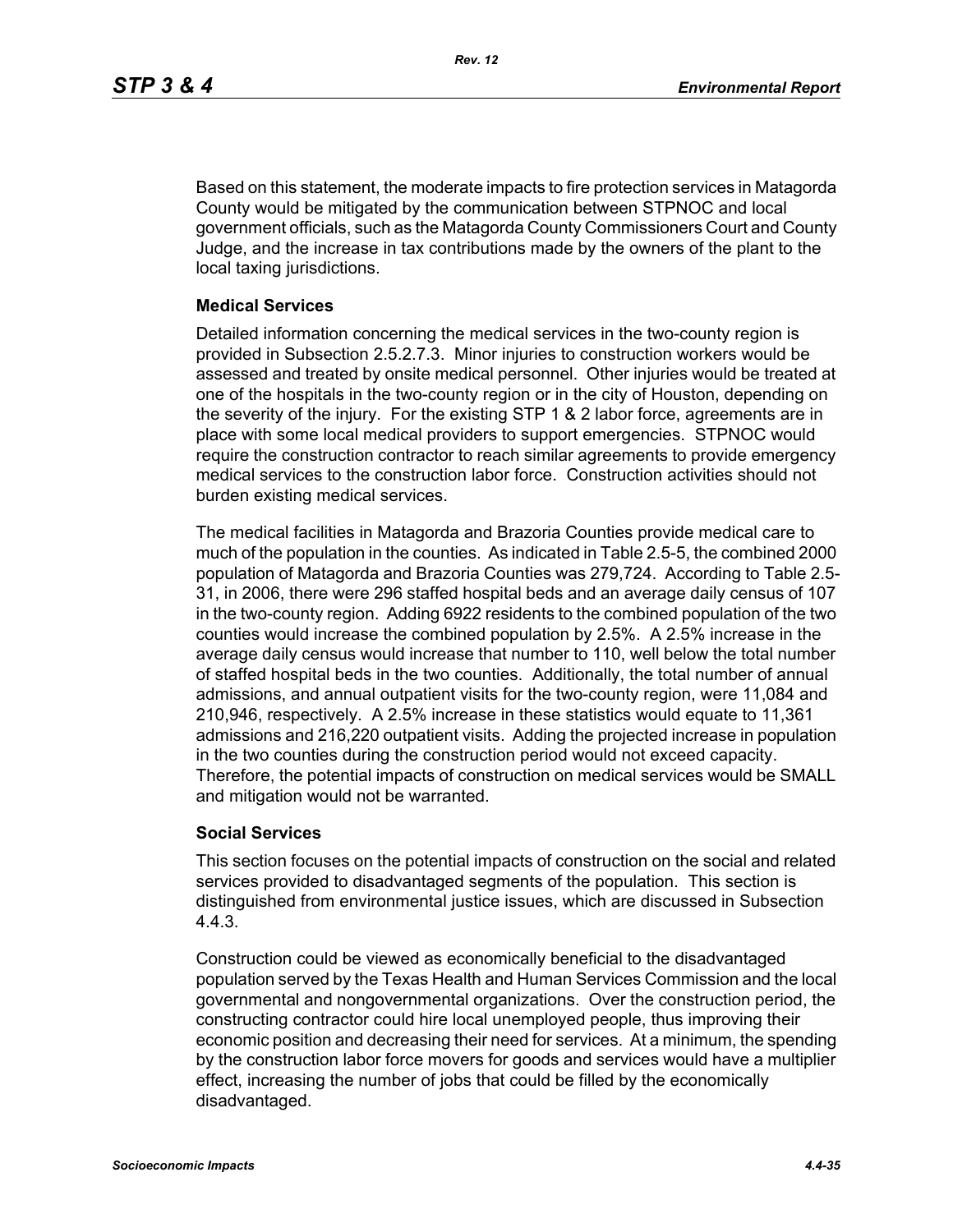STPNOC concludes that the potential impacts of construction on the demand for social and related services during the construction period would be SMALL and positive and would not warrant mitigation.

The construction of STP 3 & 4 is expected to bring 5056 additional residents into Matagorda County during peak construction, representing an increase of approximately 13.3% over the County's population in 2000. It is likely that some of the new residents would require assistance from these or other agencies at some time during their stay. Because the incoming workers are expected to be paid higher wages than the local average, it is unlikely that the in-migrants would create excessive demands on agencies that provide economic assistance, although other types of support may be required. It is not possible at this time to determine the extent to which demand for social services would increase, but impacts are expected to be SMALL.

In addition to government-provided services, a number of non-governmental agencies provide services to residents of Matagorda County. These non-profit, faith-based, or other types of organizations provide a wide range of social services that address disaster relief, substance abuse, domestic violence, illness, the needs of the elderly, economic hardship, and other issues. In addition, organizations such as the Boy Scouts, Girl Scouts, and 4-H provide opportunities for youths. Table 4.4-9 lists organizations who are part of the Matagorda County United Way; these represent a sample of all social service organizations in Matagorda County. While some newcomers would need services provided by the community, others would no doubt chose to participate in activities offered by the Boy Scouts, Girl Scouts, or similar opportunities, and some would choose to volunteer or donate funds. The higher personal income expected in the ROI from the construction of STP 3 & 4 is likely to lead to increased donations to agencies from firms and individuals. Although it is not possible to estimate changes in demand for specific services, or the amount of increased contributions, impacts are expected to be SMALL.

# **4.4.2.2.8 Education**

STPNOC assumes that 2380 of the peak construction labor force would relocate to the 50-mile region with their families, increasing the population by approximately 8330 people. Approximately 60.7% would settle in Matagorda County and 22.4% in Brazoria County. The remaining 16.9% would be distributed across the seven other counties within the region.

STPNOC conservatively estimates that in a construction labor-force-related population of 8330, approximately 1904 would be school-aged. Table 4.4-2 applies the population distribution percentage assumptions to the number of school-aged children in the construction labor force population to estimate the number of construction labor force related school-aged children that would settle Matagorda and Brazoria counties. Based on these assumptions, there would be 1156 children added to the enrollments of the ISDs in Matagorda County and 426 children added to the enrollments of the ISDs in Brazoria County.

It is unlikely that the Matagorda County school systems could accommodate the increase in student population (Subsection 2.5.2.8). The analysis is based on the peak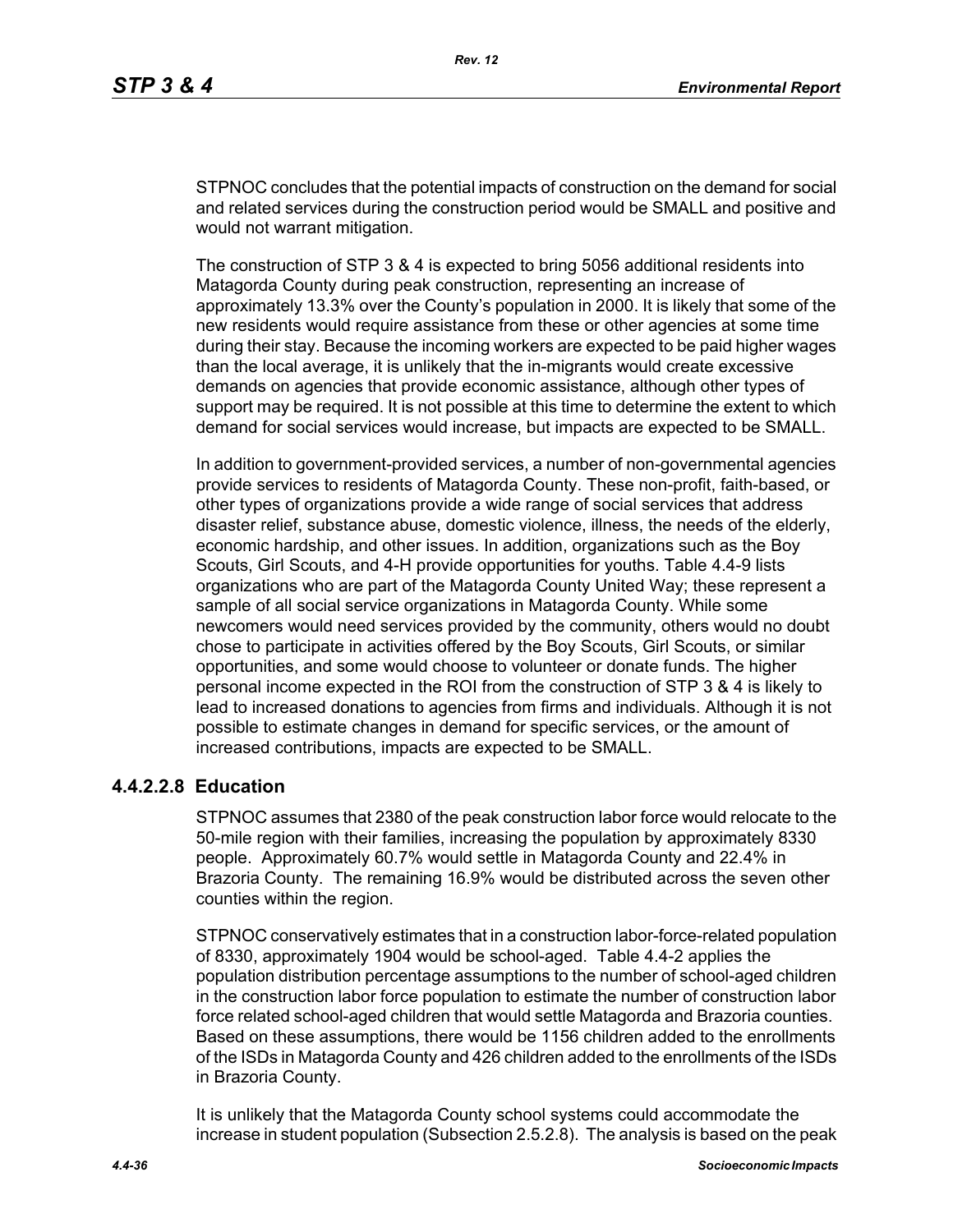construction labor force, which would not be reached until the third year of construction, giving schools several years to make accommodations for the additional influx of students.

Overall, the impact to the counties within the 50-mile region would be SMALL. The Matagorda County student population could increase by 14%, which would be a MODERATE to LARGE impact on its education system and would require mitigation. Matagorda County is not planning to construct additional schools. The quickest mitigation would be to hire additional teachers and move modular classrooms to existing schools. Increased property tax revenues as a result of the increased population, and, in the case of Matagorda County, Palacios ISD, property taxes on the new reactors would fund additional teachers and additional facilities if necessary (Subsection 2.5.2.3). The remaining revenue tax monies not used by the school district would be collected by the state of Texas and combined with tax revenues from all other Texas counties. These monies would be redistributed to "property-poor" school districts throughout the state of Texas, determined annually by the Texas Legislature Texas Education Code (TEC) Chapter 42 (Subsection 2.5.2.3).

#### **Matagorda County**

#### **Bay City ISD**

Bay City ISD had a Pre-K through Grade 12 total enrollment of 4140 students in October 2005 (Reference 4.4-33). The current ISD infrastructure could support approximately 4600 to 4700 students. However, if enrollments reach the historic peaks (4900 students) experienced during the construction of STP 1 & 2, the existing infrastructure would not be sufficient and portable buildings would be necessary.

## **Matagorda ISD**

Matagorda ISD, consisting of only Matagorda Elementary, had a pre-K through grade 6 enrollment of 56 students in October 2005 (Reference 4.4-33). According to the superintendent, the ISD is only at 50% capacity; however, the Board of Trustees has recently called for a bond election to improve and enlarge the existing facilities. Because of the recent growth potential, the ISD is also considering expanding classes to include seventh and eighth grade.

#### **Palacios ISD**

Palacios ISD had a pre-K through grade 12 enrollment of 1638 students in October 2005 (Reference 4.4-34). According to the Director of Business Services for Palacios ISD, the current enrollment in the district is approximately 1540 students. The enrollment decreased from 2005 by approximately 100 students – indicative of a downward trend in their enrollment numbers.

#### **Tidehaven ISD**

Tidehaven ISD has a pre-K through grade 12 enrollment of 871 students (Reference 4.4-35). The district's Program and Facilities Committee is developing a recommendation concerning the facility needs of the district. According to the superintendent, the district has the capacity to handle approximately 1050 students.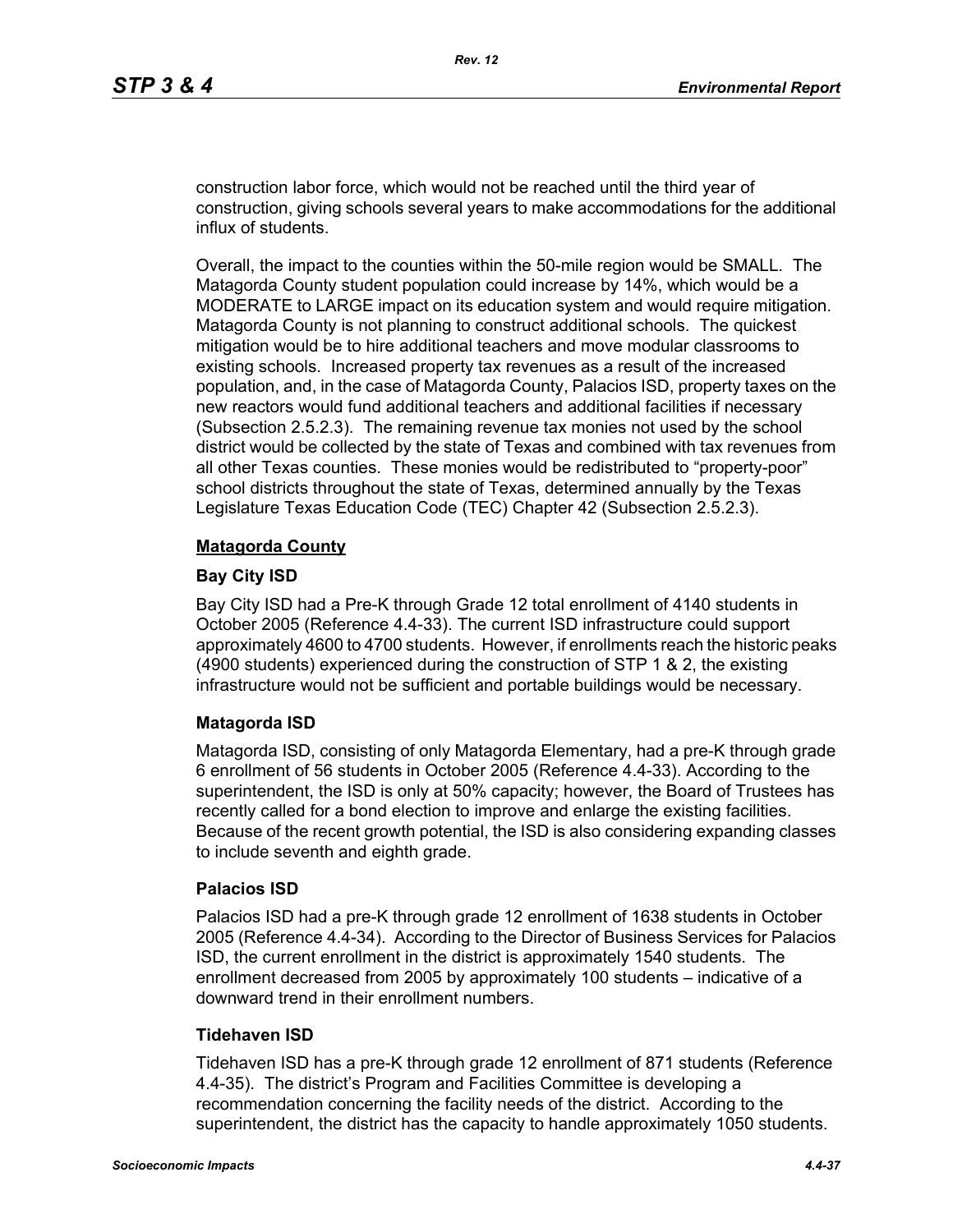Based on the current enrollment, this would leave an available capacity of approximately 180 students.

## **Van Vleck ISD**

Van Vleck ISD had a pre-K through grade 12 enrollment of 963 students in October 2005 (Reference 4.4-34).

## **Brazoria County**

It is likely that Brazoria County school systems could accommodate the increase in student population (Subsection 2.5.2.8). The analysis is based on the peak construction labor force, which would not be reached sooner than the third year of construction, giving schools several years to make accommodations for the additional influx of students.

## **Alvin ISD**

Alvin ISD has a pre-K through grade 12 enrollment of 14,300 students. The Board of Trustees estimates that approximately 12,000 more students will enroll in Alvin ISD in the next 10 years (Reference 4.4-36). As a result, Alvin ISD has an extensive building development program underway. Construction continues with plans for a new elementary school to open in August 2007. Two new junior high schools are scheduled to open in 2008—one in Alvin and one in Shadow Creek Ranch. The new academic building at Alvin High School is slated for occupancy in December 2007. When the two new junior high schools open in 2008, all junior high schools will be reconfigured to serve grades 6 through 8, and the elementary schools will serve pre-K through grade 5 (Reference 4.4-36).

## **Angleton ISD**

Angleton ISD has a pre-K through grade 12 enrollment of 6380 students (Reference 4.4-37). The early childhood campus only has enough available capacity to accommodate 64 additional students; however the elementary school, middle school, intermediate school, and high school all have additional capacities available ranging from approximately 450 students to 900 students in the middle school and high school, respectively (Reference 4.4-38).

## **Brazosport ISD**

Brazosport ISD has a pre-K through grade 12 enrollment of 13,043 students (Reference 4.4-39). A new elementary school, a new intermediate school, and a new middle/intermediate school have been built. These schools were built primarily to alleviate overcrowding, address growth, realign grade levels, and update old facilities. In addition to the new schools, renovations are taking place at the high schools and one of the existing middle schools to include additional classrooms. Because of the construction and renovations, Brazosport ISD would have capacity for additional students.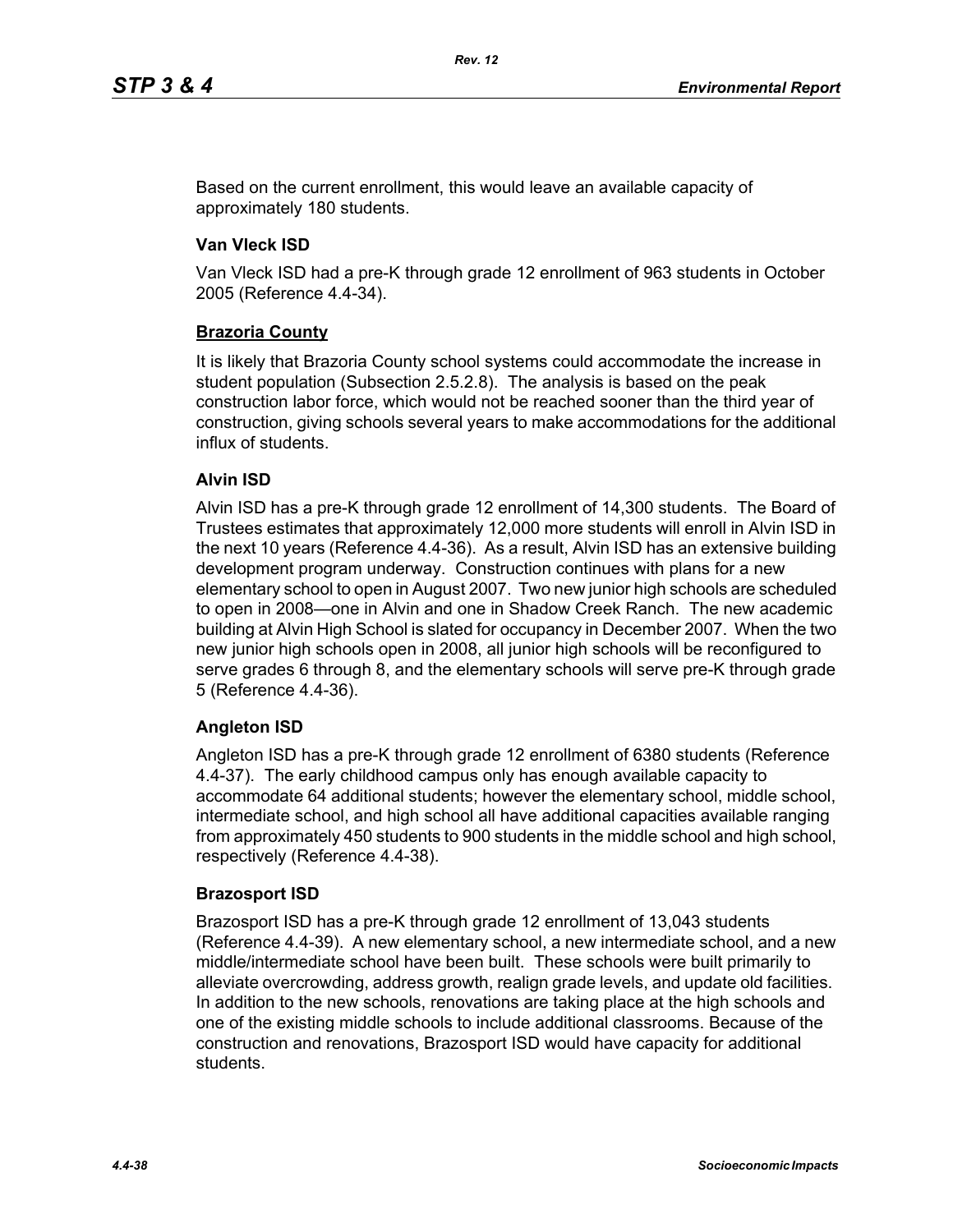## **Columbia-Brazoria ISD**

Columbia-Brazoria ISD has a current pre-K through grade 12 enrollment of 3107 students (Reference 4.4-40). The district recently opened a new junior high school and a new elementary school as replacements to older buildings, and the Board of Trustees is nominating members to a Facility Task Force Committee to study future building development plans. The district currently has five schools with available capacities ranging from approximately 120 students to 55 students.

#### **Damon ISD**

Damon ISD had a pre-K through grade 8 enrollment of 164 students in October 2005 (Reference 4.4-33). The ISD is at maximum capacity with no official building development plans established. However, Damon ISD recognizes the need to address building development in the next year or two.

## **Danbury ISD**

Danbury ISD has a pre-K through grade 12 enrollment of 777 students. The district has a Facilities Study underway, but the study has not been completed. Renovations or new construction are expected to take place in the district in the next five years.

#### **Pearland ISD**

Pearland ISD has a current pre-K through grade 12 enrollment of 16,116 students. According to the Pearland ISD Director of Communications, the district plans to open two additional elementary schools, one middle school, one junior high school, and one high school between the fall of 2007 and the fall of 2008. Once these new schools are used, the district will have an available capacity of over 1300 students in elementary schools, and 1000 students each in both junior high and high schools.

## **Sweeny ISD**

Sweeny ISD had a pre-K through grade 12 enrollment of 2086 students in October 2005 (Reference 4.4-41). The high school is currently undergoing construction and renovations that should be complete before the start of the 2008–2009 school year. The new high school will be able to accommodate over 800 students, increasing the capacity of the existing high school by approximately 150 students. In addition, there is available capacity at both the junior high and elementary schools.

Overall, the impact to the nine counties within the 50-mile region would be SMALL. The Brazoria County student population could increase by 5%, which would be a MODERATE impact on its education system and would require mitigation. Matagorda County is not planning to construct additional schools.

The quickest mitigation would be to hire additional teachers and move modular classrooms to existing schools. Increased property tax revenues as a result of the increased population, and the remaining revenue tax monies not used by the school district would be collected by the state of Texas and combined with tax revenues from all other Texas counties. These monies would be redistributed to "property-poor" school districts throughout the state of Texas, determined annually by the Texas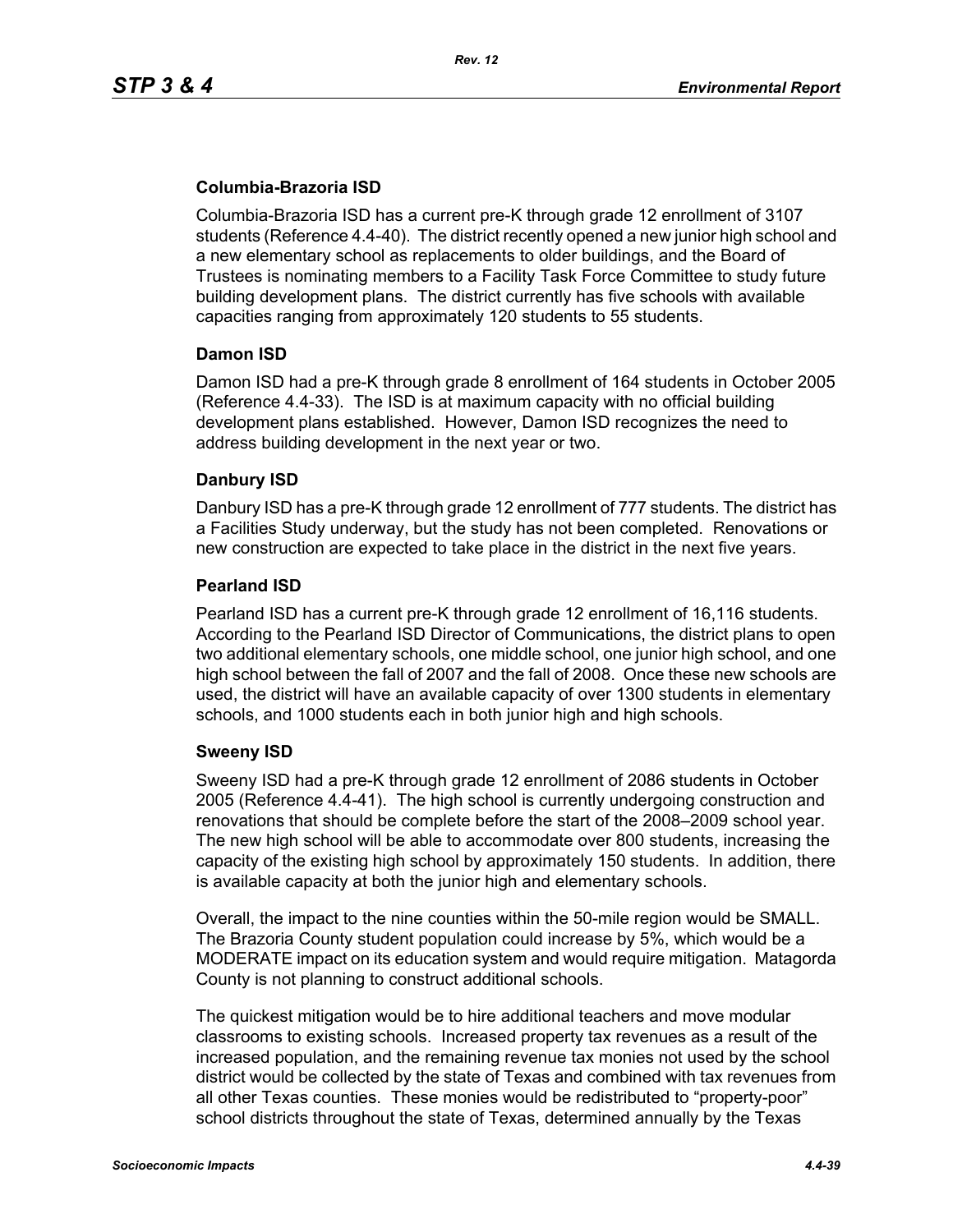Legislature TEC Chapter 42 (Subsection 2.5.2.3), and would fund additional teachers and facilities.

# **4.4.3 Environmental Justice Impacts**

Environmental justice refers to a federal policy under which each federal agency identifies and addresses, as appropriate, disproportionately high and adverse human health or environmental effects of its programs, policies, and activities on minority or low-income populations. The NRC has a policy on the treatment of environmental justice matters in licensing actions (69 FR 52040), which states, "NRC believes that an analysis of disproportionately high and adverse impacts needs to be done as part of the agency's National Environmental Policy Act (NEPA) obligations to accurately identify and disclose all significant environmental impacts associated with a proposed action. Consequently, while the NRC is committed to the general goals of Executive Order 12898, it will strive to meet those goals through its normal and traditional NEPA review process."

STPNOC evaluated whether the health or welfare of minority and low-income populations could be disproportionately adversely affected by potential construction impacts. STPNOC first located minority and low-income populations within the 50-mile radius of the STP site (Figures 2.5-10 through 2.5-15). Nineteen census block groups within the 50-mile radius have significant Black or African American populations. One block group has a significant Asian minority population and six block groups have a significant "some other race" population. Thirty census block groups within the 50-mile radius have significant Hispanic ethnicity populations.

STPNOC next identified the most likely pathways by which adverse environmental impacts associated with construction at the STP site could affect human populations. Exhaust emissions from construction equipment and dust would cause minor and localized adverse impacts to air quality; however, the air quality beyond the site boundary would not be affected. No contaminants, including sediments, are expected to reach the Colorado River because all construction would be carried out using Best Management Practices as discussed in Section 3.9. Impacts could occur in Matagorda County, as the influx of construction workers could cause landowners to convert some undeveloped land to other uses such as trailer parks, convenience stores, hotel/motel property, etc. Local low-income and minority populations could benefit by gaining access to new services or employment at these small businesses. However, the new uses are considered temporary, as completion of the construction project would eliminate the demand for the services. Therefore, impacts in all of these resource areas would be SMALL and mitigation would not be required.

Traffic could increase beyond the capacity of some local roads; however, STPNOC would mitigate impacts by encouraging car pooling, providing van pools, or staggering work shifts. The construction project likely would provide additional temporary jobs for some of the unemployed work force, thus decreasing their need for social services and freeing funding up for other populations in need. Matagorda County's police and fire protection services would be impacted by the increase in population due to construction, but the increase in property tax revenues as a result of the construction project (particularly in the latter stages of construction) would fund facilities,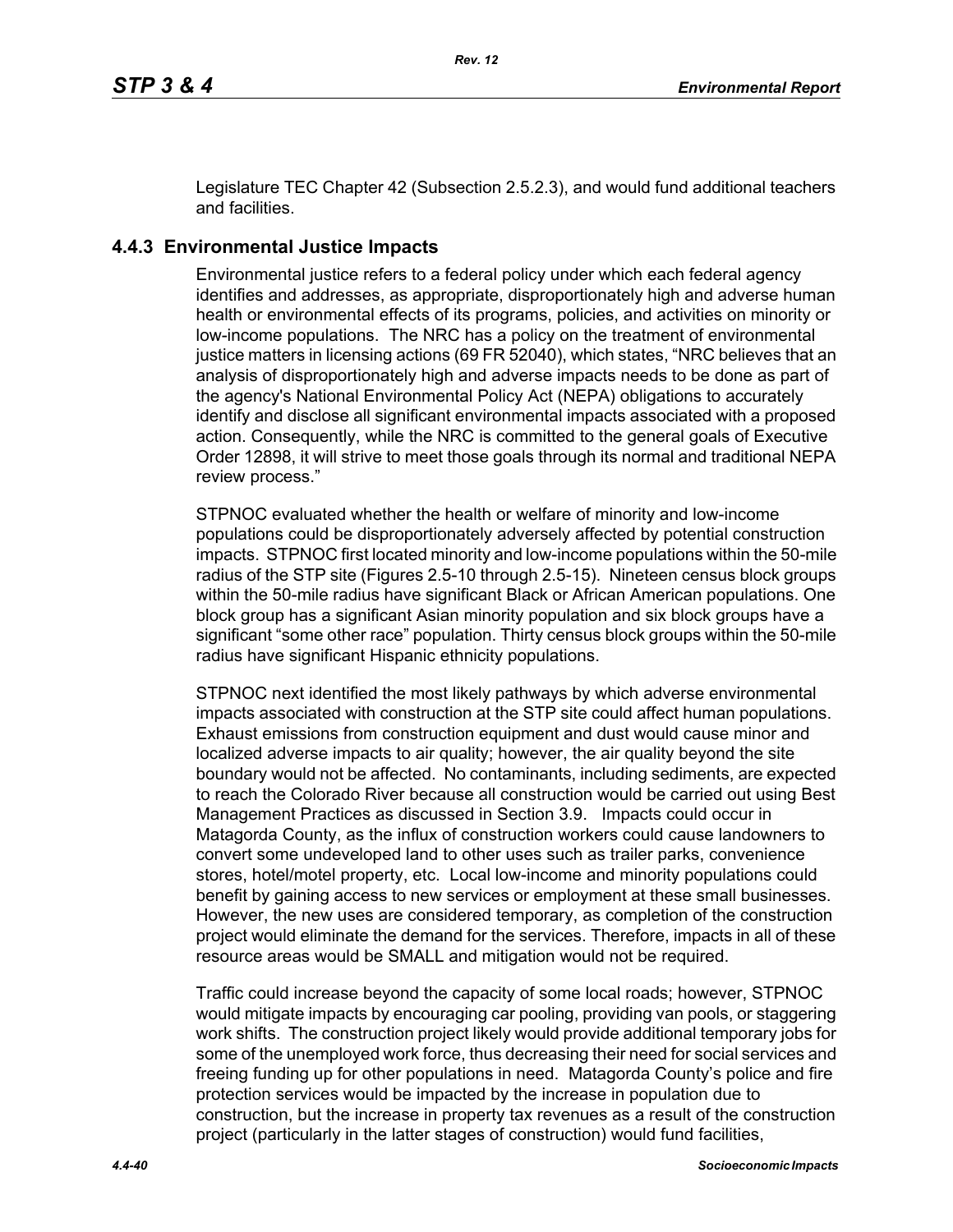equipment, and additional personnel to meet these needs. The local Matagorda County school systems would be adversely affected by an influx of new students; however, the additional property tax revenues would fund additional teachers and facilities. Rental housing rates could increase, potentially displacing low-income renters. However, it is unlikely the construction workforce would need low-income housing. Impacts to the local communities in these areas from construction of STP 3 & 4 would be MODERATE to LARGE and would be subject to the mitigation measures discussed above. Except for increased rental housing rates, no adverse impacts in Matagorda County would disproportionably affect minority or low-income populations.

Environmental impacts in the other counties in the 50-mile radius would be less than those in Matagorda County. Impacts in the other counties in the 50-mile region of interest would all be SMALL and mitigation would not be required. Therefore, the likelihood of disproportionate impacts to minority or low-income populations in those counties would be remote.

STPNOC also investigated the possibility of subsistence-living populations in the vicinity of the STP site by contacting local government officials, the staff of social welfare agencies, and local businesses concerning any known unusual resource dependencies or practices that could result in potentially disproportionate impacts to minority and low-income populations. STPNOC asked about the presence of minority, low-income, or migrant populations of particular concern, and whether subsistence living conditions were evident. No agency reported such dependencies or practices, such as subsistence agriculture, hunting, or fishing, through which the populations could be disproportionately adversely affected by the construction project.

Construction-related moderate adverse socioeconomic impacts were identified in Matagorda County. However, except for increased rental housing rates, no adverse impacts in Matagorda County would disproportionately affect minority or low-income populations. Impacts in the other counties in the 50-mile region of interest would all be SMALL. Mitigation beyond that previously described would not be warranted.

#### **4.4.4 References**

- 4.4-1 2005 Annual Environmental Operating Report, South Texas Project Electric Generating Station, April 2005.
- 4.4-2 South Texas Project Units 1 & 2 Environmental Report, Amendment 3. Houston, Texas, December 9, 1974.
- 4.4-3 "Construction Noise Hazard Alert," Center to Protect Worker's Rights. Available at http://www.cpwr.com/hazpdfs/kfnoise.pdf, accessed April 17, 2007.
- 4.4-4 NRC (U. S. Nuclear Regulatory Commission), Generic Environmental Impact Statement for License Renewal of Nuclear Plants, NUREG-1437 Vol. 1, 1996.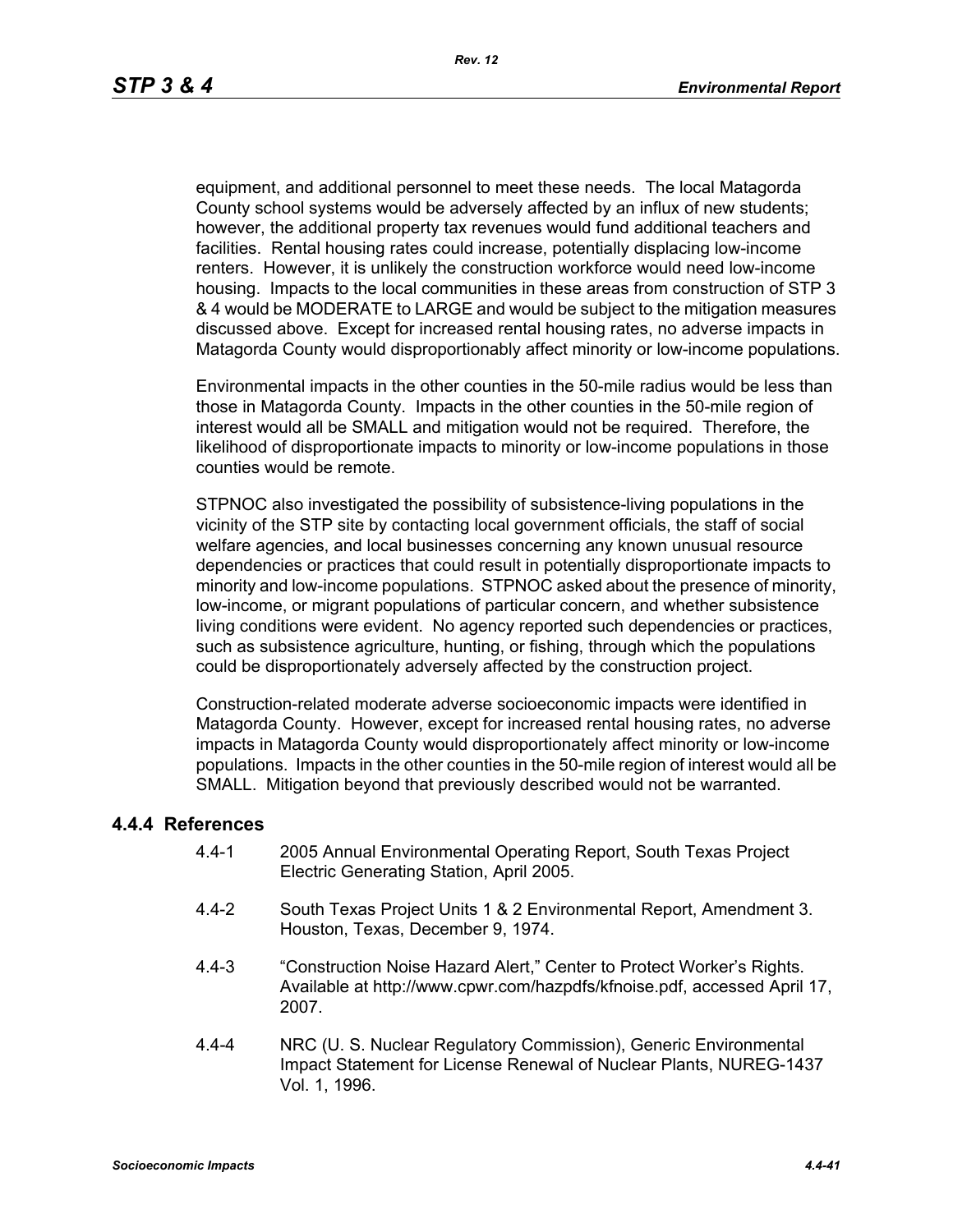- 4.4-5 "Standard Review Plans For Environmental Reviews For Nuclear Power Plants," NRC, NUREG 1555, 1999.
- 4.4-6 Code of Federal Regulations, Title 40, part 81, section 38, Designation of Areas for Air Quality Planning Purposes; Texas; Revised Geographical Designation of Certain Air Quality Control Regions.
- 4.4-7 TCEQ (Texas Commission on Environmental Quality) 2007. "Texas Attainment Status by Region," Available at http://www.tceq.state.tx.us/implementation/air/sip/siptexas.html, accessed April 24, 2007.
- 4.4-8 Code of Federal Regulations, Title 40, part 50, National Primary and Secondary Ambient Air Quality Standards.
- 4.4-9 Malhotra (Malhotra, S., and D. Manninen). 1981a. Migration and Residential Location of Workers at Nuclear Power Plant Construction Sites; Forecasting Methodology (Volume 1) and Profile Analysis of Worker Surveys (Volume 2). Prepared by Pacific Northwest Laboratory for U. S. Nuclear Regulatory Commission, NUREG/CR-2002, PNL-3757, April. NRC Accession Numbers 8105180373 (Volume 1) and 8105180378 (Volume 2).
- 4.4-10 "Socioeconomic Impacts of Nuclear Generating Stations; Summary Report on the NRC Post-Licensing Studies," Mountain West (Mountain West Research, Inc.), Prepared for U. S. NRC, NUREG/CR-2750, NRC Assession Number 8208130473, July 1982.
- 4.4-11 "Socioeconomic Impacts of Nuclear Generating Stations; Arkansas Nuclear One Station Case Study," Mountain West (Mountain West Research, Inc.),. NUREG.CR-2749, Vol. 1, NRC Assession Number 8208090021, July 1982.
- 4.4-12 "Socioeconomic Impacts of Nuclear Generating Stations; Calvert Cliffs Case Study," Mountain West, NUREG/CR-2749, Vol. 2, NRC Assession Number 8208040323, July 1982.
- 4.4-13 "Socioeconomic Impacts of Nuclear Generating Stations; D. C. Cook Case Study," Mountain West, NUREG/CR-2729, Vol. 4, NRC Assession Number 8208090019, July 1982.
- 4.4-14 "Socioeconomic Impacts of Nuclear Generating Stations; Oconee Case Study," Mountain West, NUREG/CR-2749, Vol. 7, NRC Assession Number 8208040311, July 1982.
- 4.4-15 "Generic Environmental Impact Statement for License Renewal of Nuclear Plants; Main Report," NRC, NUREG-1437, Vol. 1, NRC Assession Number ML040690705, May 1996.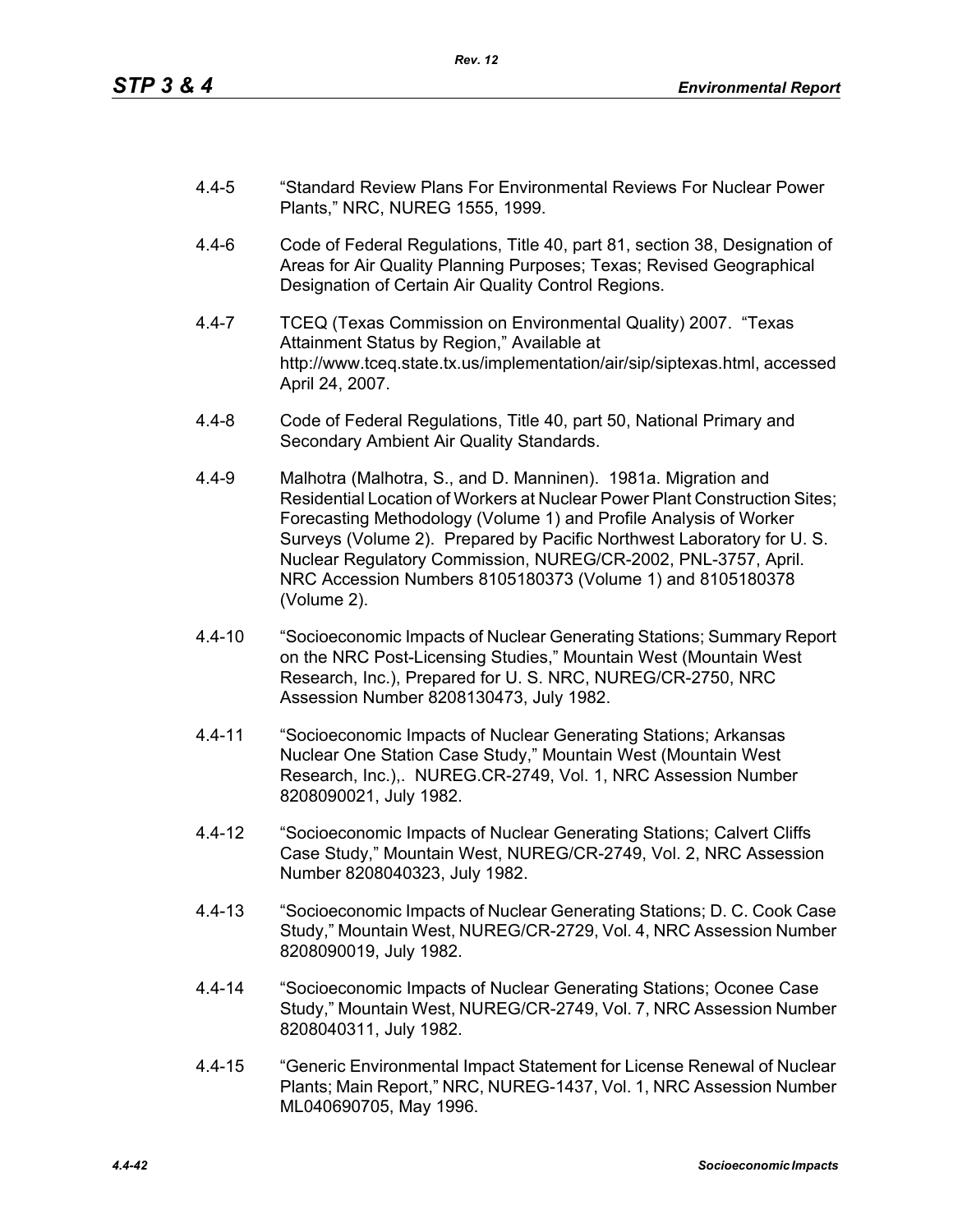- 4.4-16 "Generic Environmental Impact Statement for License Renewal of Nuclear Plants; Appendices," NRC, NUREG-1437, Vol. 2, NRC Assession Number ML040690738, May 1996.
- 4.4-17 "RIMS II Multipliers for Matagorda and Brazoria Counties, Texas," BEA (U.S. Bureau of Economic Analysis), U. S. Department of Commerce. Economic and Statistics Administration. Bureau of Economic Analysis, Washington, D.C. February 2, 2007.
- 4.4-18 "Texas Net Revenue by Source, Fiscal 2006," Texas Comptroller of Public Accounts. 2007. Available at http://www.window.state.tx.us/taxbud/revenue.html, accessed July 2, 2007.
- 4.4-19 "Texas Sales Tax Frequently Asked Questions," Texas Comptroller of Public Accounts. Available at http://www.window.state.tx.us/taxinfo/sales/faq\_exempt.html, accessed July 30, 2007.
- 4.4-20 Texas Legislative Budget Board, 2007. Fiscal Note, 80th Legislative Regular Session—In Re: HB2994 (Relating to the authority of certain taxing units to enter into an agreement under the Property Redevelopment and Tax Abatement Act or the Texas Economic Development Act with the owner of certain electric power generation facilities). April 16, 2007. Available at http://www.capitol. state.tx.us/tlodocs/80R/fiscalnotes/html/HB02994H.htm, accessed May 2007.
- 4.4-21 Texas Legislature Online, 2007. Status of House Bill (HB) 2994. Available at http://www.legis.state.tx.us/billlookup/History.aspx?LegSess=80R&Bill=H B2994, accessed June 22, 2007.
- 4.4-22 Palacios Independent School District, Information from Herbert Ressler, Business Manager, Palacios ISD regarding tax abatement legislation, May 2007.
- 4.4-23 U.S. NRC, 1996. License Renewal Generic Environmental Impact Statement (NUREG-1437). Available at http://www.nrc.gov/readingrm/doc-collections/nuregs/staff/sr1437/.
- 4.4-24 USDA (United States Department of Agriculture) NASS (National Agricultural Statistics Service), 2002 census. Available at http://www.nass.usda.gov/.
- 4.4-25 Municode.com, 2007. Available at http://www.municode.com/Resources/ code\_list.asp?stateID=43.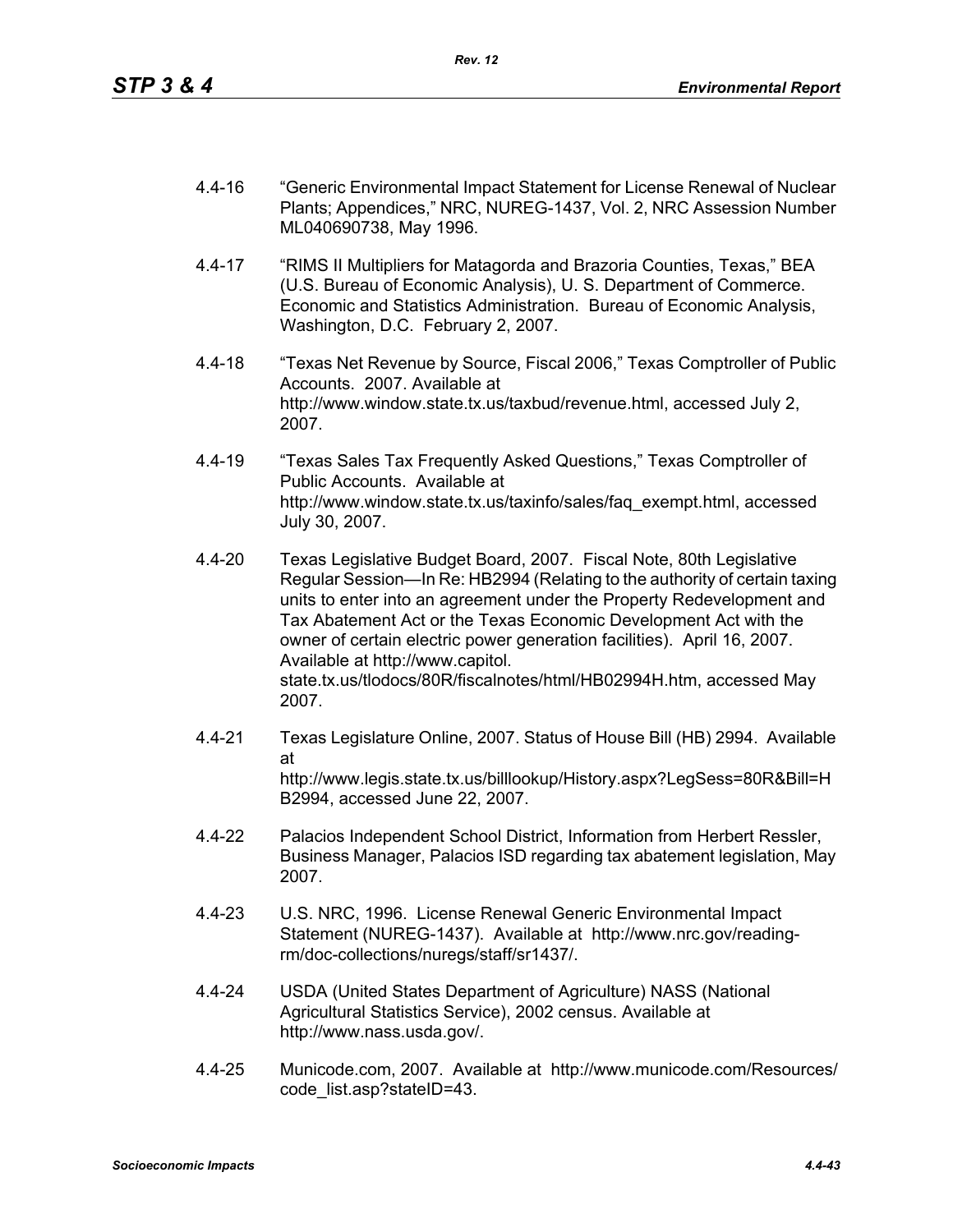- 4.4-26 "State and County Quickfacts. Matagorda County, Texas and Brazoria County, Texas," USCB 2007. Available at http://factfinder.census.gov/, accessed May 16, 2007.
- 4.4-27 TXDOT (Texas Department of Transportation), Capacity Weights, Email communication from Paul Rollins (Transportation Planning and Programming Division) to Bridget Twigg (Tetra Tech NUS), May 2, 2007.
- 4.4-28 TXDOT, Roadway Capacity, Email communication from Alberta Garley (Transportation Planning and Programming Division) to Bridget Twigg (Tetra Tech NUS), May 2, 2007.
- 4.4-29 "Yoakum District Highway Traffic Map," TXDOT, Transportation Planning and Programming Division, 2005.
- 4.4-30 LCRA (Lower Colorado River Authority), 2007. Available at http://www.lcra.org/about/index.html.
- 4.4-31 "QT-H14. Value, Mortgage Status, and Selected Condition 2000. Data Set: Census 2000 Summary File 3 (SF 3) Sample Data," USCB, 2000. Available at http://factfinder.census.gov/, accessed February 20, 2007.
- 4.4-32 "Water on Tap: What You Need to Know," EPA (U.S. Environmental Protection Agency), EPA 815- K-03-007, Office of Water, Washington, D.C., 2003.
- 4.4-33 TEA (Texas Education Agency) 2007a. Texas Public Schools District and School Directory for Matagorda County. Available at http://askted.tea.state.tx.us/org-bin/school/ SCHOOL\_RPT?Y::County::Directory, accessed February 26, 2007.
- 4.4-34 "About HHSC," Texas Health and Human Services Commission, Undated. Available at http://www.hhsc.state.tx.us/about\_hhsc/index.html, accessed February 23, 2007.
- 4.4-35 TISD (Tidehaven Independent School District) 2007. TIDEHAVEN I.S.D. Available at www.tidehavenisd.com/District/tisd percent20brochure percent202006-2007.doc, accessed February 26, 2007.
- 4.4-36 Alvin Independent School District 2006. Message from Dr. Greg Smith. Available at http://www.alvinisd.net/administration/superintendent/ aisdmfts.html, accessed March 6, 2007.
- 4.4-37 Angleton Independent School District 2007. District Enrollment: January 30, 2007.
- 4.4-38 PBKA (PBK Architects, Inc.) 2007. Master Planning Angleton Independent School District.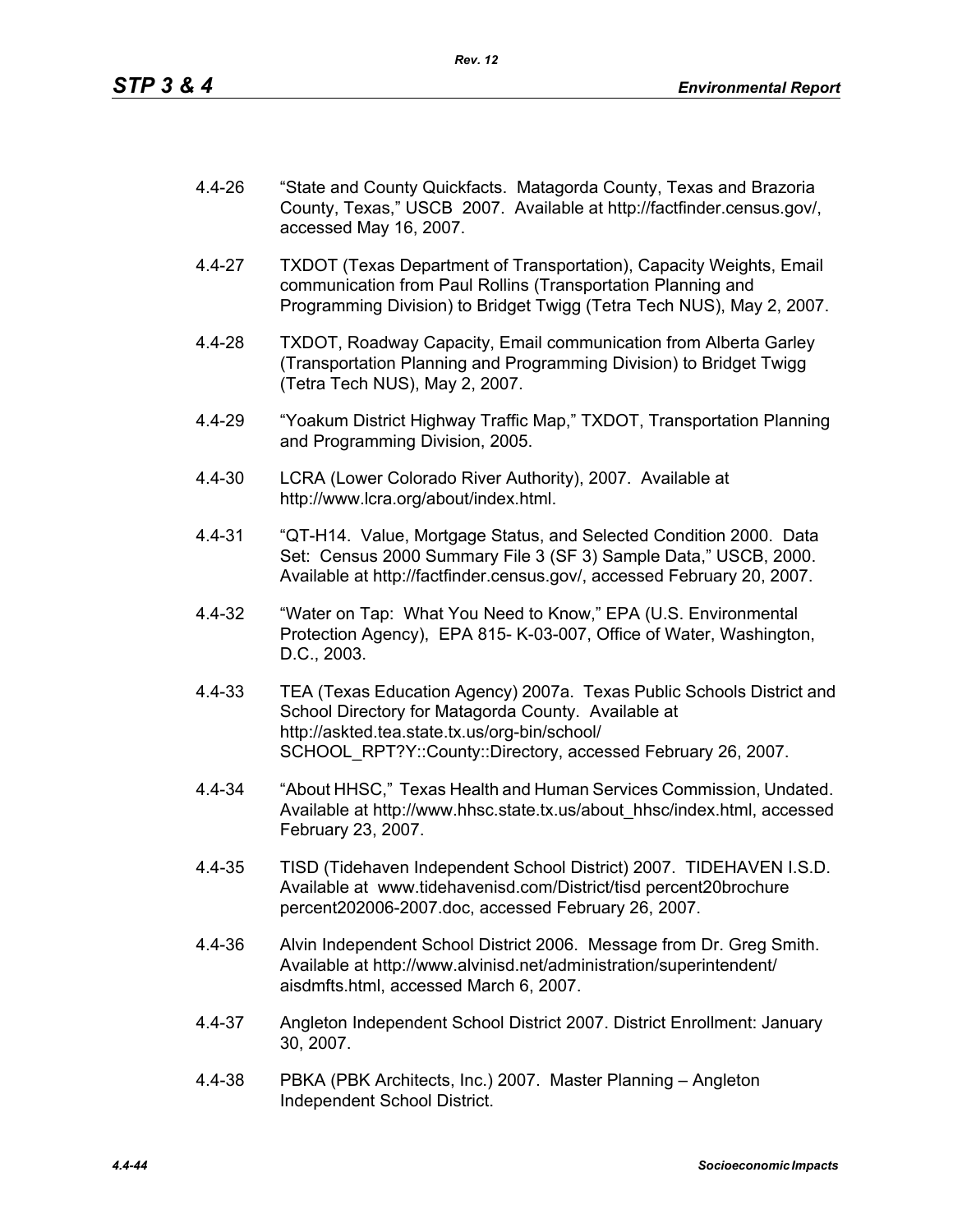- 4.4-39 BISD (Brazosport Independent School District) 2007. Enrollment: February 23, 2007.
- 4.4-40 "Demographics: Largest Employers," EDABC (The Economic Development Alliance for Brazoria County) 2003. Available at http://www.eda-bc.com/ demographics /employment.asp, accessed on February 19, 2007.
- 4.4-41 TEA (Texas Education Agency) 2007b. Texas Public Schools District and School Directory for Brazoria County. Available at http://askted.tea.state.tx.us/ org-bin/school/SCHOOL\_RPT?Y::County::Directory, accessed February 26, 2007.
- 4.4-42 City of Bay City, TX. 2006. Comprehensive Annual Financial Report of the City of Bay City, Texas, Fiscal Year Ended September 30, 2005. Available at http://www.cityofbaycity.org/DocumentCenter.asp?Folder=Finance, accessed July 9, 2007.
- 4.4-43 "Quarterly Census of Employment and Wages," LBLS (U.S. Department of Labor, Bureau of Labor Statistics) 2005. Available at http://data.bls.gov/. accessed March 7, 2007.
- 4.4-44 "Site Groundwater Use for Construction, Initial Testing, Startup, and Operations," Fluor Nuclear Power Calculation No. U7-SITE-G-CALC-DESN-2002.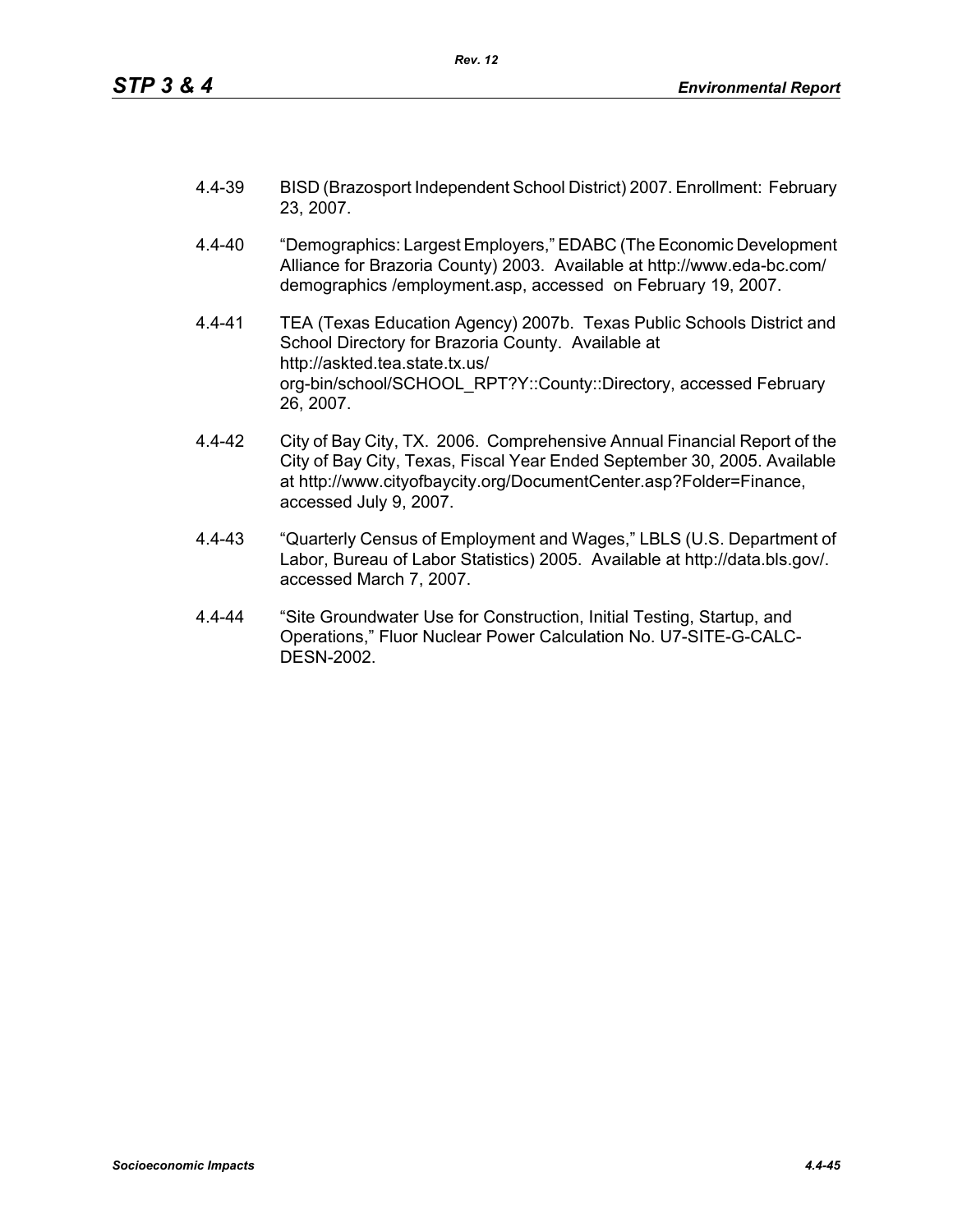| Table 4.4-1 Equipment and Approximate Noise Level in the Immediate Vicinity of the |
|------------------------------------------------------------------------------------|
| Equipment [1]                                                                      |

| <b>Equipment</b>      | Noise Level (dBA)<br>within 10 ft |
|-----------------------|-----------------------------------|
| Pneumatic chip hammer | 103-113                           |
| Earth tamper          | $90 - 96$                         |
| Jackhammer            | 102-111                           |
| Crane                 | $90 - 96$                         |
| Concrete joint cutter | 99-102                            |
| Hammer                | $87 - 95$                         |
| Portable saw          | 88-102                            |
| Earthmover            | $87 - 94$                         |
| Stud welder           | 101                               |
| Front-end loader      | 86-94                             |
| <b>Bulldozer</b>      | $93 - 96$                         |
| <b>Backhoe</b>        | 84–93                             |

[1]Reference 4.4-3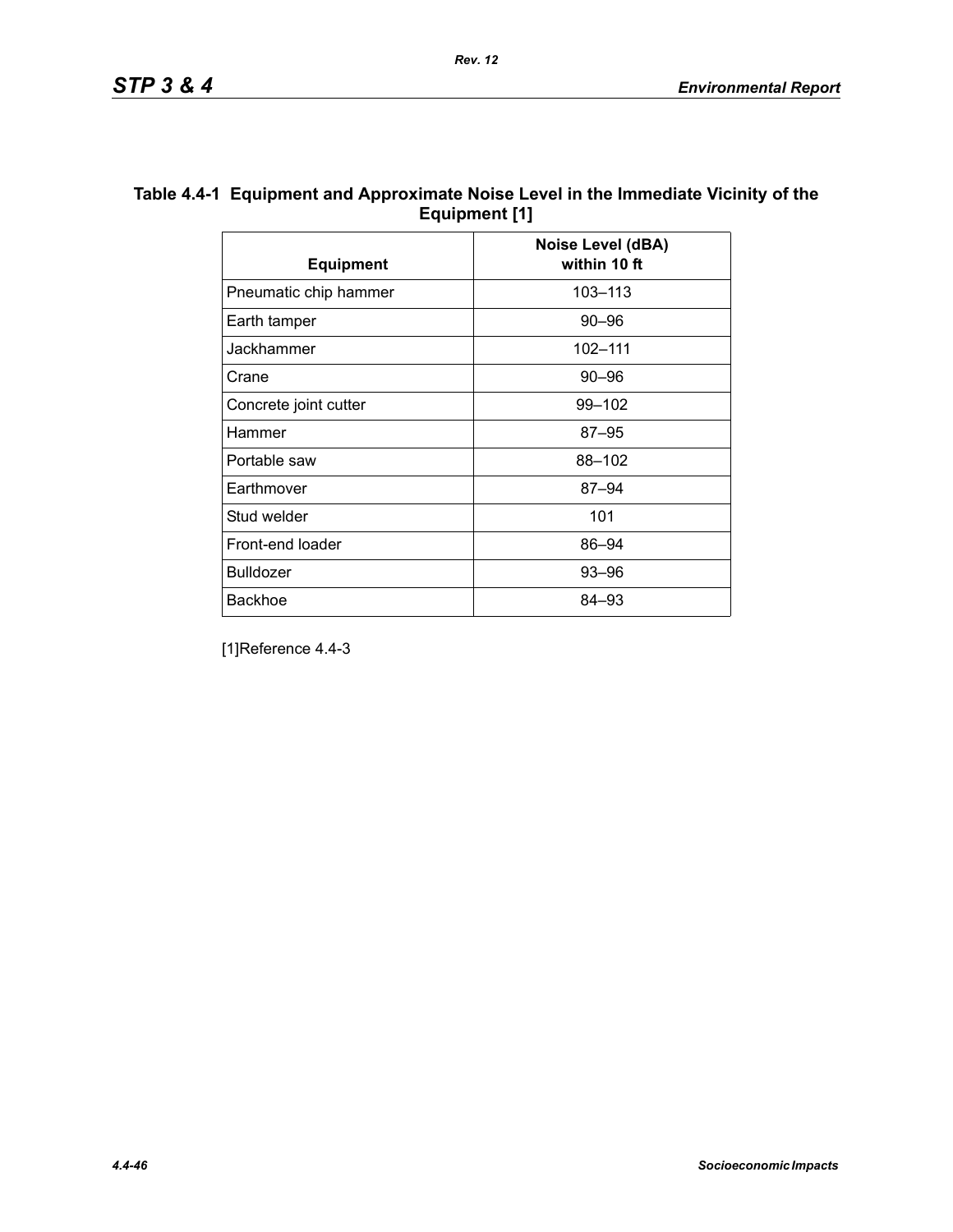## **Table 4.4-2 Assumptions for Construction Labor Force Migration and Residential Distribution for the STP Site**

| <b>Assumption</b> | <b>Description</b>                                                                                                                                                  |
|-------------------|---------------------------------------------------------------------------------------------------------------------------------------------------------------------|
|                   | <b>Construction Labor Force Distribution</b>                                                                                                                        |
| 5,950             | Peak number of workers during construction                                                                                                                          |
| 2,975             | Number of workers who change residence to work at site (movers) (50% of<br>peak)                                                                                    |
| 1,806             | Number of movers who settle in Matagorda County (same percent as existing<br>labor force) (60.7%)                                                                   |
| 666               | Number of movers who settle in Brazoria County (same percent as existing<br>labor force) (22.4%)                                                                    |
| 503               | Number of movers who settle in other counties in the 50-mile region (16.9%).                                                                                        |
|                   | <b>Families</b>                                                                                                                                                     |
| 2,380             | Number of movers who bring families into 50-mile radius (80% of movers)                                                                                             |
| 595               | Number of movers who don't bring families into 50-mile radius (20% of movers)                                                                                       |
| 1,445             | Number of movers that bring families to Matagorda County (80% of movers<br>who settle in Matagorda County)                                                          |
| 361               | Number of movers who move to Matagorda County and don't bring families<br>(20% of movers who settle in Matagorda County)                                            |
| 533               | Number of movers that bring families to Brazoria County (80% of movers who<br>settle in Brazoria County)                                                            |
| 133               | Number of movers who move to Brazoria County and don't bring families (20%<br>of movers who settle in Brazoria County)                                              |
| 402               | Number of movers who locate outside of Matagorda and Brazoria Counties<br>(within the 50-mile radius) and bring families                                            |
| 101               | Number of movers that locate outside of Matagorda and Brazoria Counties<br>(within the 50-mile radius) and don't bring families                                     |
| 3.25              | Average mover family size (worker, spouse, children)                                                                                                                |
| 8,330             | Total in-migration (7,735 (movers plus families) plus 595 (movers who don't<br>bring families))                                                                     |
| 5,056             | Total in-migration in Matagorda County (4,695 (movers plus families) plus 361<br>(movers without families))                                                         |
| 1,866             | Total in-migration in Brazoria County (1,733 (movers plus families) plus 133<br>(movers without families))                                                          |
| 1,408             | Total in-migration outside of Matagorda and Brazoria Counties and within the<br>50-mile radius (1,307 (movers plus families) plus 101 (movers without<br>families)) |
|                   | <b>Children</b>                                                                                                                                                     |
| 1,904             | Number of mover school-age children (0.8 per mover family)                                                                                                          |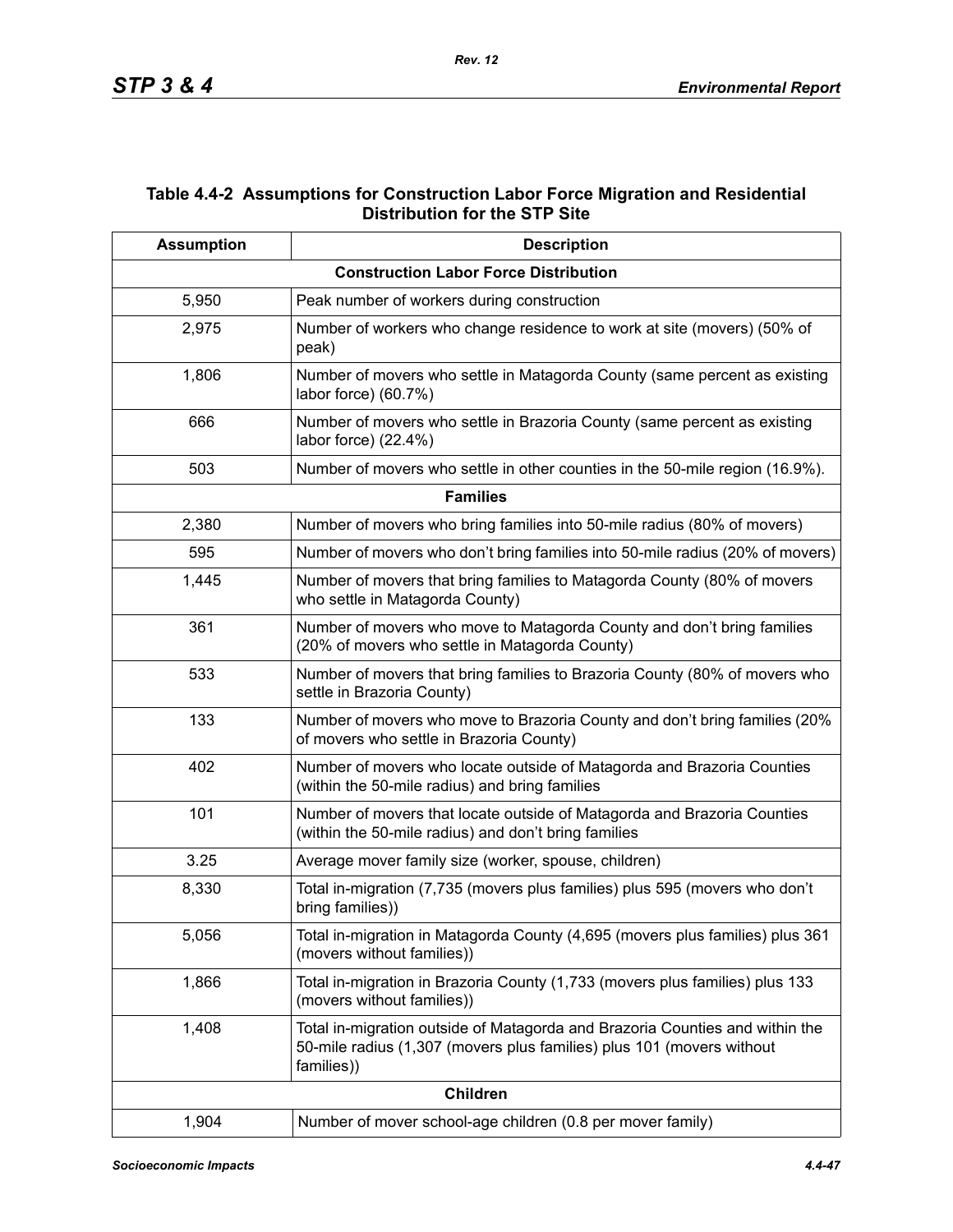## **Table 4.4-2 Assumptions for Construction Labor Force Migration and Residential Distribution for the STP Site (Continued)**

| <b>Assumption</b> | <b>Description</b>                                                                                                                                             |
|-------------------|----------------------------------------------------------------------------------------------------------------------------------------------------------------|
| 1,156             | Number of mover school-age children (0.8 per mover family) relocating to<br>Matagorda County                                                                   |
| 426               | Number of mover school-age children (0.8 per mover family) relocating to<br><b>Brazoria County</b>                                                             |
|                   | <b>Post-Construction Labor Force Retention</b>                                                                                                                 |
| 1,488             | Average number of movers who leave 50-mile radius post-construction (50%<br>of movers)                                                                         |
| 903               | Average number of movers who leave Matagorda County post-construction<br>(50% of Matagorda County movers)                                                      |
| 333               | Average number of movers who leave Brazoria County post-construction (50%)<br>of Brazoria County movers)                                                       |
| 4,165             | Average number of movers plus families plus movers without families who<br>leave 50-mile radius post-construction (50% of total in-migration)                  |
| 2,528             | Average number of movers plus families plus movers without families who<br>leave Matagorda County post-construction (50% of Matagorda County in-<br>migration) |
| 933               | Average number of movers plus families plus movers without families who<br>leave Brazoria County post-construction (50% of Brazoria County in-migration)       |
| 952               | Average number of mover school-age children who leave area post-<br>construction (50%)                                                                         |
| 578               | Average number of mover school-age children who leave Matagorda County<br>post-construction (50%)                                                              |
| 213               | Average number of mover school-age children who leave Brazoria County<br>post-construction (50%)                                                               |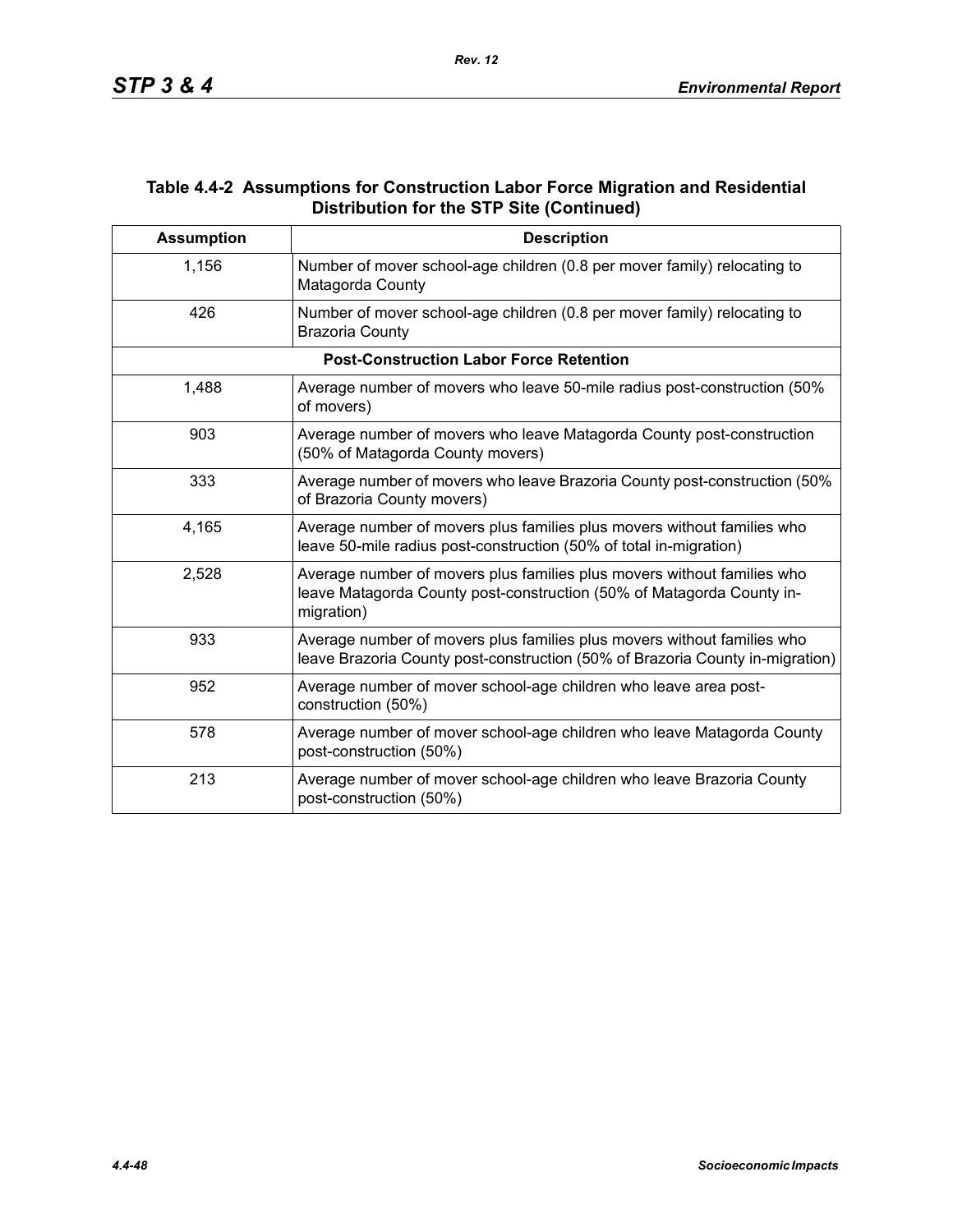| Year | <b>Sales Tax</b> | <b>Total Tax</b> | <b>Percent of</b><br>Total | STP <sub>3</sub> | STP <sub>4</sub> | <b>Estimated</b><br><b>Pmts for</b><br><b>STP 3 &amp; 4 as</b><br><b>Percent of</b><br><b>Total Sales</b><br>Tax |
|------|------------------|------------------|----------------------------|------------------|------------------|------------------------------------------------------------------------------------------------------------------|
| 2006 | 3,762,374        | 8,793,315        | 43%                        |                  |                  |                                                                                                                  |
| 2007 | 3,844,926        | 8,993,489        | 43%                        |                  |                  |                                                                                                                  |
| 2008 | 3,929,289        | 9,198,220        | 43%                        |                  |                  |                                                                                                                  |
| 2009 | 4,015,503        | 9,407,611        | 43%                        | 827,706          |                  | 21%                                                                                                              |
| 2010 | 4,103,608        | 9,621,770        | 43%                        | 827,706          | 827,706          | 41%                                                                                                              |
| 2011 | 4,193,647        | 9,840,803        | 43%                        | 827,706          | 827,706          | 40%                                                                                                              |
| 2012 | 4,285,662        | 10,064,823       | 43%                        | 827,706          | 827,706          | 39%                                                                                                              |
| 2013 | 4,379,695        | 10,293,942       | 43%                        | 827,706          | 827,706          | 39%                                                                                                              |
| 2014 | 4,475,791        | 10,528,277       | 43%                        | 827,706          | 827,706          | 38%                                                                                                              |
| 2015 | 4,573,996        | 10,767,946       | 42%                        |                  | 827,706          | 18%                                                                                                              |

## **Table 4.4-3 Bay City Sales Taxes Projected to 2015 with Estimated STP Sales Tax Payments During Construction of STP 3 & 4 [1]**

Data source for Taxes 1996-2005: Reference 4.4-42

[1] Projections based on average annual rate of change between 1996 and 2005.

*Calculation Assumptions*:

- 1. STP construction expenditures would be distributed evenly over a 6-year construction period for each unit.
- 2. Bay City sales taxes will increase at a constant rate based on historic rate (1996-2005).
- 3. The projected rate of increase in Bay City sales tax is conservative in that it does not take into account likely increases in population or business activity that could occur as a result of STP construction.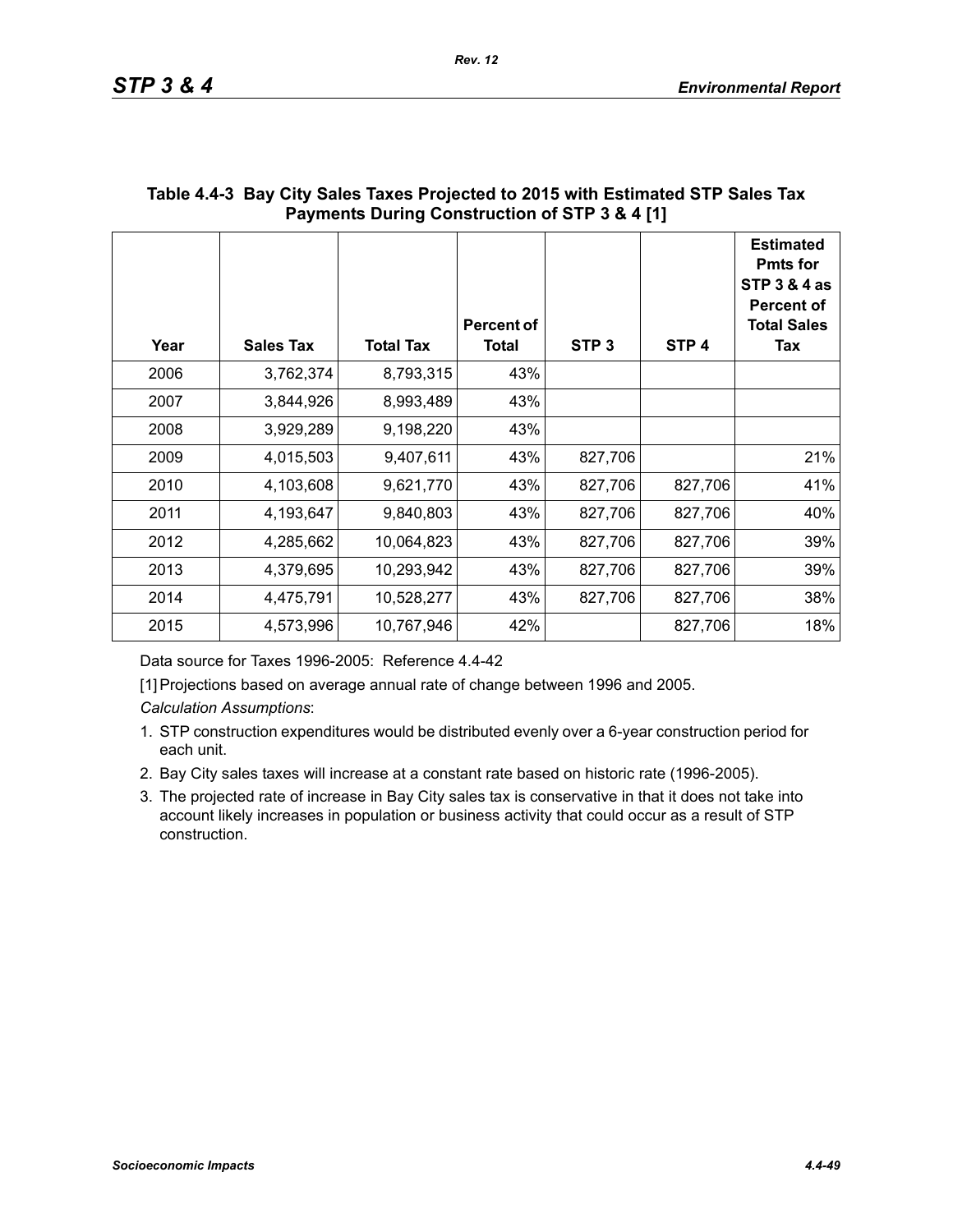| Demographic                                                                                                        | <b>ABWR</b><br>2 Units |
|--------------------------------------------------------------------------------------------------------------------|------------------------|
| Construction Labor Force Peak (Table 4.4-2)                                                                        | 5,950                  |
| Number of workers who change residence to work at site (movers) (50% of peak)<br>(assumed)                         | 2,975                  |
| Indirect jobs $(2,975 \times 0.61)$                                                                                | 1,815                  |
| 2005 unemployed in the two counties [1]                                                                            | 8,870                  |
| Total number of indirect jobs as a percent of unemployed population in two-county<br>area ((1,815 / 8,870) X 100%) | 20%                    |

# **Table 4.4-4 Direct and Indirect Employment**

[1] See Table 2.5-9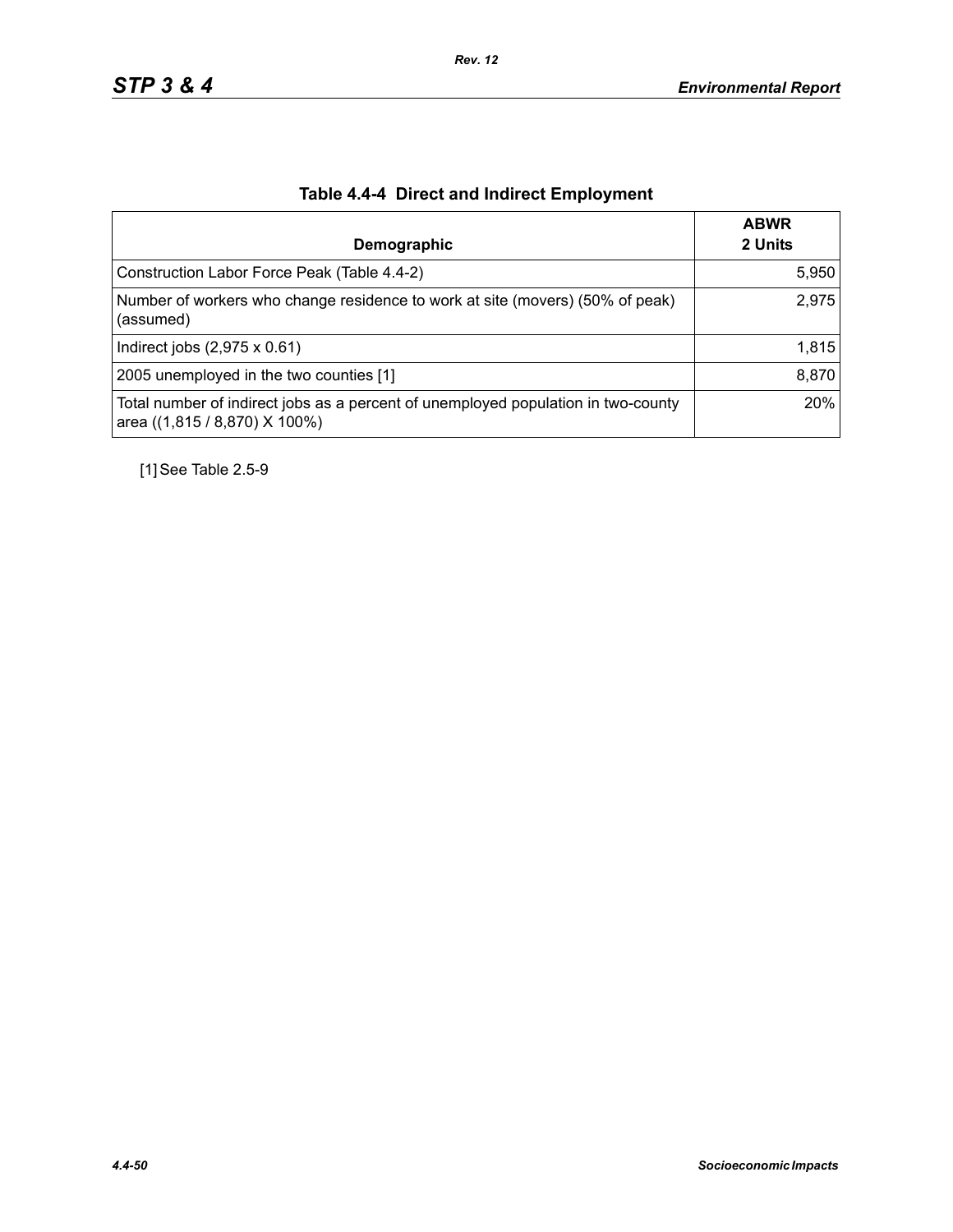| Month        | <b>Workforce</b><br><b>Strength</b> | Avg. Monthly<br>Wage [2] (\$) | \$ Earned by<br>Construction<br>Workforce | Month | <b>Workforce</b><br><b>Strength</b> | Avg. Monthly<br>Wage [2] (\$) | \$ Earned by<br><b>Construction</b><br>Workforce | Month | <b>Workforce</b><br><b>Strength</b> | Avg. Monthly<br>Wage [2] (\$) | \$ Earned by<br>Construction<br>Workforce |
|--------------|-------------------------------------|-------------------------------|-------------------------------------------|-------|-------------------------------------|-------------------------------|--------------------------------------------------|-------|-------------------------------------|-------------------------------|-------------------------------------------|
| $-24$        | 50                                  | \$2,999                       | \$149,950                                 | 15    | 2,240                               | \$2,999                       | \$6,717,760                                      | 53    | 1,650                               | \$2,999                       | \$4,948,350                               |
| $-23$        | 100                                 | \$2,999                       | \$299,900                                 | 16    | 2,305                               | \$2,999                       | \$6,912,695                                      | 54    | 1,600                               | \$2,999                       | \$4,798,400                               |
| $-22$        | 150                                 | \$2,999                       | \$449,850                                 | 17    | 2,370                               | \$2,999                       | \$7,107,630                                      | 55    | 1,500                               | \$2,999                       | \$4,498,500                               |
| $-21$        | 200                                 | \$2,999                       | \$599,800                                 | 18    | 2,435                               | \$2,999                       | \$7,302,565                                      | 56    | 1,400                               | \$2,999                       | \$4,198,600                               |
| $-20$        | 250                                 | \$2,999                       | \$749,750                                 | 19    | 2,500                               | \$2,999                       | \$7,497,500                                      | 57    | 1,300                               | \$2,999                       | \$3,898,700                               |
| $-19$        | 300                                 | \$2,999                       | \$899.700                                 | 20    | 2,565                               | \$2,999                       | \$7,692,435                                      | 58    | 1,200                               | \$2,999                       | \$3,598,800                               |
| $-18$        | 350                                 | \$2,999                       | \$1,049,650                               | 21    | 2,630                               | \$2,999                       | \$7,887,370                                      | 59    | 1,100                               | \$2,999                       | \$3,298,900                               |
| $-17$        | 400                                 | \$2,999                       | \$1,199,600                               | 22    | 2,695                               | \$2,999                       | \$8,082,305                                      | 60    | 1,000                               | \$2,999                       | \$2,999,000                               |
| $-16$        | 450                                 | \$2,999                       | \$1,349,550                               | 23    | 2,760                               | \$2,999                       | \$8,277,240                                      | 61    | 900                                 | \$2,999                       | \$2,699,100                               |
| $-15$        | 500                                 | \$2,999                       | \$1,499,500                               | 24    | 2,825                               | \$2,999                       | \$8,472,175                                      | 62    | 800                                 | \$2,999                       | \$2,399,200                               |
| $-14$        | 550                                 | \$2,999                       | \$1,649,450                               | 25    | 2,900                               | \$2,999                       | \$8,697,100                                      | 63    | 700                                 | \$2,999                       | \$2,099,300                               |
| $-13$        | 600                                 | \$2,999                       | \$1,799,400                               | 26    | 2,975                               | \$2,999                       | \$8,922,025                                      | 64    | 600                                 | \$2,999                       | \$1,799,400                               |
| $-12$        | 650                                 | \$2,999                       | \$1,949,350                               | 27    | 2,975                               | \$2,999                       | \$8,922,025                                      | 65    | 550                                 | \$2,999                       | \$1,649,450                               |
| $-11$        | 700                                 | \$2,999                       | \$2,099,300                               | 28    | 2,975                               | \$2,999                       | \$8,922,025                                      | 66    | 263                                 | \$2,999                       | \$787,238                                 |
| $-10$        | 750                                 | \$2,999                       | \$2,249,250                               | 29    | 2,975                               | \$2,999                       | \$8,922,025                                      | 67    | 0                                   | \$2,999                       | \$0                                       |
| $-9$         | 800                                 | \$2,999                       | \$2,399,200                               | 30    | 2,975                               | \$2,999                       | \$8,922,025                                      |       |                                     |                               |                                           |
| $-8$         | 850                                 | \$2,999                       | \$2,549,150                               | 31    | 2,975                               | \$2,999                       | \$8,922,025                                      |       |                                     |                               |                                           |
| $-7$         | 900                                 | \$2,999                       | \$2,699,100                               | 32    | 2,975                               | \$2,999                       | \$8,922,025                                      |       |                                     |                               |                                           |
| $-6$         | 950                                 | \$2,999                       | \$2,849,050                               | 33    | 2,975                               | \$2,999                       | \$8,922,025                                      |       |                                     |                               |                                           |
| $-5$         | 1,000                               | \$2,999                       | \$2,999,000                               | 34    | 2,975                               | \$2,999                       | \$8,922,025                                      |       |                                     |                               |                                           |
| $-4$         | 1,050                               | \$2,999                       | \$3,148,950                               | 35    | 2,975                               | \$2,999                       | \$8,922,025                                      |       |                                     |                               |                                           |
| $-3$         | 1,100                               | \$2,999                       | \$3,298,900                               | 36    | 2,925                               | \$2,999                       | \$8,772,075                                      |       |                                     |                               |                                           |
| $-2$         | 1,150                               | \$2,999                       | \$3,448,850                               | 37    | 2,875                               | \$2,999                       | \$8,622,125                                      |       |                                     |                               |                                           |
| $-1$         | 1,200                               | \$2,999                       | \$3,598,800                               | 38    | 2,825                               | \$2,999                       | \$8,472,175                                      |       |                                     |                               |                                           |
| $\mathbf{1}$ | 1,250                               | \$2,999                       | \$3,748,750                               | 39    | 2,725                               | \$2,999                       | \$8,172,275                                      |       |                                     |                               |                                           |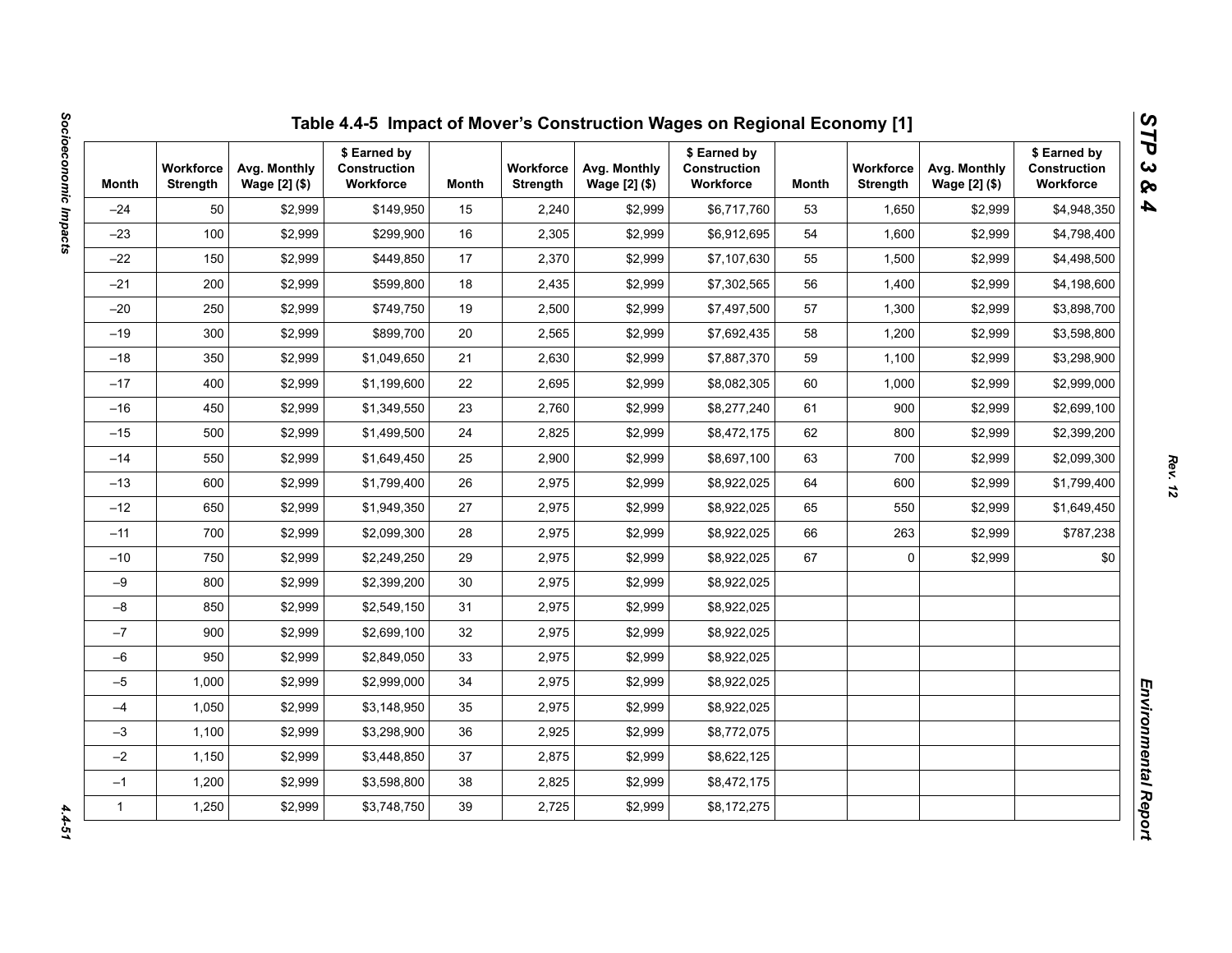| Month          | Workforce<br><b>Strength</b> | Avg. Monthly<br>Wage [2] (\$)                      | \$ Earned by<br>Construction<br>Workforce | <b>Month</b> | Workforce<br>Strength | Avg. Monthly<br>Wage [2] (\$) | \$ Earned by<br>Construction<br>Workforce | Month | Workforce<br>Strength | Avg. Monthly<br>Wage [2] (\$) | \$ Earned by<br>Construction<br>Workforce |
|----------------|------------------------------|----------------------------------------------------|-------------------------------------------|--------------|-----------------------|-------------------------------|-------------------------------------------|-------|-----------------------|-------------------------------|-------------------------------------------|
| $\overline{2}$ | 1,325                        | \$2,999                                            | \$3,973,675                               | 40           | 2,625                 | \$2,999                       | \$7,872,375                               |       |                       |                               |                                           |
| $\mathbf{3}$   | 1,400                        | \$2,999                                            | \$4,198,600                               | 41           | 2,525                 | \$2,999                       | \$7,572,475                               |       |                       |                               |                                           |
| 4              | 1,475                        | \$2,999                                            | \$4,423,525                               | 42           | 2,425                 | \$2,999                       | \$7,272,575                               |       |                       |                               |                                           |
| 5              | 1,550                        | \$2,999                                            | \$4,648,450                               | 43           | 2,325                 | \$2,999                       | \$6,972,675                               |       |                       |                               |                                           |
| 6              | 1,625                        | \$2,999                                            | \$4,873,375                               | 44           | 2,225                 | \$2,999                       | \$6,672,775                               |       |                       |                               |                                           |
| $\overline{7}$ | 1,700                        | \$2,999                                            | \$5,098,300                               | 45           | 2,125                 | \$2,999                       | \$6,372,875                               |       |                       |                               |                                           |
| 8              | 1,775                        | \$2,999                                            | \$5,323,225                               | 46           | 2,025                 | \$2,999                       | \$6,072,975                               |       |                       |                               |                                           |
| 9              | 1,850                        | \$2,999                                            | \$5,548,150                               | 47           | 1,950                 | \$2,999                       | \$5,848,050                               |       |                       |                               |                                           |
| $10$           | 1,915                        | \$2,999                                            | \$5,743,085                               | 48           | 1,900                 | \$2,999                       | \$5,698,100                               |       |                       |                               |                                           |
| 11             | 1,980                        | \$2,999                                            | \$5,938,020                               | 49           | 1,850                 | \$2,999                       | \$5,548,150                               |       |                       |                               |                                           |
| 12             | 2,045                        | \$2,999                                            | \$6,132,955                               | 50           | 1,800                 | \$2,999                       | \$5,398,200                               |       |                       |                               |                                           |
| 13             | 2,110                        | \$2,999                                            | \$6,327,890                               | 51           | 1,750                 | \$2,999                       | \$5,248,250                               |       |                       |                               |                                           |
| 14             | 2,175                        | \$2,999                                            | \$6,522,825                               | 52           | 1,700                 | \$2,999                       | \$5,098,300                               |       |                       |                               |                                           |
|                |                              | Subtotal =                                         | \$117,485,825                             |              |                       | Subtotal =                    | \$289,553,450                             |       |                       | Subtotal =                    | \$43,672,938                              |
|                |                              |                                                    |                                           |              |                       |                               |                                           |       |                       |                               |                                           |
|                |                              | Monthly \$ earned by a construction worker $[2] =$ |                                           |              |                       |                               | \$2,999                                   |       |                       |                               |                                           |
|                |                              | Total \$ earned by construction workforce =        |                                           |              |                       |                               | \$450,712,213                             |       |                       |                               |                                           |
|                |                              | Earnings multiplier for two-county region =        |                                           |              |                       |                               | 1.50                                      |       |                       |                               |                                           |

|  | Table 4.4-5 Impact of Mover's Construction Wages on Regional Economy [1] (Continued) |
|--|--------------------------------------------------------------------------------------|
|--|--------------------------------------------------------------------------------------|

| Monthly \$ earned by a construction worker $[2] =$ | \$2.999       |
|----------------------------------------------------|---------------|
| Total \$ earned by construction workforce =        | \$450.712.213 |
| Earnings multiplier for two-county region =        | 1.50          |

*Rev. 12*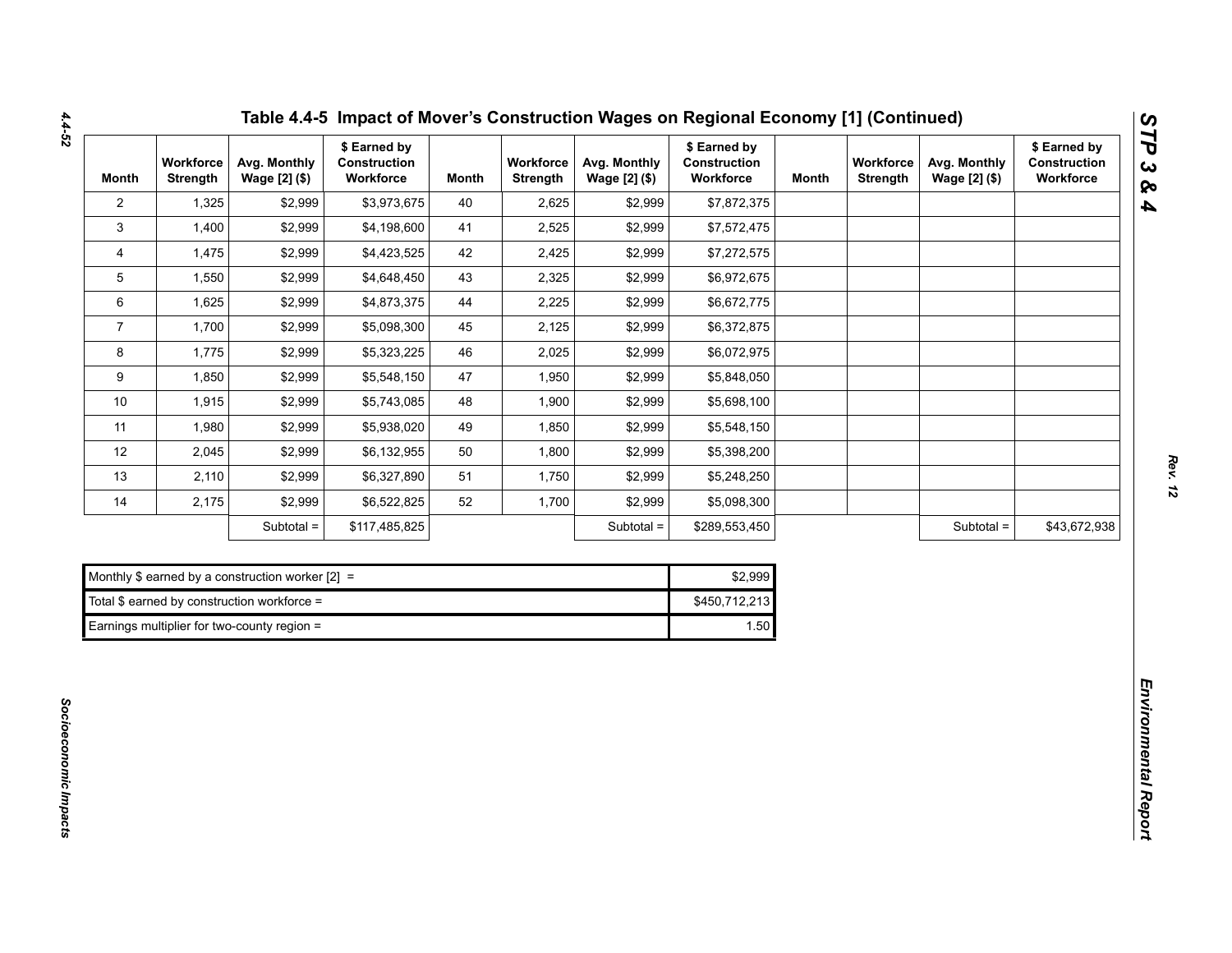| <b>Month</b> | Workforce<br>Strength | Avg. Monthly<br>Wage [2] (\$)                                            | \$ Earned by<br>Construction<br>Workforce                                                                                                                                   | <b>Month</b> | Workforce<br>Strength | Avg. Monthly<br>Wage [2] (\$)                                      | \$ Earned by<br>Construction<br>Workforce | <b>Month</b> | Workforce<br><b>Strength</b> | Avg. Monthly<br>Wage [2] (\$) | \$ Earned by<br>Construction<br>Workforce |
|--------------|-----------------------|--------------------------------------------------------------------------|-----------------------------------------------------------------------------------------------------------------------------------------------------------------------------|--------------|-----------------------|--------------------------------------------------------------------|-------------------------------------------|--------------|------------------------------|-------------------------------|-------------------------------------------|
|              |                       |                                                                          | <b>Sensitivity Analysis</b>                                                                                                                                                 |              |                       |                                                                    |                                           |              |                              |                               |                                           |
|              |                       | % of Total Construction Workforce<br>Wages that could be Spent in Region | \$                                                                                                                                                                          |              |                       | <b>Dollar Impact to Region</b><br>(earnings multiplier<br>applied) |                                           |              |                              |                               |                                           |
|              | $10$                  |                                                                          | \$45,071,221                                                                                                                                                                |              |                       | \$67,606,832                                                       |                                           |              |                              |                               |                                           |
|              | $20\,$                |                                                                          | \$90,142,443                                                                                                                                                                |              |                       | \$135,213,664                                                      |                                           |              |                              |                               |                                           |
|              | $30\,$                |                                                                          | \$135,213,664                                                                                                                                                               |              | \$202,820,496         |                                                                    |                                           |              |                              |                               |                                           |
|              | 40                    |                                                                          | \$180,284,885                                                                                                                                                               |              |                       | \$270,427,328                                                      |                                           |              |                              |                               |                                           |
|              | 50                    |                                                                          | \$225,356,106                                                                                                                                                               |              |                       | \$338,034,159                                                      |                                           |              |                              |                               |                                           |
|              | 60                    |                                                                          | \$270,427,328                                                                                                                                                               |              |                       | \$405,640,991                                                      |                                           |              |                              |                               |                                           |
|              | 70                    |                                                                          | \$315,498,549                                                                                                                                                               |              |                       | \$473,247,823                                                      |                                           |              |                              |                               |                                           |
| 80           |                       | \$360,569,770                                                            |                                                                                                                                                                             |              | \$540,854,655         |                                                                    |                                           |              |                              |                               |                                           |
|              | $90\,$                |                                                                          | \$405,640,991                                                                                                                                                               |              |                       | \$608,461,487                                                      |                                           |              |                              |                               |                                           |
|              | 100                   |                                                                          | \$450,712,213                                                                                                                                                               |              |                       | \$676,068,319                                                      |                                           |              |                              |                               |                                           |
|              | [1] Reference 4.4-43  | Note: Table 4.4-5 is based on Table 3.10S-2.                             | [2] U.S. Department of Labor Bureau of Labor Statistics. 2005. "Quarterly Census of Employment and Wages." Available online at http://data.bls.gov/. Accessed March 7,2007. |              |                       |                                                                    |                                           |              |                              |                               |                                           |
|              |                       |                                                                          |                                                                                                                                                                             |              |                       |                                                                    |                                           |              |                              |                               |                                           |
|              |                       |                                                                          |                                                                                                                                                                             |              |                       |                                                                    |                                           |              |                              |                               |                                           |
|              |                       |                                                                          |                                                                                                                                                                             |              |                       |                                                                    |                                           |              |                              |                               |                                           |
|              |                       |                                                                          |                                                                                                                                                                             |              |                       |                                                                    |                                           |              |                              |                               |                                           |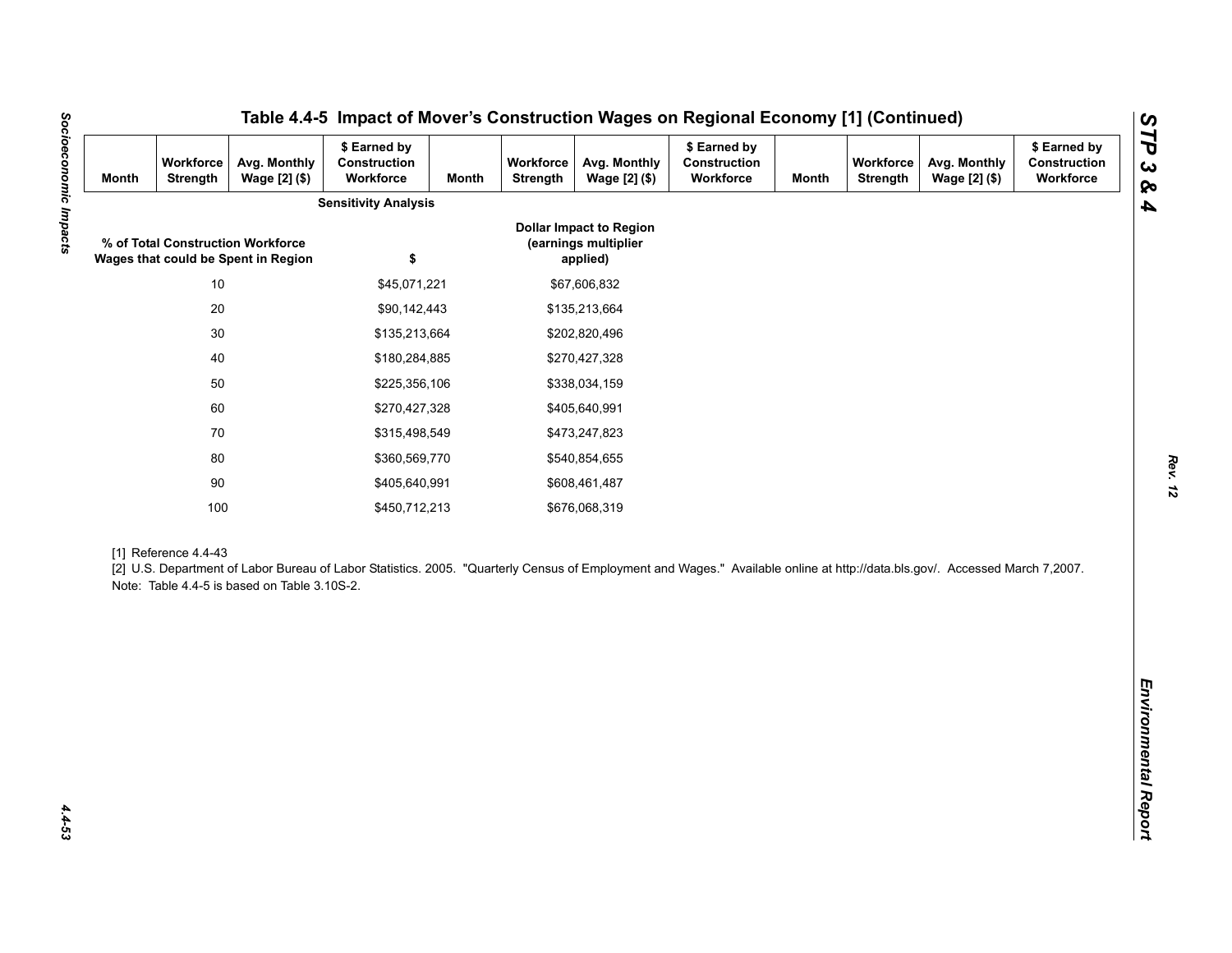| County    | <b>Total Population in</b><br>2000 | <b>Additional</b><br><b>Population Due to</b><br><b>New Plant</b><br><b>Construction</b> | <b>Total</b><br><b>Population</b> | <b>Police Protection</b><br>in 2002 | <b>Construction Labor</b><br><b>Force-Adjusted</b><br><b>Persons-per-Police</b><br><b>Personnel Ratio</b> | <b>Percent Increase from</b><br>2000 Persons-per-<br><b>Police Personnel Ratio</b> |
|-----------|------------------------------------|------------------------------------------------------------------------------------------|-----------------------------------|-------------------------------------|-----------------------------------------------------------------------------------------------------------|------------------------------------------------------------------------------------|
| Matagorda | 37,957                             | 5,056                                                                                    | 43,013                            | 100                                 | 430:1                                                                                                     | 13 <sup>1</sup>                                                                    |
| Brazoria  | 241,767                            | .866                                                                                     | 243,633                           | 578                                 | 422:1                                                                                                     |                                                                                    |

| Matagorda       |                                    | <b>Construction</b>                           | Population                        | in 2002                               | <b>Persons-per-Police</b><br><b>Personnel Ratio</b> | 2000 Persons-per-<br><b>Police Personnel Ratio</b>      |
|-----------------|------------------------------------|-----------------------------------------------|-----------------------------------|---------------------------------------|-----------------------------------------------------|---------------------------------------------------------|
|                 | 37,957                             | 5,056                                         | 43,013                            | 100                                   | 430:1                                               | 13                                                      |
| Brazoria        | 241,767                            | 1,866                                         | 243,633                           | 578                                   | 422:1                                               | 1                                                       |
|                 |                                    | <b>Additional</b><br><b>Population Due to</b> |                                   | <b>Firefighters (Full</b><br>time and | <b>Construction Labor</b><br><b>Force-Adjusted</b>  | <b>Percent Increase from</b>                            |
| County          | <b>Total Population</b><br>In 2000 | <b>New Plant</b><br><b>Construction</b>       | <b>Total</b><br><b>Population</b> | <b>Volunteer)</b><br>in 2007          | Persons-per-<br>Firefighter                         | <b>Current Persons-per-</b><br><b>Firefighter Ratio</b> |
| Matagorda       | 37,957                             | 5,056                                         | 43,013                            | 175                                   | 246:1                                               | 13                                                      |
| <b>Brazoria</b> | 241,767                            | 1,866                                         | 243,633                           | 507                                   | 481:1                                               |                                                         |

*STP 3 & 4*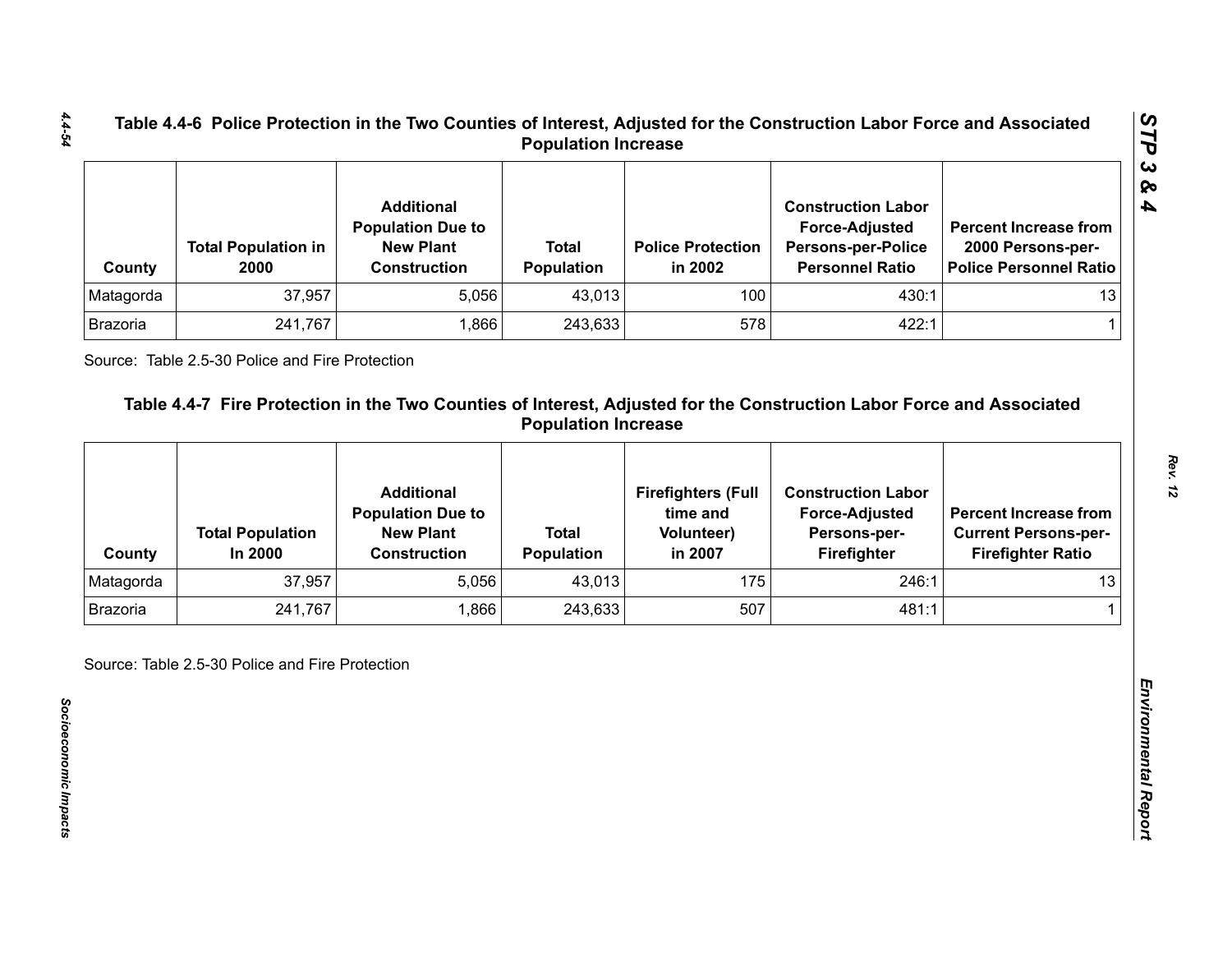#### **Table 4.4-8 Estimated Sales Tax Impacts of Expenditures For Goods & Services During Construction of STP Units 3 & 4**

*Rev. 12*

| <b>Summary of Estimated Construction-Period Expenditures:</b> |                  |                  |                                                                      |                  | <b>Estimated Amount</b>     |                  |                  |                  |  |  |
|---------------------------------------------------------------|------------------|------------------|----------------------------------------------------------------------|------------------|-----------------------------|------------------|------------------|------------------|--|--|
| Construction and Maintenance Equipment, Supplies, & Services  |                  |                  |                                                                      |                  | \$212,671,000               |                  |                  |                  |  |  |
| Office and Administrative Equipment, Supplies & Services      | \$13,424,000     |                  |                                                                      |                  |                             |                  |                  |                  |  |  |
| <b>Total Estimated Expenditures, Construction Period</b>      |                  |                  |                                                                      |                  |                             | \$226,095,000    |                  |                  |  |  |
| Average Annual Expenditures (7-year construction period)      | \$32,299,286     |                  |                                                                      |                  |                             |                  |                  |                  |  |  |
|                                                               |                  |                  | Estimated Annual Impacts to Texas Sales Tax Revenues <sup>1</sup>    |                  |                             |                  |                  |                  |  |  |
| State sales tax revenues, 2006 <sup>2</sup>                   |                  |                  |                                                                      |                  |                             |                  | \$18,275,209,754 |                  |  |  |
| State sales tax rate <sup>3</sup>                             |                  |                  |                                                                      |                  | 6.25%                       |                  |                  |                  |  |  |
| 44% Private<br><b>Ownership</b><br>60% Private                |                  |                  |                                                                      |                  | 80% Private<br>100% Private |                  |                  |                  |  |  |
| Scenario:<br>Ownership                                        |                  | Ownership        |                                                                      | Ownership        |                             | Ownership        |                  |                  |  |  |
| Assumes 100% of                                               | % of 2006        |                  | % of 2006                                                            | % of 2006        |                             | % of 2006        |                  |                  |  |  |
| Expenditures                                                  | <b>State</b>     | <b>Sales Tax</b> | <b>State</b>                                                         | Sales Tax        | <b>State</b>                | <b>Sales Tax</b> | <b>State</b>     | <b>Sales Tax</b> |  |  |
| Subject To State Tax                                          | <b>Sales Tax</b> | <b>Revenues</b>  | <b>Sales Tax</b>                                                     | <b>Revenues</b>  | <b>Sales Tax</b>            | <b>Revenues</b>  | <b>Sales Tax</b> | <b>Revenues</b>  |  |  |
| <b>State Sales Tax</b>                                        | \$888,230        | 0.005%           | \$1,211,223                                                          | 0.007%           | \$1,614,964                 | 0.009%           | \$2,018,705      | 0.011%           |  |  |
|                                                               |                  |                  | Estimated Annual Impacts to Bay City Sales Tax Revenues <sup>1</sup> |                  |                             |                  |                  |                  |  |  |
| Bay City sales tax revenues, 2005 <sup>4</sup>                |                  |                  |                                                                      |                  |                             |                  | \$3,681,595      |                  |  |  |
| Bay City sales tax rate <sup>5</sup>                          |                  |                  |                                                                      |                  | 2.0%                        |                  |                  |                  |  |  |
| Ownership                                                     |                  | 44% Private      | 60% Private                                                          |                  | 80% Private                 |                  | 100% Private     |                  |  |  |
| <b>Scenario:</b>                                              | Ownership        |                  | Ownership                                                            |                  | Ownership                   |                  | Ownership        |                  |  |  |
| % of Expenditures                                             | <b>Bay City</b>  | % of 2005        |                                                                      | % of 2005        |                             | % of 2005        |                  | % of 2005        |  |  |
| <b>Subject to Bay City</b>                                    | <b>Sales</b>     | <b>Sales Tax</b> | <b>Bay City</b>                                                      | Sales Tax        | <b>Bay City</b>             | <b>Sales Tax</b> | <b>Bay City</b>  | <b>Sales Tax</b> |  |  |
| <b>Sales Tax</b>                                              | Tax              | <b>Revenues</b>  | <b>Sales Tax</b>                                                     | <b>Revenues</b>  | <b>Sales Tax</b>            | <b>Revenues</b>  | <b>Sales Tax</b> | <b>Revenues</b>  |  |  |
| 100.00%                                                       | \$284,234        | 7.7%             | \$387,591                                                            | 10.5%            | \$516,789                   | 14.0%            | \$645,986        | 17.5%            |  |  |
| 90.00%                                                        | \$255,810        | 6.9%             | \$348.832                                                            | 9.5%             | \$465,110                   | 12.6%            | \$581,387        | 15.8%            |  |  |
| 80.00%                                                        | \$227,387        | 6.2%             | \$310,073                                                            | 8.4%             | \$413,431                   | 11.2%            | \$516,789        | 14.0%            |  |  |
| 70.00%                                                        | \$198,964        | 5.4%             | \$271,314                                                            | 7.4%             | \$361,752                   | 9.8%             | \$452,190        | 12.3%            |  |  |
| 60.00%                                                        | \$170,540        | 4.6%             | \$232,555                                                            | 6.3%             | \$310,073                   | 8.4%             | \$387,591        | 10.5%            |  |  |
| 50.00%                                                        | \$142, 117       | 3.9%             | \$193,796                                                            | 5.3%             | \$258,394                   | 7.0%             | \$322,993        | 8.8%             |  |  |
| 40.00%                                                        | \$113,693        | 3.1%             | \$155,037                                                            | 4.2%             | \$206,715                   | 5.6%             | \$258,394        | 7.0%             |  |  |
| 30.00%                                                        | \$85,270         | 2.3%             | \$116,277                                                            | 3.2%             | \$155,037                   | 4.2%             | \$193,796        | 5.3%             |  |  |
| 20.00%                                                        | \$56,847         | 1.5%             | \$77,518                                                             | 2.1%             | \$103,358                   | 2.8%             | \$129,197        | 3.5%             |  |  |
| 10.00%                                                        | \$28,423         | 0.8%             | \$38,759                                                             | 1.1%             | \$51,679                    | 1.4%             | \$64,599         | 1.8%             |  |  |
|                                                               |                  |                  | Estimated Annual Impacts to Palacios Sales Tax Revenues <sup>1</sup> |                  |                             |                  |                  |                  |  |  |
| Palacios sales tax revenues, 2005 <sup>6</sup>                |                  |                  |                                                                      |                  |                             |                  | \$219,500        |                  |  |  |
| Palacios sales tax rate <sup>5</sup>                          |                  |                  |                                                                      |                  |                             |                  | 2.0%             |                  |  |  |
| Ownership                                                     |                  | 44% Private      |                                                                      | 60% Private      | 80% Private                 |                  | 100% Private     |                  |  |  |
| Scenario:                                                     |                  | Ownership        |                                                                      | Ownership        |                             | Ownership        |                  | Ownership        |  |  |
| % of Expenditures                                             | <b>Palacios</b>  | % of 2005        |                                                                      | % of 2005        |                             | % of 2005        |                  | % of 2005        |  |  |
| <b>Subject to Palacios</b>                                    | <b>Sales</b>     | <b>Sales Tax</b> | <b>Palacios</b>                                                      | <b>Sales Tax</b> | <b>Palacios</b>             | <b>Sales Tax</b> | <b>Palacios</b>  | <b>Sales Tax</b> |  |  |
| <b>Sales Tax</b>                                              | Tax              | <b>Revenues</b>  | <b>Sales Tax</b>                                                     | <b>Revenues</b>  | <b>Sales Tax</b>            | <b>Revenues</b>  | <b>Sales Tax</b> | <b>Revenues</b>  |  |  |
| 100.00%                                                       | \$284,234        | 129.5%           | \$387,591                                                            | 176.6%           | \$516,789                   | 235.4%           | \$645,986        | 294.3%           |  |  |
| 90.00%                                                        | \$255,810        | 116.5%           | \$348,832                                                            | 158.9%           | \$465,110                   | 211.9%           | \$581,387        | 264.9%           |  |  |
| 80.00%                                                        | \$227,387        | 103.6%           | \$310,073                                                            | 141.3%           | \$413,431                   | 188.4%           | \$516,789        | 235.4%           |  |  |
| 70.00%                                                        | \$198,964        | 90.6%            | \$271,314                                                            | 123.6%           | \$361,752                   | 164.8%           | \$452,190        | 206.0%           |  |  |
| 60.00%                                                        | \$170,540        | 77.7%            | \$232,555                                                            | 105.9%           | \$310,073                   | 141.3%           | \$387,591        | 176.6%           |  |  |
| 50.00%                                                        | \$142,117        | 64.7%            | \$193,796                                                            | 88.3%            | \$258,394                   | 117.7%           | \$322,993        | 147.1%           |  |  |
| 40.00%                                                        | \$113,693        | 51.8%            | \$155,037                                                            | 70.6%            | \$206,715                   | 94.2%            | \$258,394        | 117.7%           |  |  |
| 30.00%                                                        | \$85,270         | 38.8%            | \$116,277                                                            | 53.0%            | \$155,037                   | 70.6%            | \$193,796        | 88.3%            |  |  |
| 20.00%                                                        | \$56,847         | 25.9%            | \$77,518                                                             | 35.3%            | \$103,358                   | 47.1%            | \$129,197        | 58.9%            |  |  |
| 10.00%                                                        | \$28,423         | 12.9%            | \$38,759                                                             | 17.7%            | \$51,679                    | 23.5%            | \$64,599         | 29.4%            |  |  |